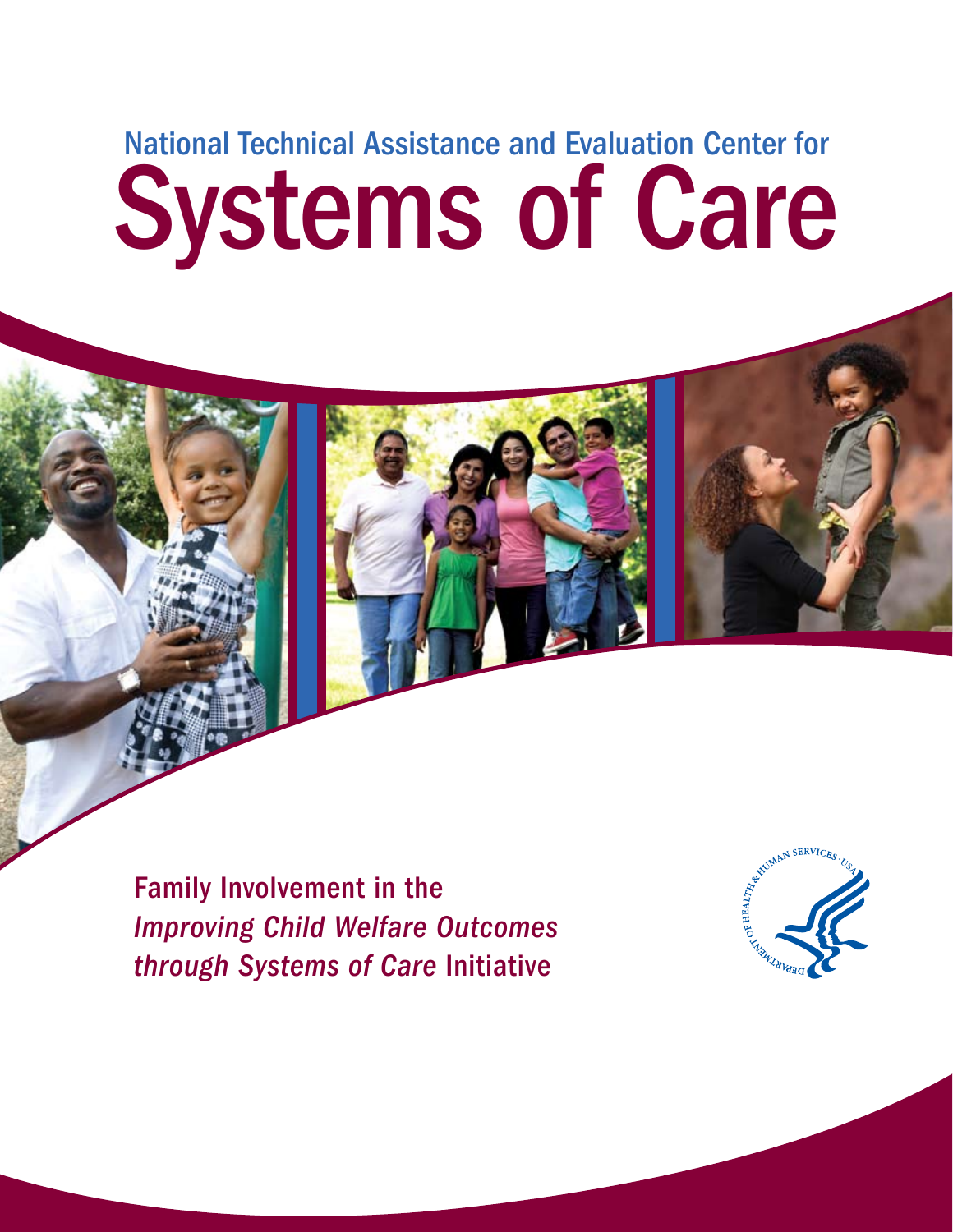## Family Involvement in the *Improving Child Welfare Outcomes through Systems of Care* Initiative

November 2010



U.S. Department of Health and Human Services Administration for Children and Families Administration on Children, Youth and Families Children's Bureau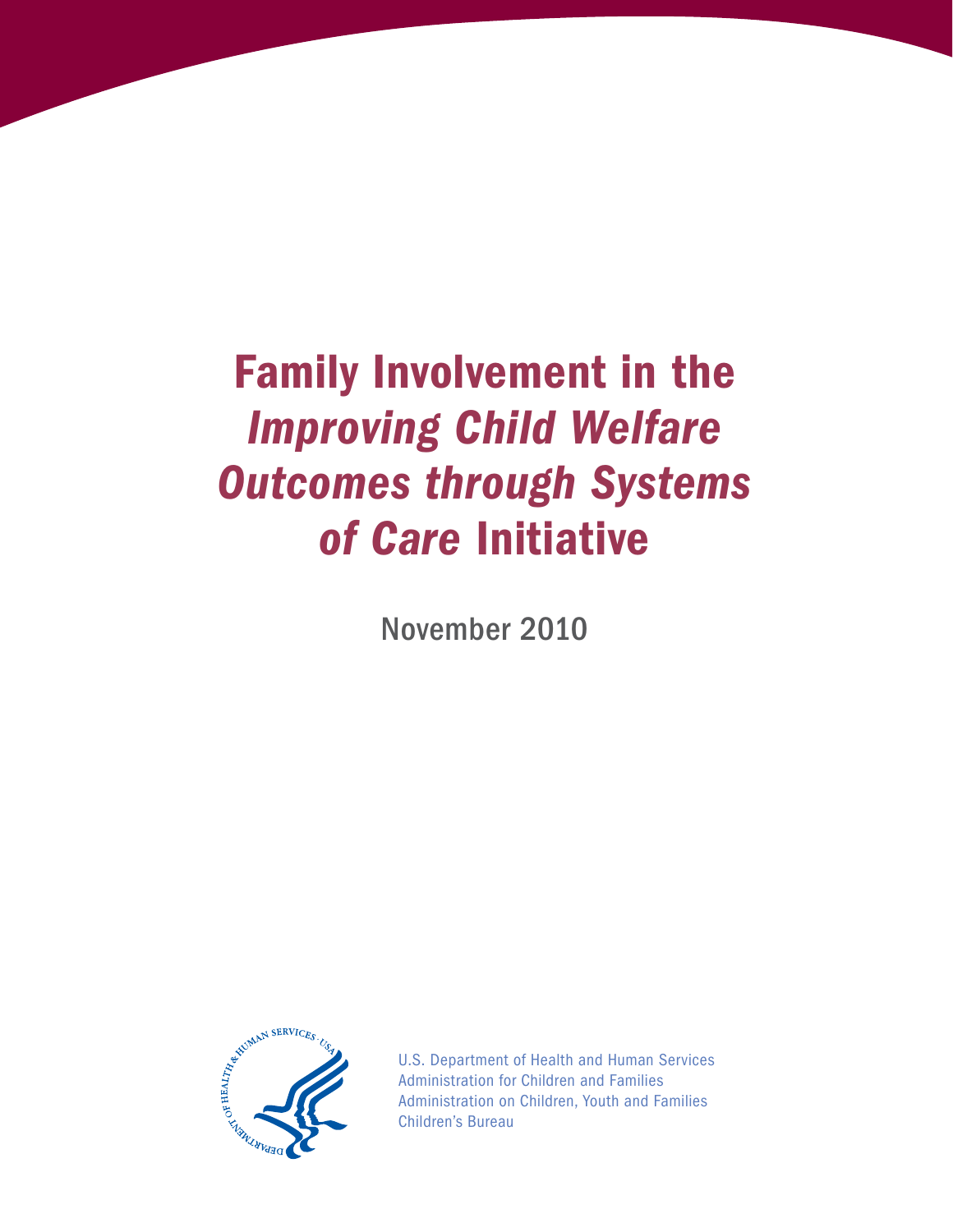### Table of Contents

|     | Building Child Welfare Agencies' Capacity to Implement the Principle of Family Involvement 4    |  |
|-----|-------------------------------------------------------------------------------------------------|--|
|     | Engaging and Supporting Family Members in Implementing the Principle of Family Involvement 4    |  |
|     |                                                                                                 |  |
|     |                                                                                                 |  |
|     |                                                                                                 |  |
|     |                                                                                                 |  |
|     |                                                                                                 |  |
|     | 1. Understanding the Context of Family Involvement in the Child Welfare System 11               |  |
|     |                                                                                                 |  |
|     |                                                                                                 |  |
|     |                                                                                                 |  |
|     |                                                                                                 |  |
|     | 2. Context of Implementing Family Involvement in Systems of Care Grant Communities  14          |  |
|     | 3. Building Child Welfare Agencies' Capacity to Implement the Principle of Family Involvement16 |  |
|     |                                                                                                 |  |
|     |                                                                                                 |  |
|     |                                                                                                 |  |
|     |                                                                                                 |  |
|     |                                                                                                 |  |
|     | 4. Engaging and Supporting Family Members in Implementing the Principle of                      |  |
|     |                                                                                                 |  |
|     |                                                                                                 |  |
|     |                                                                                                 |  |
| 4.3 |                                                                                                 |  |
|     |                                                                                                 |  |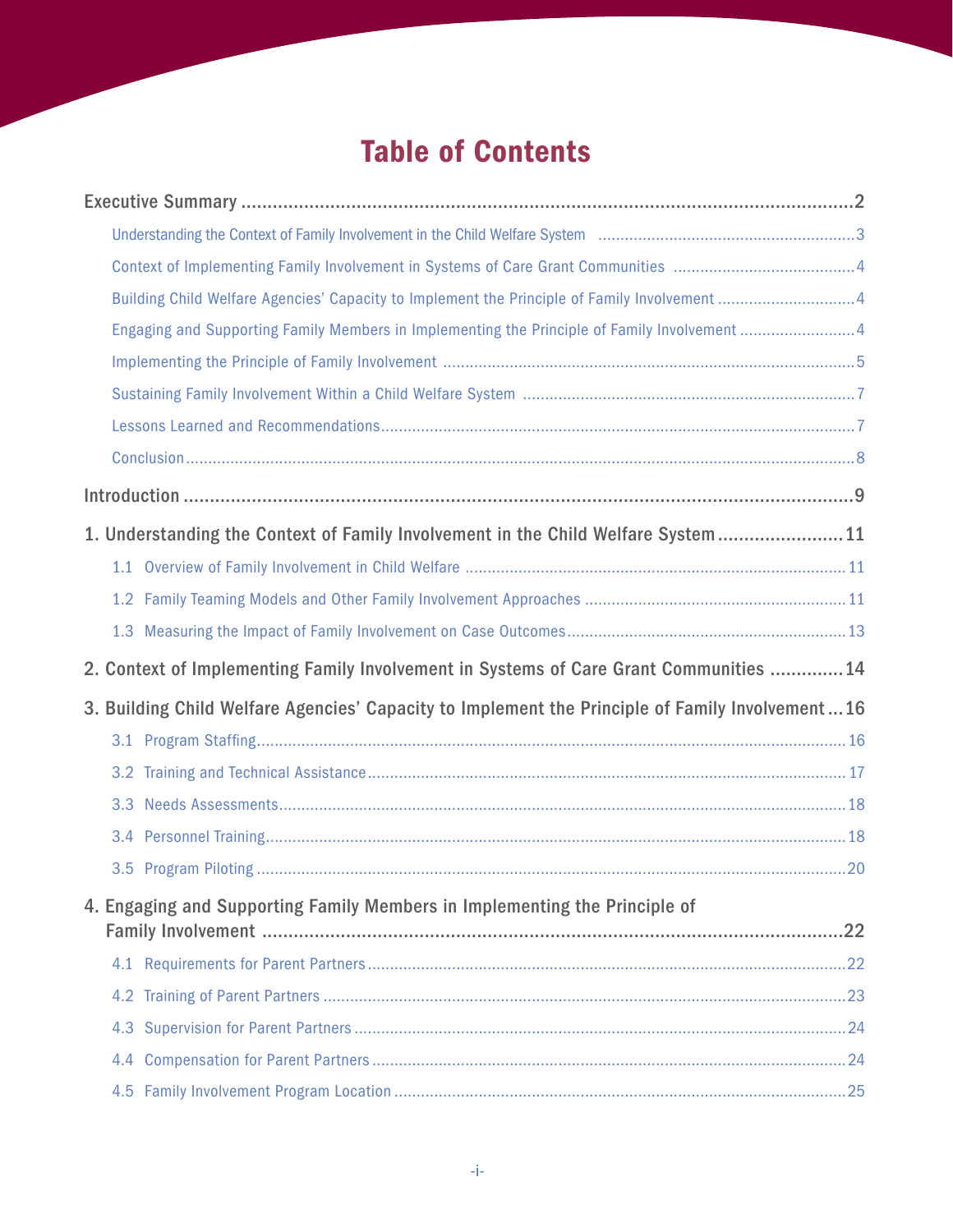| <b>Appendices</b> |  |  |
|-------------------|--|--|

### **List of Figures**

#### **List of Tables**

| Table 3: Grant Communities' Previous Family Involvement Efforts and Systems of Care Integration 15 |  |
|----------------------------------------------------------------------------------------------------|--|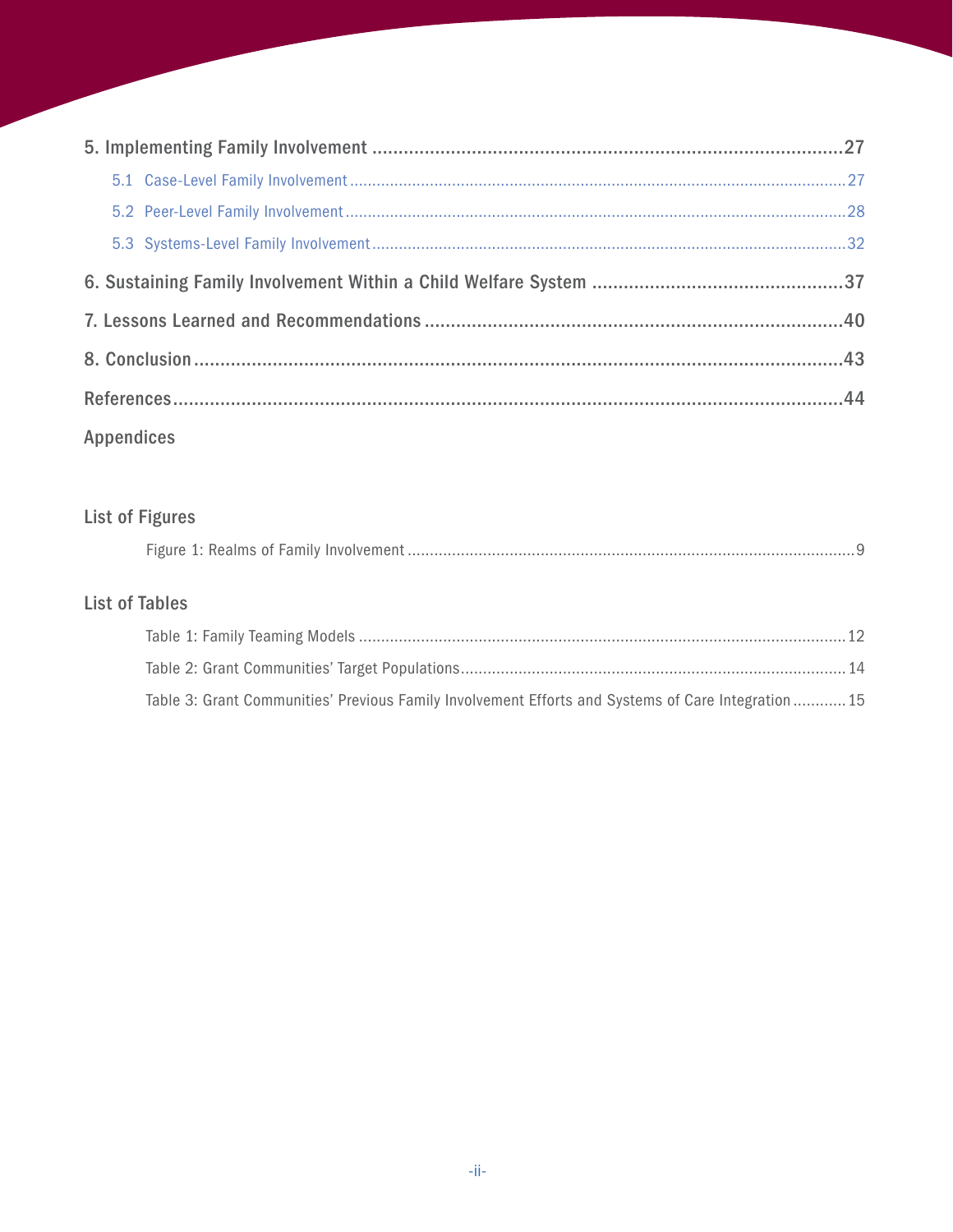This report was prepared under the direction of Janice Shafer, Bethany Miller, and Pamela Johnson (retired), Children's Bureau, Administration on Children, Youth, and Families, by the National Technical Assistance and Evaluation Center for Systems of Care (Center). The Center is operated by ICF International under Contract GS23F-8062H, Order Number 03Y00371501D.

This report is based on the 5-year cross-site evaluation of the implementation of the *Improving Child Welfare Outcomes through Systems of Care* demonstration initiative in nine grant sites representing 18 communities. This report would not have been possible without the contributions and support of the many individuals and organizations in those communities who are dedicated to meeting the needs of children and families.

The research for and writing of this evaluation report reflect the collective efforts of Center staff including Nicole Bossard, Gary DeCarolis, Emily Niedzwiecki, and Erin Williamson. This team benefited from the leadership of Aracelis Gray, Janet Griffith, and Mary Sullivan. Any conclusions noted in this report reflect Center staff's analysis and interpretations of the evaluation data and do not necessarily reflect the viewpoints of the Federal Government.

In addition to evaluating and documenting the outcomes of the demonstration initiative, Center staff provided technical assistance to the grant communities on all aspects of planning, developing, implementing, evaluating, and sustaining their Systems of Care change efforts. At the conclusion of the demonstration program, Center staff work closely with the Children's Bureau to generate and disseminate knowledge about child welfare-led systems of care implementation. For further information, contact Janice Shafer at:

#### Children's Bureau

Division of Research and Innovation 1250 Maryland Avenue, SW Portals Building, Room 8152 Washington, DC 20024 202-205-8172 Fax: 202-260-9345 jan.shafer@acf.hhs.gov

Information in this publication is in the public domain and may be reproduced, fully or partially, without permission from the Federal Government. The courtesy of attribution or crediting the source of the material is requested. The recommended citation is:

U.S. Department of Health and Human Services, Administration for Children and Families. Family Involvement in the Improving Child Welfare Outcomes through Systems of Care Initiative. (Washington, DC: U.S. Government Printing Office, 2010).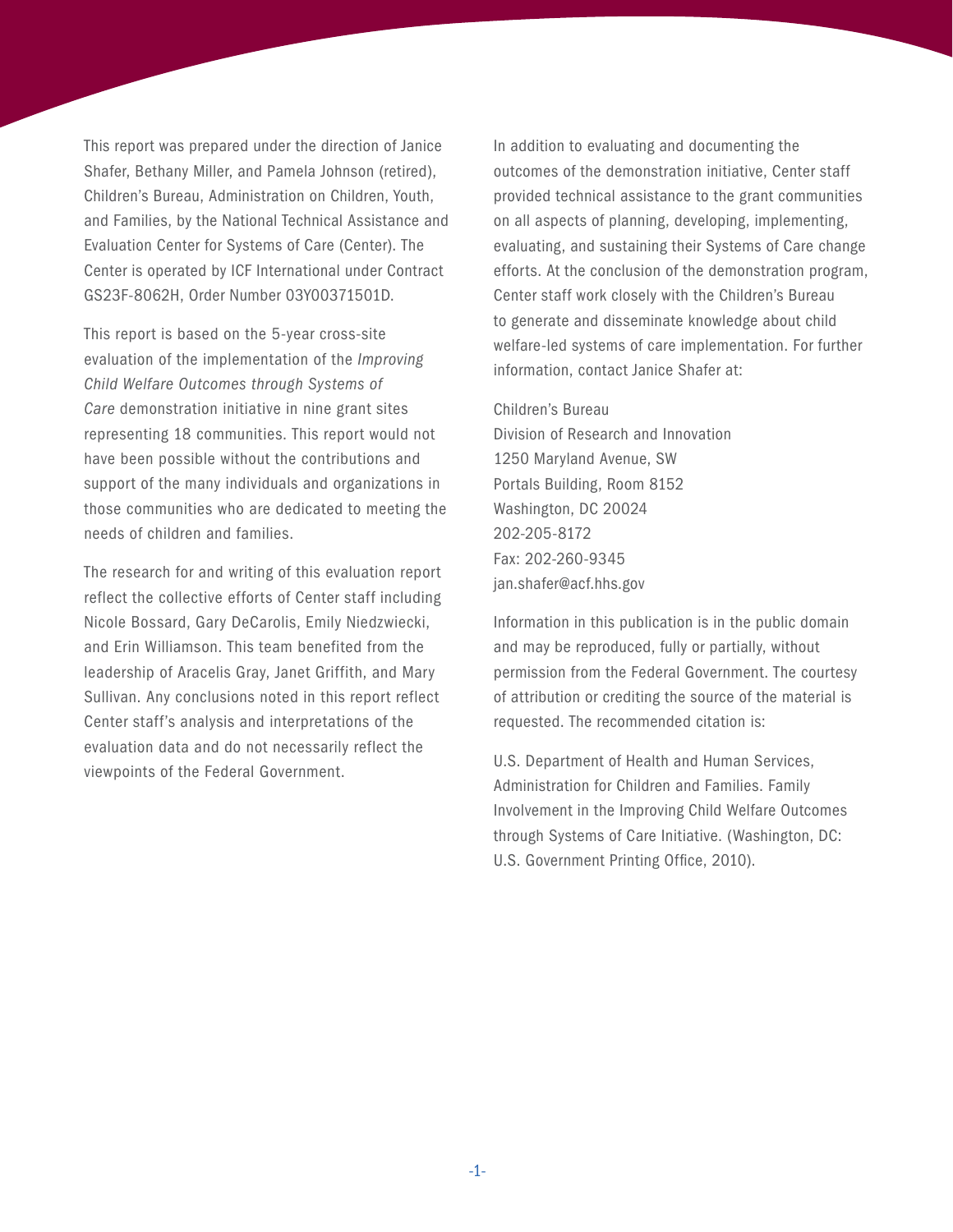### Executive Summary

<span id="page-5-0"></span>In 2003, the Children's Bureau funded nine demonstration grants to test the efficacy of a system of care approach to improving outcomes for children and families involved in the child welfare system, and to address policy, practice, and crosssystem collaboration issues raised by the Child and Family Services Reviews. This 5-year initiative, *Improving Child Welfare Outcomes through Systems of Care* (Systems of Care), focused on infrastructure development to strengthen the capacity of human service agencies to support families involved in public child welfare through a set of six guiding principles:

- Interagency collaboration.
- Individualized, strengths-based care.
- Cultural and linguistic competence.
- Child, youth, and family involvement.
- Community-based approaches.
- Accountability.

As one component of the national evaluation of the demonstration initiative, this case study provides a comprehensive overview of how the principle of child, youth, and family involvement was implemented across the grant communities. The case study draws on data collected via telephone and face-to-face interviews and document reviews. A total of 44 interviews were conducted with stakeholders in 10 of the 18 grant communities (see the interview protocols, participant list, and individual community profiles in appendices A, B, and D–K, respectively). Interview participants included child welfare agency staff, Systems of Care project staff, and family members actively involved in implementing the initiative.

Family involvement, as conceptualized by the Children's Bureau Systems of Care initiative, encouraged child welfare agencies to:

- Engage families as partners in developing their own case plans.
- Recruit and work with families in developing peer support services.
- Empower families to participate in decision-making and apply their experiences as service recipients to system change activities.

Based on this conceptualization, the literature, and experiences of the demonstration grant communities, the National Technical Assistance and Evaluation Center has identified three broad categories that represent the multiple realms of family involvement:

- Case-level family involvement Integrates familycentered practices to promote full engagement of parents and families throughout the development, implementation, and assessment of their case plans.
- Peer-level family involvement Features implementation of a peer-support model in which family members who have been involved in the child welfare system serve as mentors, partners, or resource guides to help other parents navigate the child welfare system and meet their case plan goals.
- Systems-level family involvement Involves family members serving on decision-making bodies and often consists of family members training agency staff on the importance of incorporating family voice into policies, procedures, and practices.

Utilizing this framework, the case study draws on the experiences of the grant communities to synthesize the strategies and approaches used to enhance family involvement under the Systems of Care initiative. The case study begins with an overview of the history of family involvement within child welfare and the local contexts of the grant communities. The study then describes the planning processes used by the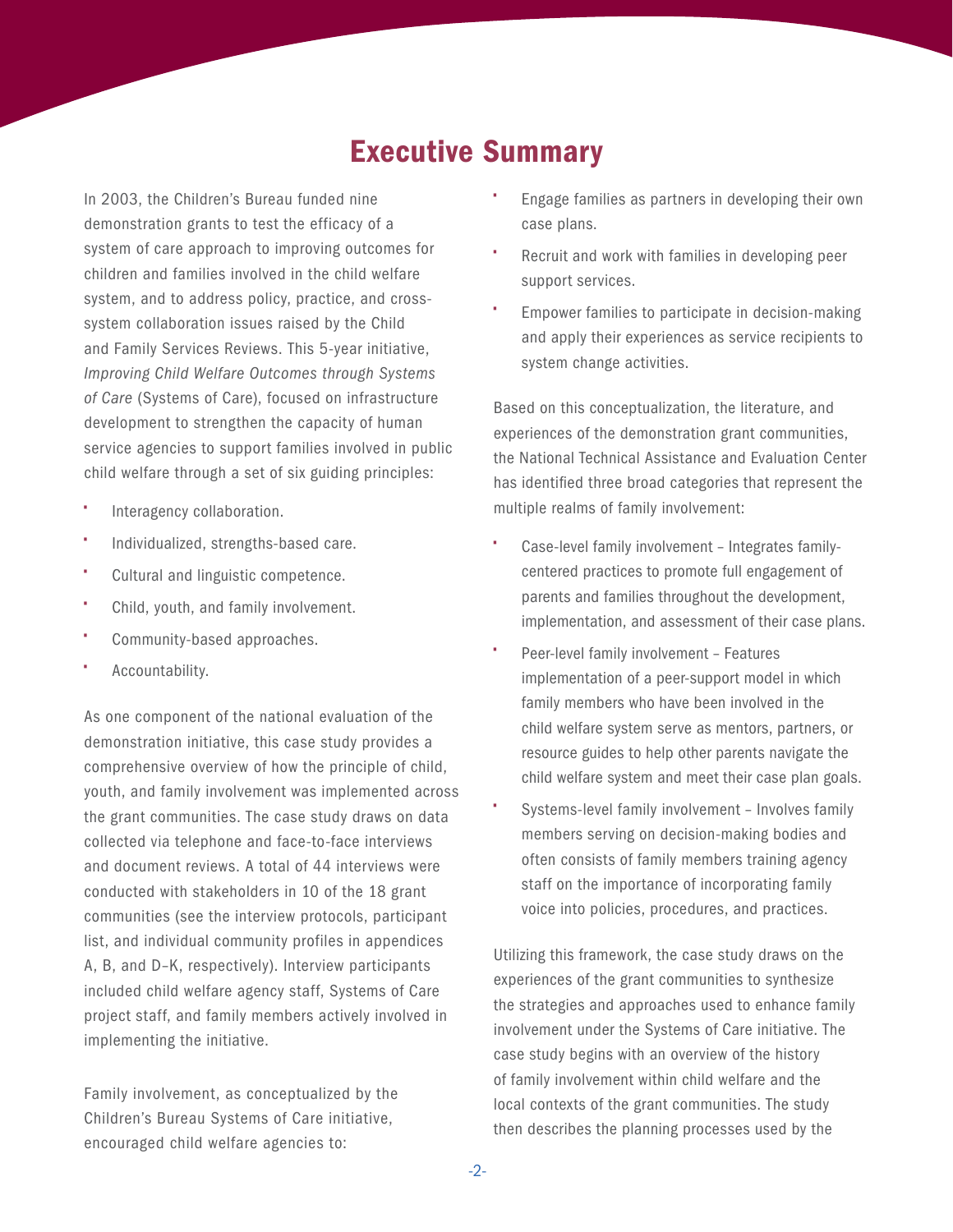<span id="page-6-0"></span>grant communities as well as their engagement of family members, followed by grant communities' implementation of family involvement at the case, peer, and systems levels. Finally, the case study concludes by identifying lessons learned and recommendations to enhance implementation of future family involvement efforts within the child welfare system.

#### Understanding the Context of Family Involvement in the Child Welfare System

In 2007, 3.2 million referrals were made to child protective service (CPS) agencies, resulting in an estimated 794,000 children confirmed to be victims of abuse or neglect.<sup>1</sup> These findings resulted in provision of post-investigation services to more than 475,000 children, and more than 150,000 children being placed in foster care (Children's Bureau, 2007). Recognizing that, among others, two of the most common permanency options for these children are reunification with their birth parents and placement with family members, the child welfare system has recently begun engaging in a paradigm shift that focuses on identifying and building on parents' and families' strengths to support the safety, permanency, and well-being of their children (Children's Bureau, 2007). To enhance family involvement in their service delivery models, some child welfare agencies have begun implementing family teaming models as one approach to actively engaging families in their own case planning.

Numerous family teaming models have been developed to support parents serving as decision makers in their children's safety, permanency, and well-being. While there is a wide variety of family teaming approaches utilized by State and county child welfare agencies, the three most frequently used models are (Children's Bureau, 2009):

- Family Group Decision-Making/Family Group Conferences
- Family Team Conferencing, and
- Team Decision-Making.

In addition to encouraging families to take more active roles in development of their case plans, child welfare systems have developed other approaches aimed at facilitating family involvement at the peer and systems levels. For example, some child welfare agencies have developed peer-to-peer support services where family members with prior system involvement provide support and resources to families who are currently involved in the child welfare system.

At the systems level, child welfare agencies have begun to look at other child-serving systems, specifically the mental health system, to identify ways to enhance their family involvement efforts. As part of the Substance Abuse and Mental Health Services Administration (SAMHSA) systems of care initiative, the mental health system invited families to partner in policy and program oversight activities (e.g., serving on decision-making bodies and participating in strategic planning meetings); management and operations activities (e.g., training and recruiting staff); and quality monitoring activities (e.g., collecting data and participating on evaluation committees) (SAMHSA, 2006). Through these efforts, family representatives can work with stakeholders to assess needs, develop goals, identify strategies, and develop implementation plans. Given the promising nature of this approach, many child welfare agencies have begun empowering family members to serve as representatives on decision-making bodies where they support and inform development of policies, procedures, and practices. To date, however, no research has been conducted to assess the impact of family involvement at the systems level on systems and organizational change or on child and family outcomes.

<sup>1</sup> 3.2 million referrals to CPS were made in Fiscal Year 2007, while 794,000 children were confirmed to be victims of abuse or neglect in calendar year 2007.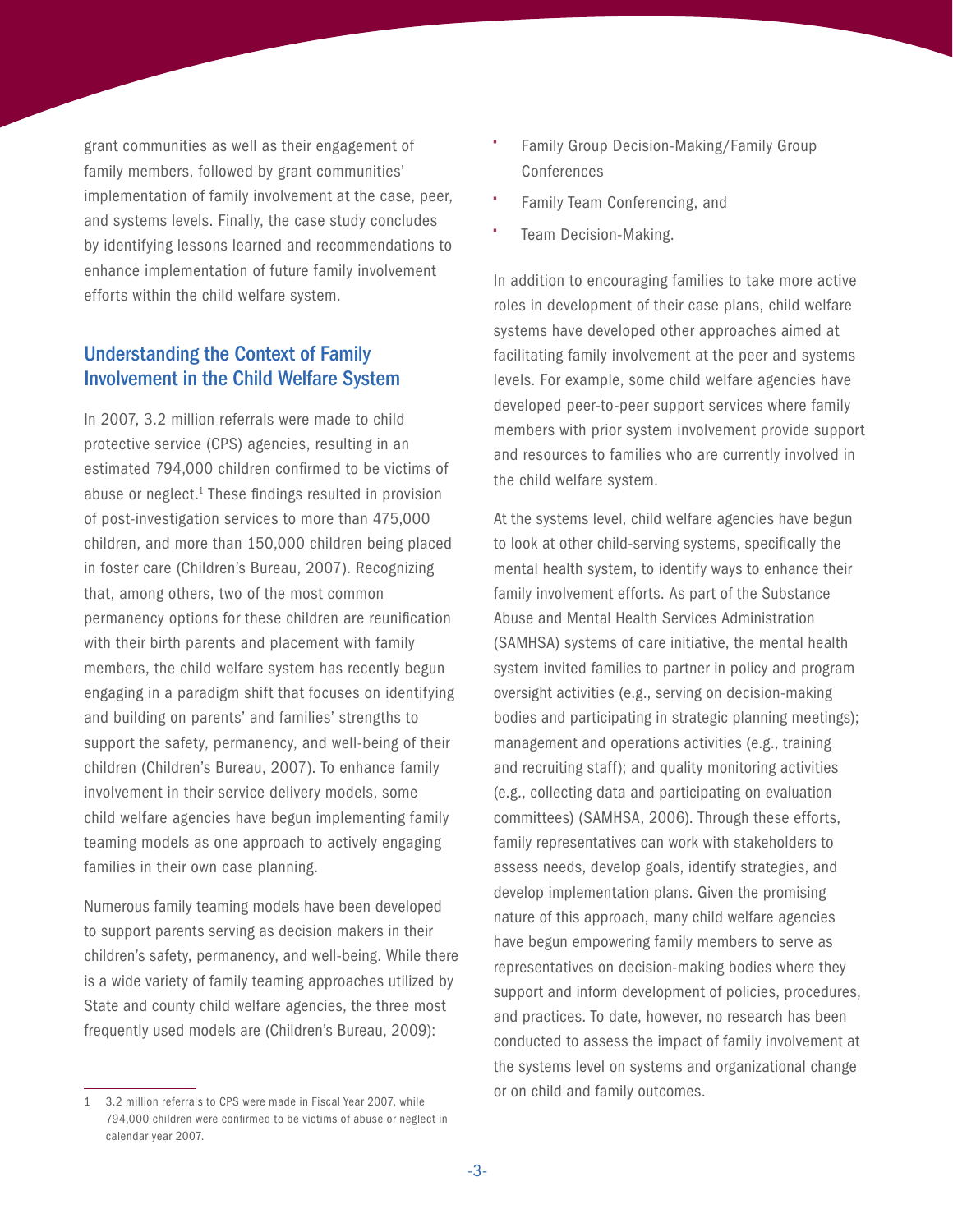#### <span id="page-7-0"></span>Context of Implementing Family Involvement in Systems of Care Grant Communities

Recognizing the unique context of each of the local grant communities, the Children's Bureau gave them the flexibility to implement the Systems of Care initiative in the manner that most effectively met the particular needs of their respective communities. To implement the child, youth, and family involvement principle, most grant communities examined their existing family engagement efforts, and together with key interagency and family stakeholders, identified strategies to build on the strengths and address the weaknesses and gaps of those efforts. Through this assessment process, the communities also identified the target populations that would serve as the focuses of their family involvement activities. The target populations included birth parents, foster parents, kin-caregivers, youth, and community members.

To build on the progress they had already made, most grant communities integrated the Systems of Care initiative with their existing family involvement efforts, allowing for a more robust notion of family involvement.

#### Building Child Welfare Agencies' Capacity to Implement the Principle of Family Involvement

To build child welfare agencies' capacity and support integration of family involvement at the case, peer, and systems levels, most grant communities hired Parent Partner Coordinators<sup>2</sup> exclusively dedicated to implementing the Systems of Care principle of child, youth, and family involvement. The coordinators were charged with developing, managing, and overseeing

all aspects of the Systems of Care initiative related to family involvement.

To facilitate success of Parent Partner programs, as an important aspect of the child, youth, and family involvement principle, some grant communities piloted their programs. By piloting Parent Partner programs in one location and gaining the support and commitment of child welfare staff, initiative leaders were able to build a foundation for change and develop and refine all program components before implementing them throughout their communities.

#### Engaging and Supporting Family Members in Implementing the Principle of Family Involvement

In addition to building the capacity of child welfare agencies to incorporate family involvement into their service delivery models, Systems of Care leaders actively engaged family members with prior involvement in the child welfare system to help inform and develop systems change at the case, peer, and systems levels. To ensure family members were able to serve effectively in their roles, many grant communities developed requirements for the Parent Partner positions and supported these individuals through training, supervision, and compensation.

To be referred for, and serve in, Parent Partner positions, family members in most grant communities had to meet specific requirements. Although requirements varied across communities, they often included having closed child welfare cases, being clean and sober from substance abuse, and passing background checks. In addition, prior to serving in peer- and systems-level family involvement efforts, grant communities required family members to attend trainings to become familiar with the mandates and structure of the child welfare system, and ensure they gained the skills required of their new roles.

Although grant communities used various titles to describe the staffing position dedicated to implementing the principle of family involvement, the term Parent Partner Coordinator was the most common and thus is used in this report. Appendix C includes a glossary of commonly used titles.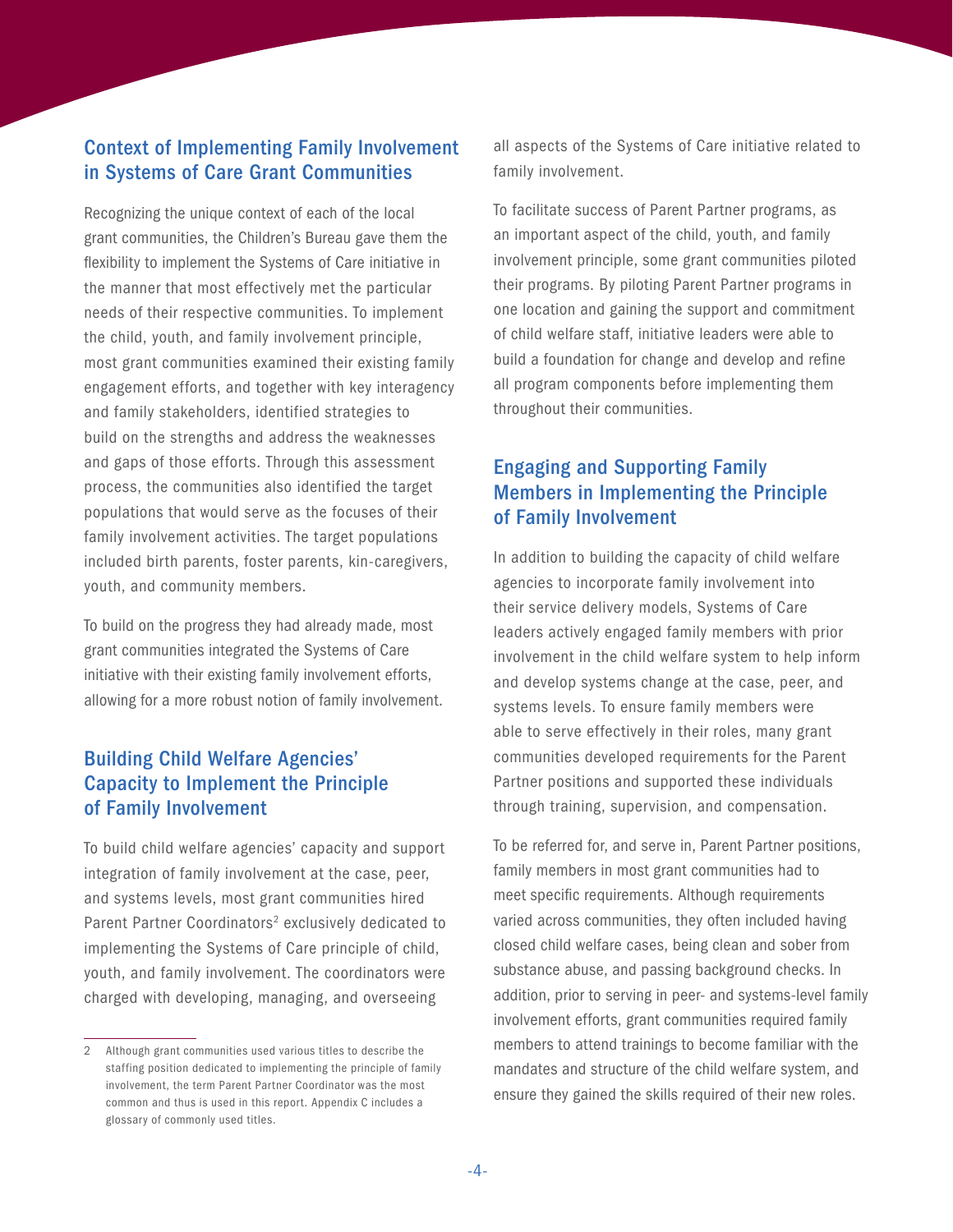<span id="page-8-0"></span>Issues addressed in these trainings typically included mandated reporting, boundaries, strength-based service delivery, family teaming meetings, drug and alcohol use/ abuse, court processes, presentation and communication skills, self-care, and crisis management.

To support Parent Partners in their roles, child welfare agencies ensured they had regular access to group and individual supervision. Supervision was a critical factor that, when provided on a consistent basis, greatly enhanced the sustainability of the Parent Partner programs. In addition to training and supervision, grant communities made financial compensation available. Across the communities, Parent Partners and child welfare staff identified compensation as a critical element for successfully implementing family involvement programs and initiatives. At the same time, grant communities acknowledged that despite their best intentions, compensation provided to Parent Partners, especially part-time partners, was not sufficient to financially support an individual or family.

#### Implementing the Principle of Family Involvement

Grant communities engaged in specific activities to promote family involvement at the case, peer, and systems levels. Similar to child welfare agencies across the Nation, many of the family involvement programs and activities that developed out of the Systems of Care initiative were focused on increasing family involvement at the case and peer levels. While these programs and activities were critical in supporting families with open child welfare cases, the Systems of Care grant communities broke new ground by also engaging families at the systems level, where they were able to serve on decision-making bodies; inform development of agency policies, procedures, and practices; and cofacilitate trainings aimed at enhancing family involvement throughout the entire child- and family-serving system. Across grant communities, this level of engagement

built leadership capacity among family representatives, transformed relationships among child welfare and other child- and family-serving staff and families, altered communities' perception of child welfare agencies, and ultimately helped to improve the design and delivery of services to children and families.

#### Case-Level Family Involvement

Case-level family involvement integrates family-centered practices to promote full engagement of parents and families throughout development, implementation, and assessment of their case plans.

#### *Family Teaming in Case Planning*

Most grant communities enhanced family involvement at the case level by implementing or expanding their existing family teaming approaches to be more consistent with the values and principles of systems of care. Specifically, child welfare agencies began actively engaging families to play more active roles in development and execution of their case plans. As part of this, families were encouraged to bring members of their support systems (e.g., extended family members, neighbors, and pastors) to their family teaming meetings. Engaging families and their support systems in the case planning process ensured that case plans were strength-based and responsive to the unique needs and values of each family. Furthermore, by bringing these supportive resources to the table, child welfare agencies built on existing community resources and maximized the community's role in helping to improve outcomes for children and families.

Other actions taken by grant communities to enhance existing family teaming programs included:

- Implementing quality assurance systems to alert child welfare staff to schedule family teaming meetings.
- Developing streamlined definitions of what constitutes a family teaming meeting.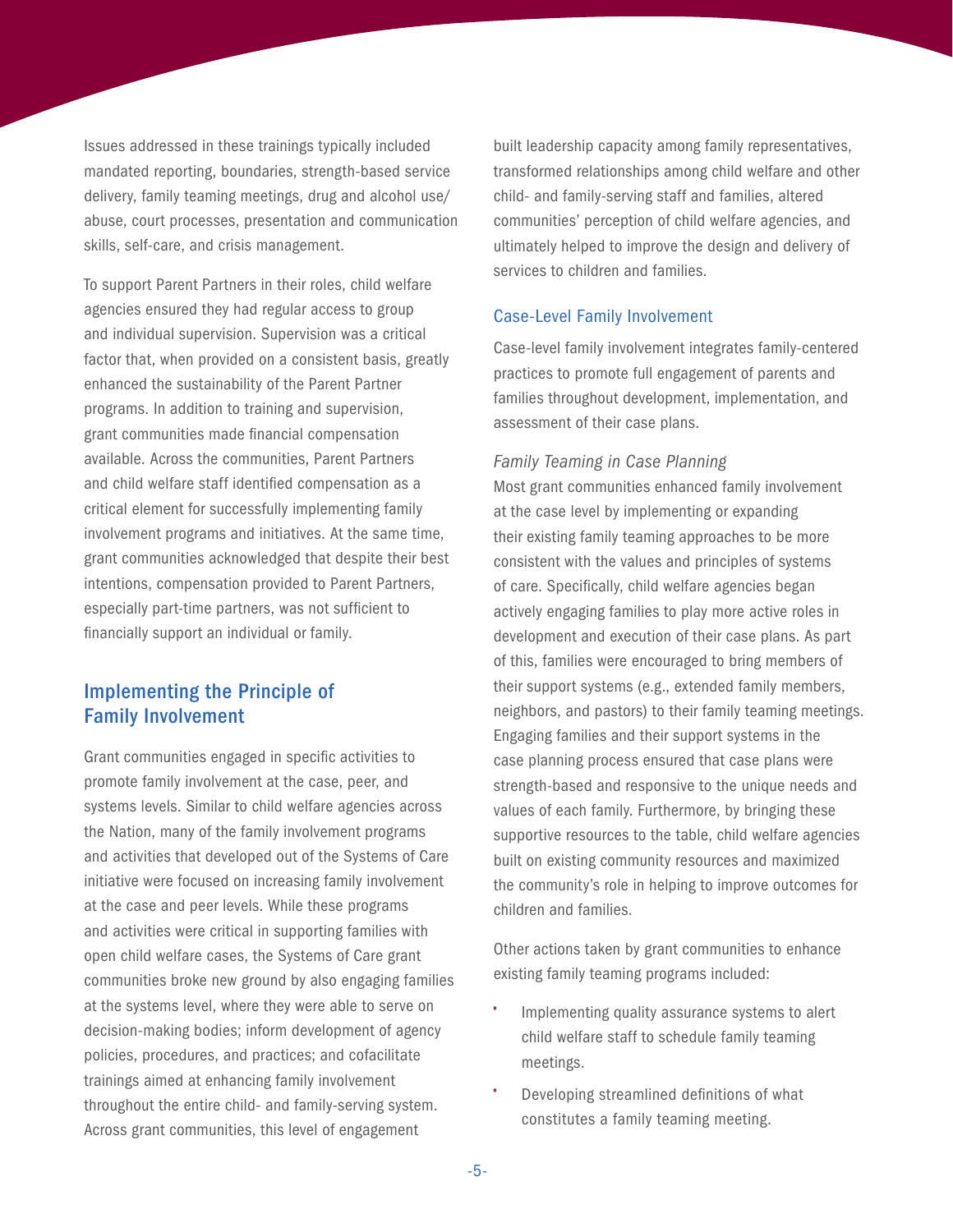- Establishing policies and procedures describing how and when family teaming meetings should be conducted in practice.
- Developing curricula to provide family teaming training to child welfare staff.

#### Peer-Level Family Involvement

Peer-level family involvement refers to implementation of a peer support model in which family members who have been involved with the child welfare system serve as mentors, partners, or resource guides to help other parents navigate the system and meet their case plan goals.3 Peer-level programs, especially peer mentoring programs, were the most common form of family involvement throughout implementation of the Systems of Care initiative.

#### *Peer Mentoring Programs*

The peer mentoring programs developed under the Systems of Care initiative bring Parent Partners together with system-involved families to mentor and help them better navigate the child welfare system. Most Parent Partner programs provide support services to birth parents; however, in Clark County, NV, the program targets kin-caregivers.<sup>4</sup> Due to the different structures of the Parent Partner programs and target populations, the programs vary greatly in terms of the services they offer, with some providing more intensive one-onone mentoring to birth parents while others provide information and general support. In general, Parent Partners connect families to resources, educate family members about their rights and responsibilities, and, in some communities, offer appointment and court accompaniment. Parent Partners also often attend family teaming meetings, where they provide support to family members and advocate for services on their behalf.

#### Systems-Level Family Involvement

Systems-level family involvement includes family members serving in decision-making capacities and on decision-making bodies, and often consists of members training agency staff on the importance of incorporating family voices and perspectives into child welfare policies, procedures, and practices.

*Family Members Serving on Decision-Making Bodies* Appointing family members to serve on decisionmaking bodies was the most common systems-level activity implemented across the grant communities, as it facilitated integration of family voice into policies, procedures, and practices. Communities invited Parent Partners to serve on the Systems of Care advisory committees and subcommittees. Some grant communities asked family members to serve on other decision-making bodies as well. For example, in Contra Costa, CA, the Child and Family Services (CFS) agency appointed family members to serve on its Parent Partner Leadership Council, a committee internal to the agency.<sup>5</sup> In addition to serving on decision-making bodies, a few grant communities invited family members to participate in the interview process for new case managers.

#### *Family Members Conducting Trainings*

At the systems level, Parent Partners were also actively involved in conducting trainings on the importance of family involvement and how child- and familyserving agencies can effectively involve families at the case, peer, and systems levels. These trainings were made available to child welfare staff, attorneys, court professionals, other service providers, foster parents, social work students, and community members. In some cases, Parent Partners shared their personal experiences with the child welfare system as part of these trainings.

<sup>3</sup> In some grant communities, individuals assigned to peer mentoring roles were community members who had no prior personal experience with the child welfare system. These people might have had personal experiences with other child-serving systems (e.g., special education) and lived in the same communities as the families they were assigned to mentor or support.

<sup>4</sup> A full profile describing all the efforts to implement the principle of family involvement in Clark County is available in Appendix E.

<sup>5</sup> A full profile describing all the efforts to implement the principle of family involvement in Contra Costa is available in Appendix D.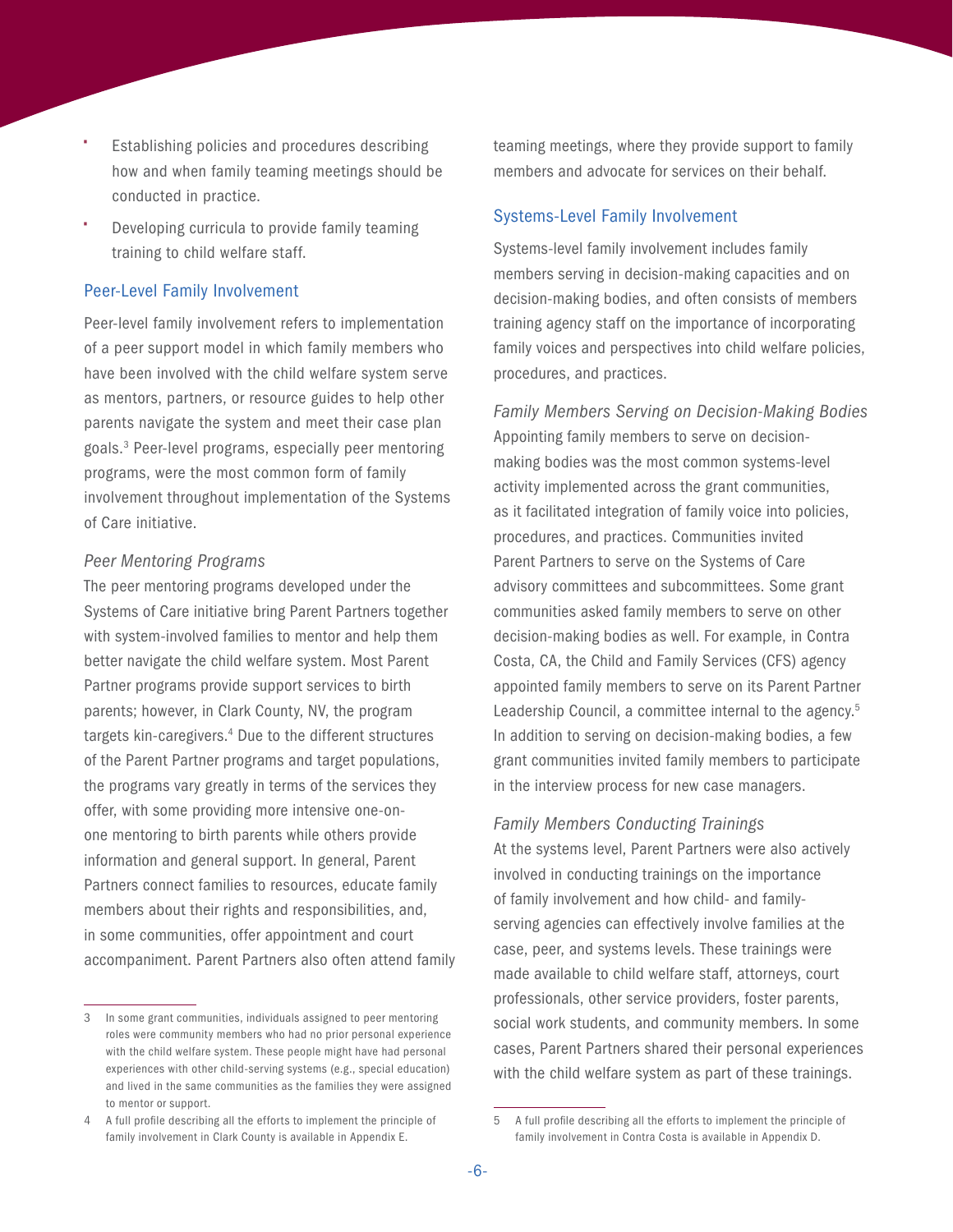#### <span id="page-10-0"></span>*Family Members Engaging in Other Systems-Level Activities*

Other systems-level activities developed by grant communities included:

- Encouraging family members to actively participate in their systems of care social marketing campaigns.
- Supporting Parent Partners to participate in the Child and Family Services Reviews process.
- Soliciting family members' feedback on client forms developed by child welfare agencies, and in creating/ updating resource materials aimed at helping family members better navigate the child welfare system.
- Including family members in the evaluation of contract agencies' customer service performance.
- Leveraging family members' knowledge of community services to develop a database of services that case managers can use to refer families in need.

#### Sustaining Family Involvement Within a Child Welfare System

Recognizing the importance of continuing their family involvement efforts and programs beyond the initial Federal grant funding, some grant communities began working to ensure the sustainability of their efforts early in the initiative.

Some of the grant communities that partnered with local nonprofit organizations to implement their family involvement programs continue to operate their programs through these partnerships. Some grant communities applied for and/or secured Federal and/or private foundation grants to support their Parent Partner programs. In Clark County, the Department of Family Services (DFS) was actually able to bring the Kinship Liaison Program under its control, where it continues to operate. Under this structure, Kinship Liaisons were hired as county employees, and they receive the same benefits as other employees.

Although grant communities have been effective in identifying ways to sustain their family involvement efforts, the current economic environment has resulted in some concerns regarding the ability of child welfare agencies and nonprofit organizations to obtain the necessary funding to sustain these efforts over time. As a result of current budget cuts and increased caseloads, some grant communities report not being able to dedicate as much time or resources to family involvement activities as they had done previously.

#### Lessons Learned and Recommendations

Through the Children's Bureau Systems of Care initiative, grant communities have identified and addressed challenges to increasing family involvement across the child welfare system. Some of the strategies used by the communities to engage families strengthened well-established child welfare practices, while others tested new approaches. Grant communities not only strengthened families' roles in informing development of their own case plans but also helped family members develop the leadership skills and capacities necessary to support and advocate for their peers. In many communities, family members have been able to sit at the table with decision-makers, where they contribute their perspectives to inform the design and development of policies and practices that are family-centered and result in improved outcomes for children and families.

The lessons learned by these communities, highlighted below, can help inform development of future family involvement efforts that could lead to transformation of the child welfare system:

- Develop policies requiring family involvement at all levels of the child welfare agency.
- Identify and make available dedicated full-time staff to manage and coordinate implementation of family involvement activities.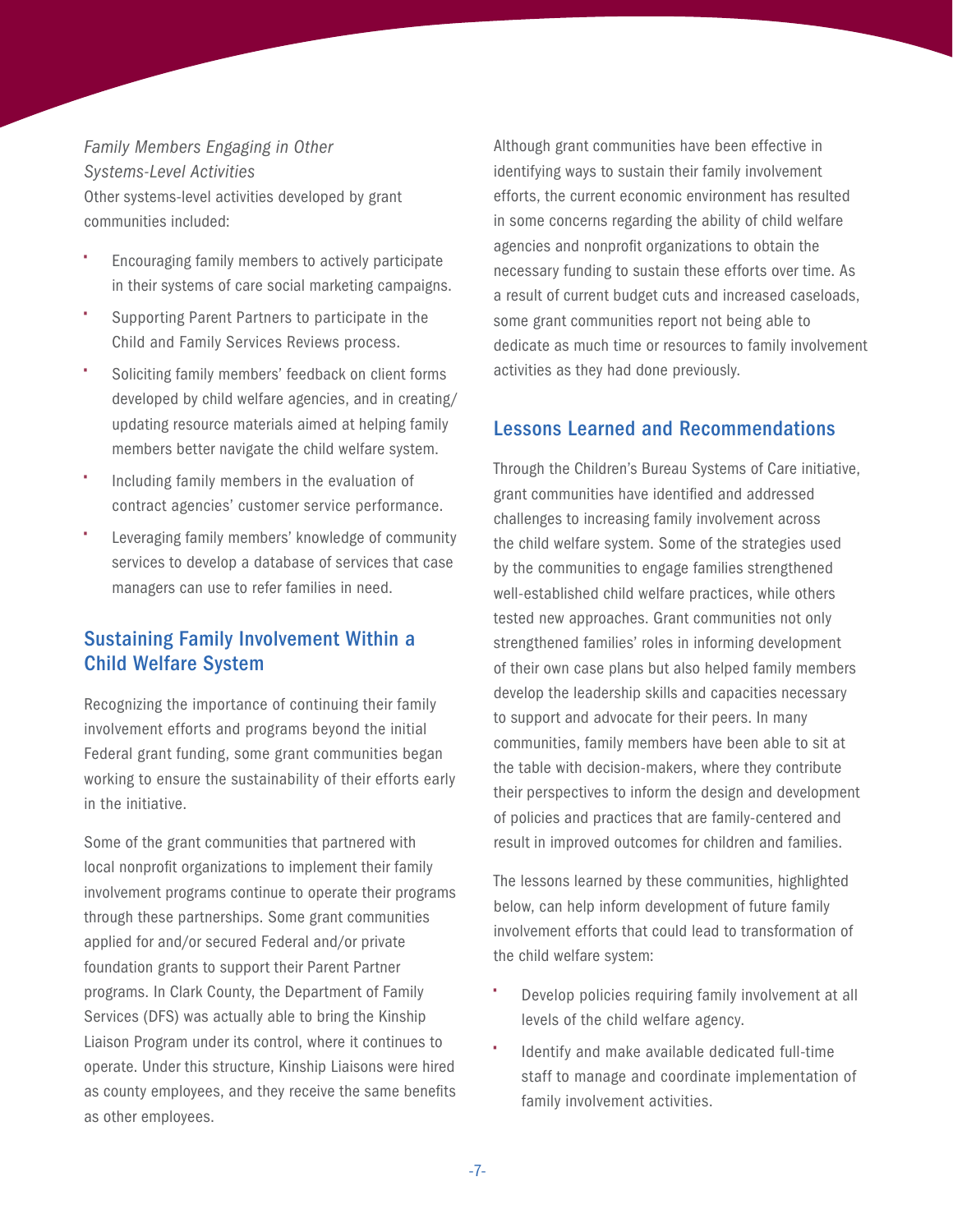- <span id="page-11-0"></span>• Create structures and mechanisms that form a direct feedback loop between child welfare staff, individuals assigned to provide mentoring services, and families involved in the child welfare system.
- Conduct information gathering at the agency and community levels to inform the design of family involvement programs and activities.
- Provide training on family involvement to child welfare and other child- and family-serving agency staff.
- Provide comprehensive training to family members serving as peer mentors and advocates for systeminvolved families, and as leaders on decisionmaking bodies.
- Develop clear standards and guidelines related to requirements and supervision of, and compensation for, peer mentor/advocate positions.
- Engage multiple family members to serve as peer mentors, Parent Partners, governance board members, committee members, and advocates.
- Evaluate family involvement programs to demonstrate their impact on child, family, and systems outcomes, and ensure their success and long-term sustainability.

#### **Conclusion**

As more child welfare agencies begin to implement programs and activities aimed at enhancing family involvement, there is a greater need to identify and disseminate best practices on how to intentionally and effectively engage and integrate families at the case, peer, and systems levels. The family involvement strategies implemented by the Systems of Care grant communities altered child welfare agencies' understanding of the true meaning of family-centered practice. In addition, findings from this qualitative study suggest that family involvement was an important and transformative element in implementation of the Systems of Care initiative. Although more research is needed to document the true impact of family involvement at the multiple levels described throughout this case study, the experiences and lessons learned from the grant communities provide critical information and can inform development of policies and practice to help child welfare and other child- and family-serving systems promote and implement meaningful and sustainable family involvement.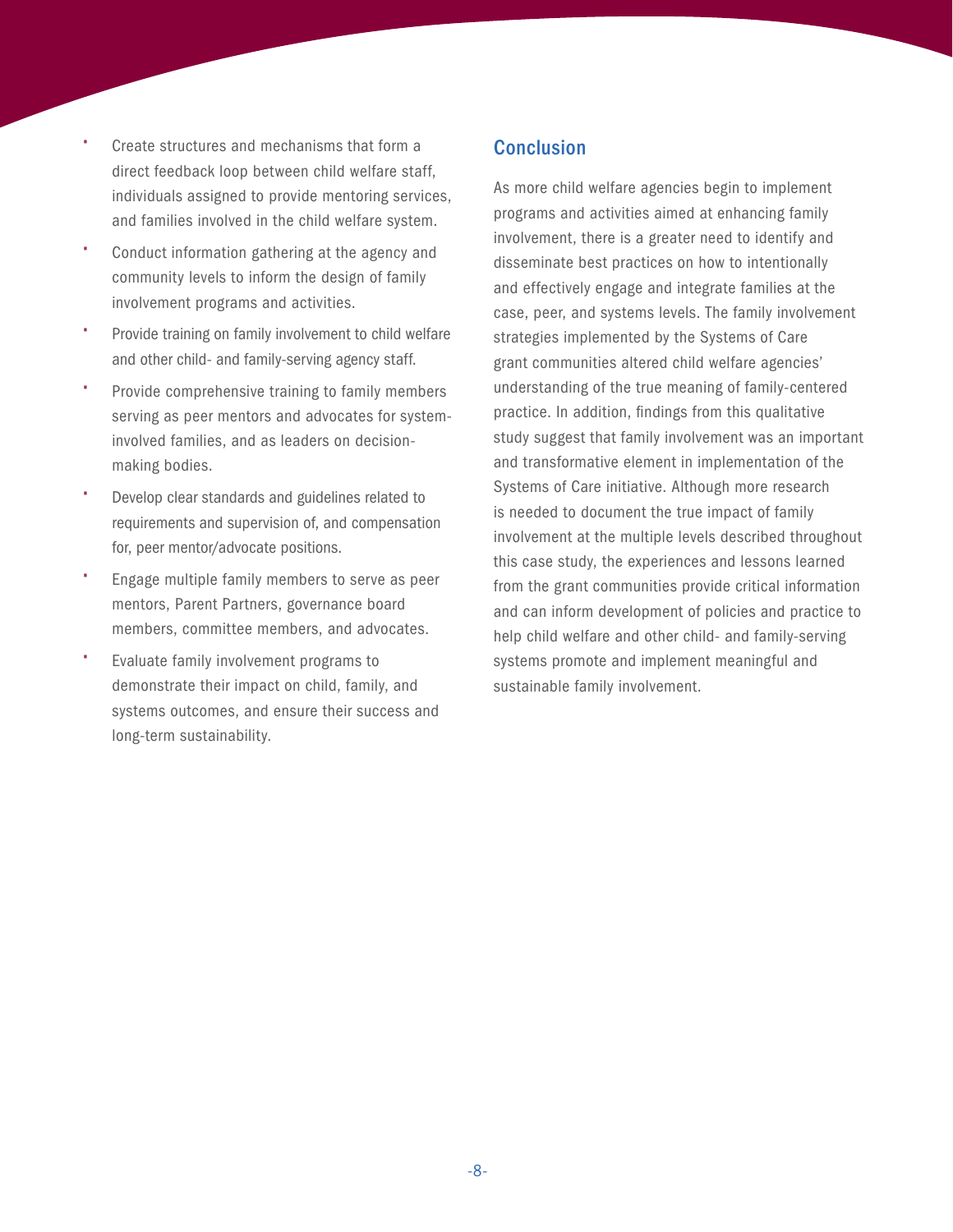### Introduction

<span id="page-12-0"></span>In 2003, the Children's Bureau funded nine demonstration grants to test the efficacy of a system of care approach to improving outcomes for children and families involved in the child welfare system, and to address policy, practice, and crosssystem collaboration issues raised by the Child and Family Services Reviews. This 5-year initiative, *Improving Child Welfare Outcomes through Systems of Care* (Systems of Care), focused on infrastructure development to strengthen the capacity of human service agencies to support families involved in public child welfare through a set of six guiding principles:

- Interagency collaboration.
- Individualized, strengths-based care.
- Cultural and linguistic competence.
- Child, youth, and family involvement.
- Community-based approaches.
- Accountability.

#### Figure 1: Realms of Family Involvement

As one component of the national evaluation of the demonstration initiative, this case study provides a comprehensive overview of how the child, youth, and family involvement principle was implemented across the grant communities. Family involvement, as conceptualized by the Systems of Care initiative, encouraged child welfare agencies to:

- Engage families as partners in developing their own case plans.
- Recruit and work with families in developing peer support services.
- Empower families to participate in decision-making and apply their experiences as service recipients to system-change activities.

Based on this conceptualization, the literature, and experiences of the demonstration grant communities, the National Technical Assistance and Evaluation Center for Systems of Care (Center) has identified three broad categories that represent the multiple realms of family involvement (see Figure 1):

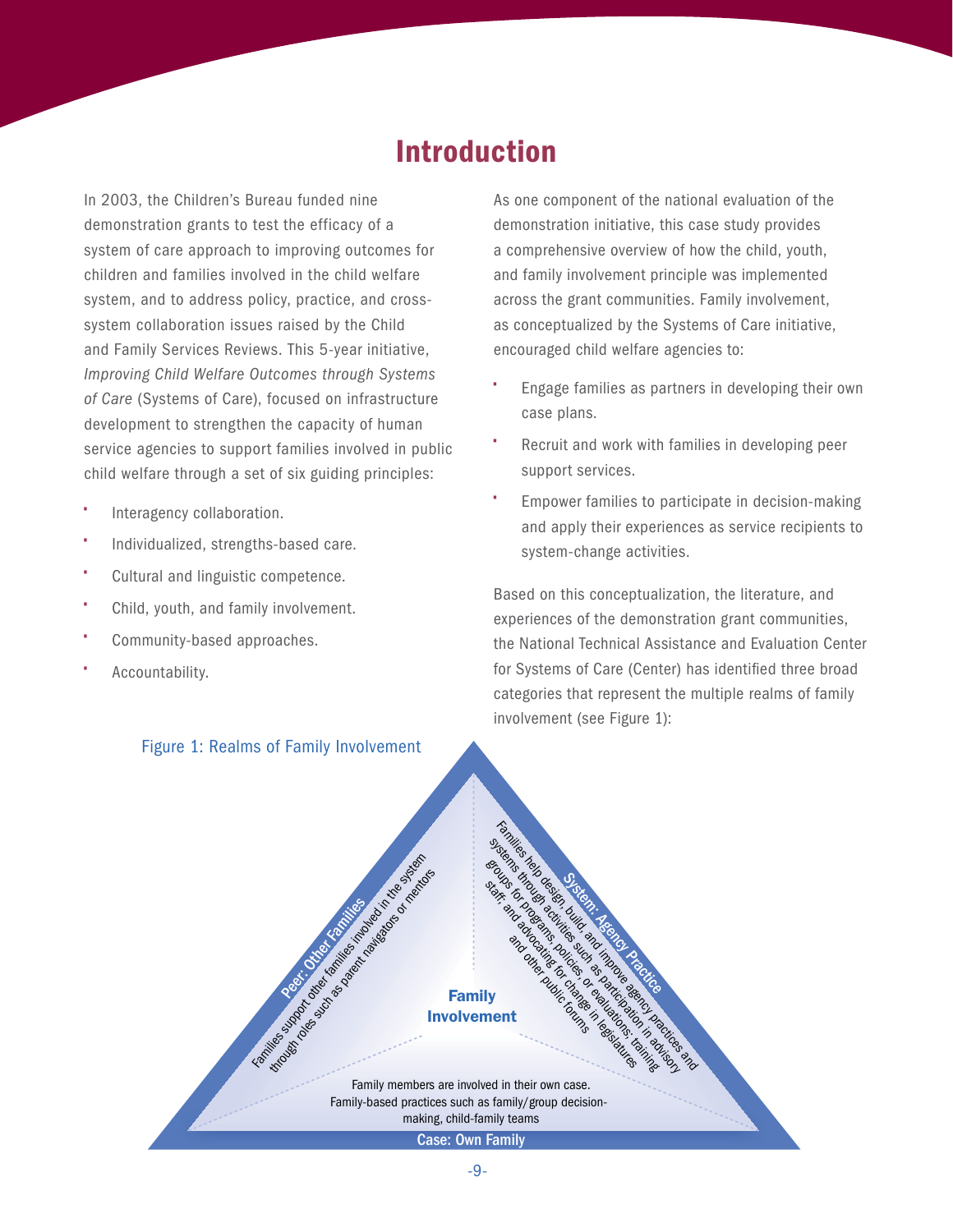- Case-level family involvement Integrates familycentered practices to promote full engagement of parents and families throughout the development, implementation, and assessment of their case plans.
- Peer-level family involvement Features implementation of a peer support model in which family members who have been involved in the child welfare system serve as mentors, partners, or resource guides to help other parents navigate the system and meet their case plan goals.
- Systems-level family involvement Involves family members serving on decision-making bodies, and often consists of family members training agency staff on the importance of incorporating family voice into policies, procedures, and practices.

Using this framework, this case study draws on the experiences of the grant communities to synthesize the strategies and approaches used to enhance family involvement under the Systems of Care initiative. The case study begins with an overview of the history of family involvement within child welfare and the local contexts of the grant communities. It then describes the planning processes used by the communities as well as their engagement of family members, followed by focusing on their implementation of family involvement at the case, peer, and systems levels. The case study concludes by identifying lessons learned and recommendations to enhance implementation of future family involvement efforts within the child welfare system.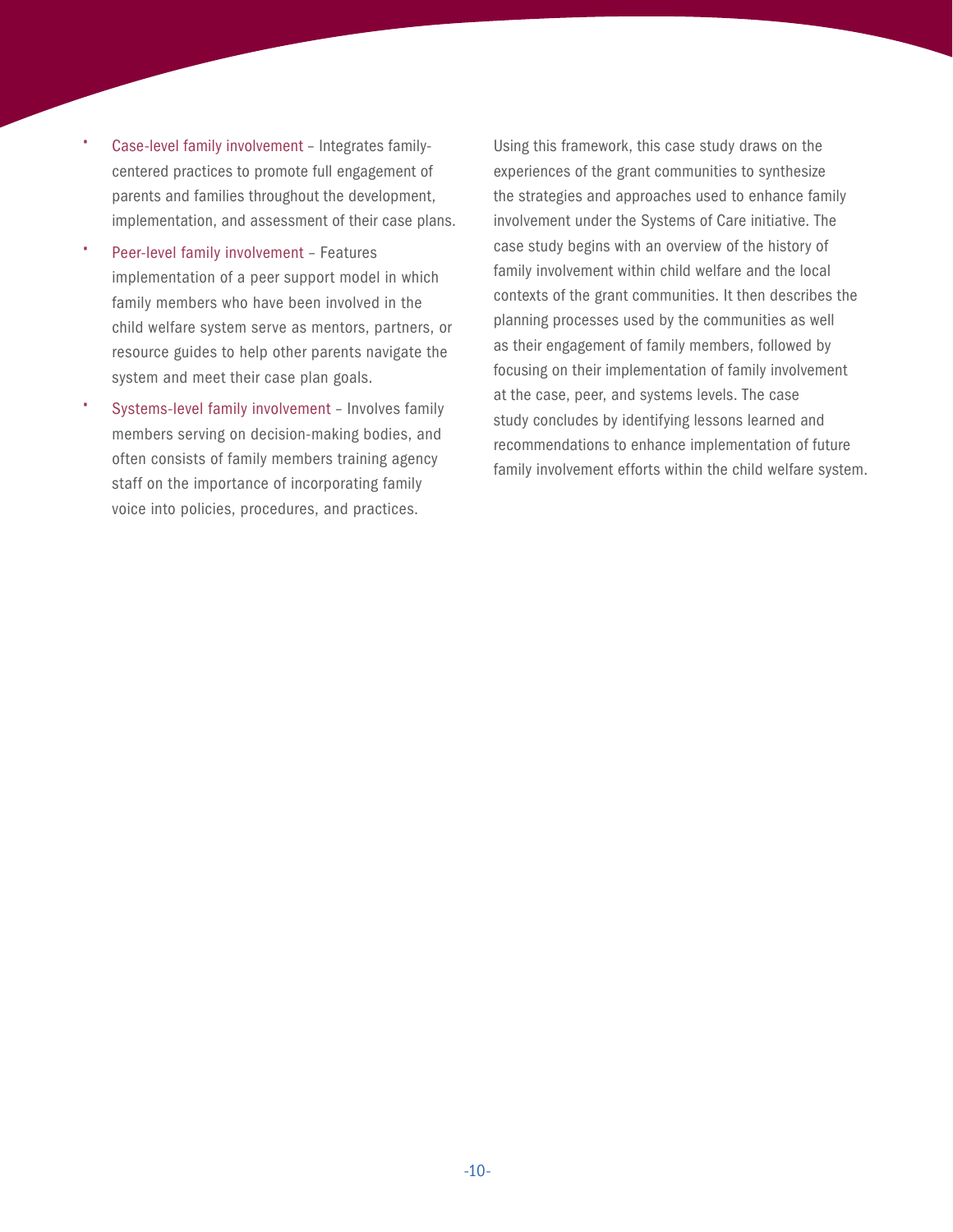### <span id="page-14-0"></span>1. Understanding the Context of Family Involvement in the Child Welfare System

#### 1.1 Overview of Family Involvement in Child Welfare

In 2007, 3.2 million referrals were made to child protective services (CPS) agencies, resulting in an estimated 794,000 children confirmed to be victims of abuse or neglect.<sup>6</sup> These findings resulted in provision of post-investigation services to more than 475,000 children, and more than 150,000 children being placed in foster care (Children's Bureau, 2007). Given that almost 80 percent of abused and neglected children will either remain or return to live with their families of origin (Administration for Children and Families, 2005), actively involving families as equal partners, both in development of case plan goals and as key stakeholders in systems change, is a critical strategy for ensuring the safety, permanency, and well-being of children who are involved in the child welfare system.

Historically, however, most of the families who are involved with the child welfare system have been mandated to participate and receive those services. Mandatory participation has often created a power differential in the relationship between parents and case managers that has interfered with development of a working alliance between them. In addition, case managers have employed deficit-based practice approaches to working with families, viewing parents as the problem, rather than strength-based approaches that view parents as a primary part of the solution and as experts in their own and their children's needs (The Center for Human Services, 2009).

6 3.2 million referrals to CPS were made in Fiscal Year 2007, while 794,000 children were confirmed to be victims of abuse or neglect in calendar year 2007.

The child welfare system recognizes that two of the most common permanency options for these children are reunification with their birth parents and placement with family members. In addition, it is understood that approaches that build on families' strengths and enable them to identify solutions to problems are more likely to enhance families' buy-in and motivation to make needed changes to achieve case plan goals. Therefore, the system recently began a paradigm shift that focuses on identifying and building on parents' and families' strengths in order to support the safety, permanency, and well-being of their children (The Center for Human Services, 2009). To enhance family involvement in their service delivery models, some child welfare agencies have begun implementing family teaming models as one approach to actively engaging families in their own case planning.

#### 1.2 Family Teaming Models and Other Family Involvement Approaches

Numerous family teaming models have been developed to support parents serving as decision-makers in their children's safety, permanency, and well-being. While there are a wide variety of family teaming approaches used by State and county child welfare agencies, three of the most frequently used models are (Children's Bureau, 2009):

- Family Group Decision-Making/Family Group Conferences
- Family Team Conferencing, and
- Team Decision-Making.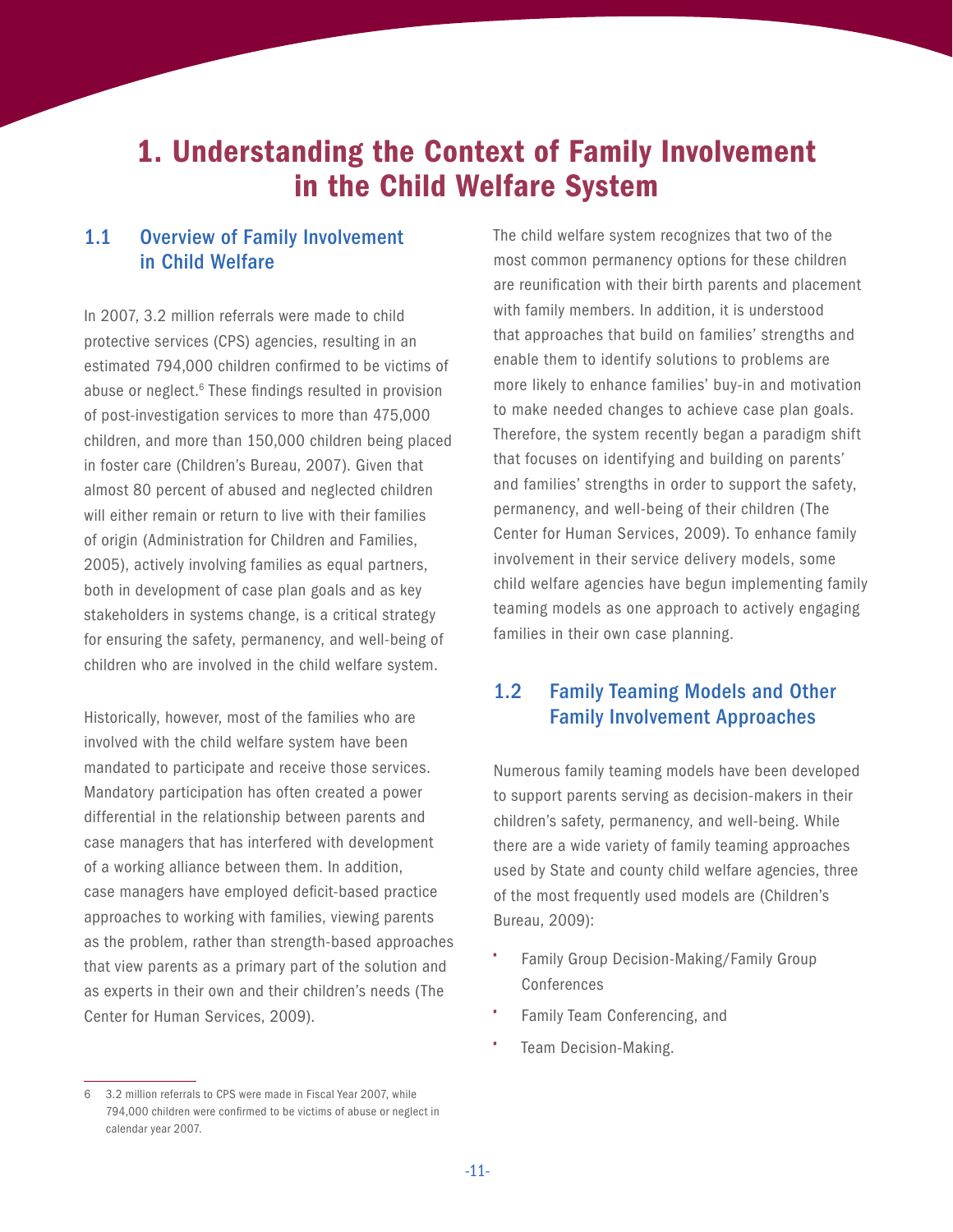<span id="page-15-0"></span>Although all the models use an individualized, collaborative, strength-based approach that brings together families, their personal support networks, and child welfare and other professionals as collaborative case planners and decision-makers, differences exist among the models, as represented in Table 1.

In addition to encouraging families to take more active roles in development of their case plans, child welfare agencies have started to enhance family involvement at the peer level. For example, some agencies have developed peer-to-peer support services where family members with prior system involvement provide support and resources to families who are currently involved in the child welfare system.

| Grant<br>Community                                                            | <b>Structure</b>                                                                                                                                                                                                                                                       | Team Membership                                                                                                                                                                                                                     | Decision-Making<br>Responsibility                                                                                                                                                                                                   |
|-------------------------------------------------------------------------------|------------------------------------------------------------------------------------------------------------------------------------------------------------------------------------------------------------------------------------------------------------------------|-------------------------------------------------------------------------------------------------------------------------------------------------------------------------------------------------------------------------------------|-------------------------------------------------------------------------------------------------------------------------------------------------------------------------------------------------------------------------------------|
| <b>Similarities</b><br><b>Across Models</b>                                   | All approaches involve meetings<br>in which the family is actively<br>engaged.                                                                                                                                                                                         | In all approaches, team members<br>may include birth parents, extended<br>family, nonrelative supports, community<br>resources, service providers, agency<br>staff, and the caregiver if the child is<br>placed outside the family. | All teaming approaches<br>emphasize shared planning<br>and decision-making by<br>the team                                                                                                                                           |
| <b>Family Group</b><br>Decision-Making/<br><b>Family Group</b><br>Conferences | Meetings are voluntary;<br>with the family's approval,<br>meetings occur to make<br>critical decisions or as<br>needed by the family. Private<br>family time is provided during<br>each meeting.                                                                       | All members of the child's extended<br>family network.                                                                                                                                                                              | The agency and family<br>make a collaborative<br>decision. The family<br>crafts an initial plan;<br>the agency works with<br>the family to finalize and<br>ensure the plan achieves<br>child safety, well-being,<br>and permanency. |
| Family Team<br>Conferencing                                                   | Meetings occur when a<br>plan is needed or requires<br>modification. The team<br>continues beyond formal<br>system involvement. Meetings<br>are voluntary; they occur only<br>with the family's approval.<br>Meetings take place from the<br>first system interaction. | Participating individuals are<br>identified by the family, with input<br>from the facilitator.                                                                                                                                      | Decisions are made<br>by the team, within<br>nonnegotiable limits.<br>Expectations are that<br>the family's goals<br>will be paramount<br>in reaching team<br>consensus.                                                            |
| Team Decision-<br>Making                                                      | Meetings occur when any<br>placement-related decision<br>is required. Meetings are<br>mandatory; a meeting<br>must be held prior to any<br>placement, re-placement,<br>or court hearing (in cases of<br>imminent risk of removal).                                     | Individuals who have the family's<br>permission or are members of the<br>"treatment team."                                                                                                                                          | Agency maintains<br>responsibility if<br>consensus on<br>placement cannot be<br>reached.                                                                                                                                            |

#### Table 1: Family Teaming Models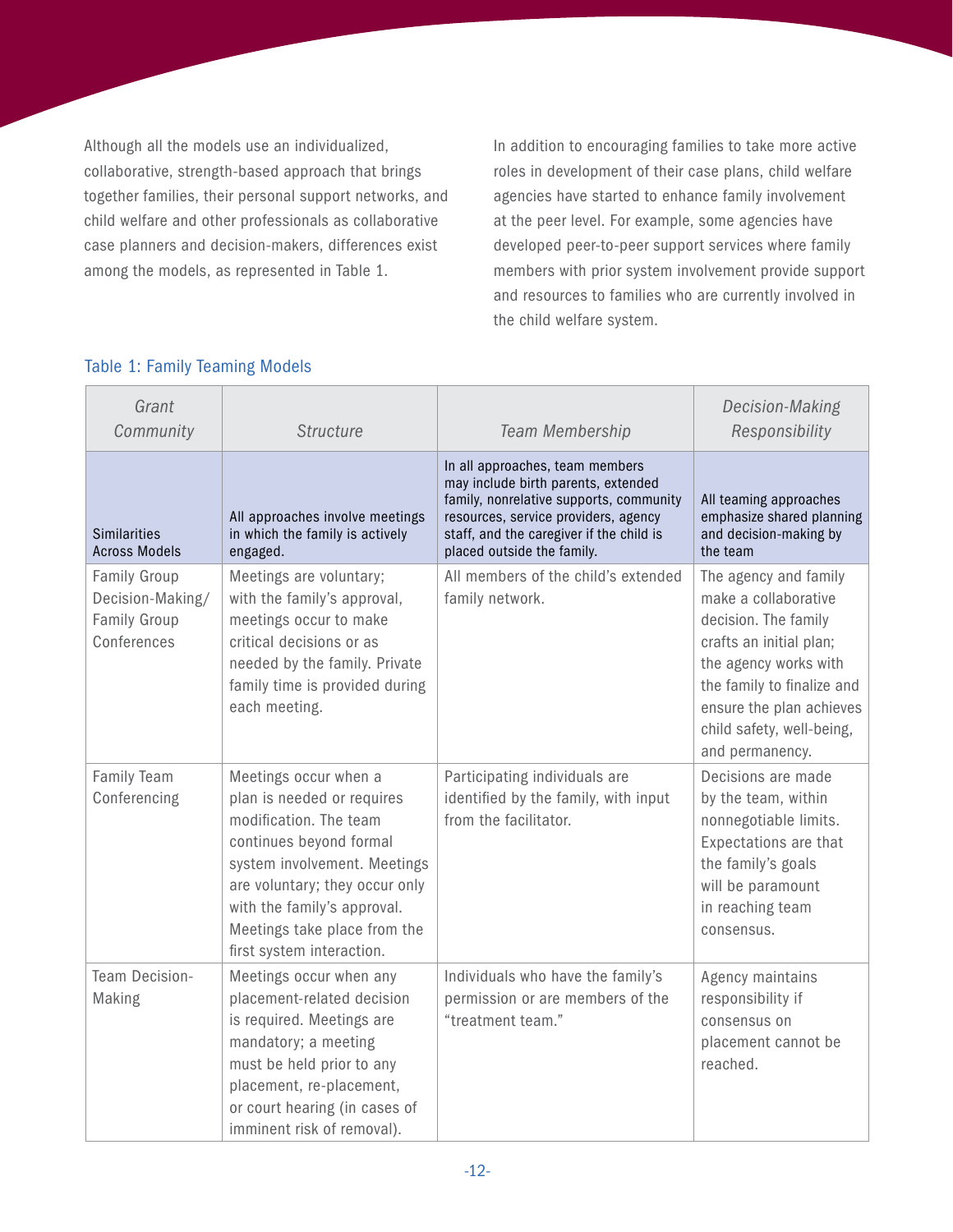<span id="page-16-0"></span>At the systems level, child welfare agencies have begun to look at the mental health system to identify ways to enhance family involvement. As part of the Substance Abuse and Mental Health Services Administration's (SAMHSA) systems of care initiative, the mental health system invited families to partner in policy and program oversight activities (e.g., serving on decision-making bodies and participating in strategic planning meetings), management and operations activities (e.g., training and recruiting staff), and quality monitoring activities (e.g., collecting data and participating on evaluation committees) (SAMHSA, 2006). These efforts focused on engaging family members as equal partners, essentially infusing family involvement into the core operations of the mental health system.

#### 1.3 Measuring the Impact of Family Involvement on Case Outcomes

While awareness and use of family involvement models and approaches have increased over the years, relatively few studies have measured the effect of these activities on improving child safety, permanency, and well-being. In addition, the studies that have been conducted have demonstrated mixed results (Weigensberg, Barth & Guo, 2009). Similarly, no research has been conducted to date to assess the impact of family involvement on systems and organizational change, or on child and family outcomes.

Measuring the impact of family involvement on case outcomes proves challenging for several reasons. One of the most significant challenges is the variation among programs. While models exist for family teaming, implementation of these models, as well as other approaches to family involvement, varies across communities. This variation results in studies that are often community-specific, with small sample sizes, hindering the comparison of models across communities and geographic locations (Weigensberg, Barth & Guo, 2009).

Only a few longitudinal studies have measured the effect of family involvement on cases over time, and those that have been conducted have shown mixed results. Longitudinal studies are often complicated by the difficulty of establishing valid and reliable comparison groups of children and families who do not participate or benefit from family involvement programs. One of the primary obstacles to establishing comparison groups is selection bias. Studies indicate that some families are not referred to family team meetings because of their specific case characteristics or circumstances. Therefore, researchers suggest propensity score matching as an approach to developing valid comparison groups that are not influenced by the selection bias caused by differences in referrals (Weigensberg, Barth & Guo, 2009).

Given the limited research that exists regarding the actual effectiveness of family involvement strategies and their potential impact in supporting the safety, permanency, and well-being of children, this case study aims to build current knowledge, informing both research and practice, by examining how different family involvement models and approaches were integrated into the Systems of Care initiative and offering recommendations to better inform implementation of future family involvement efforts.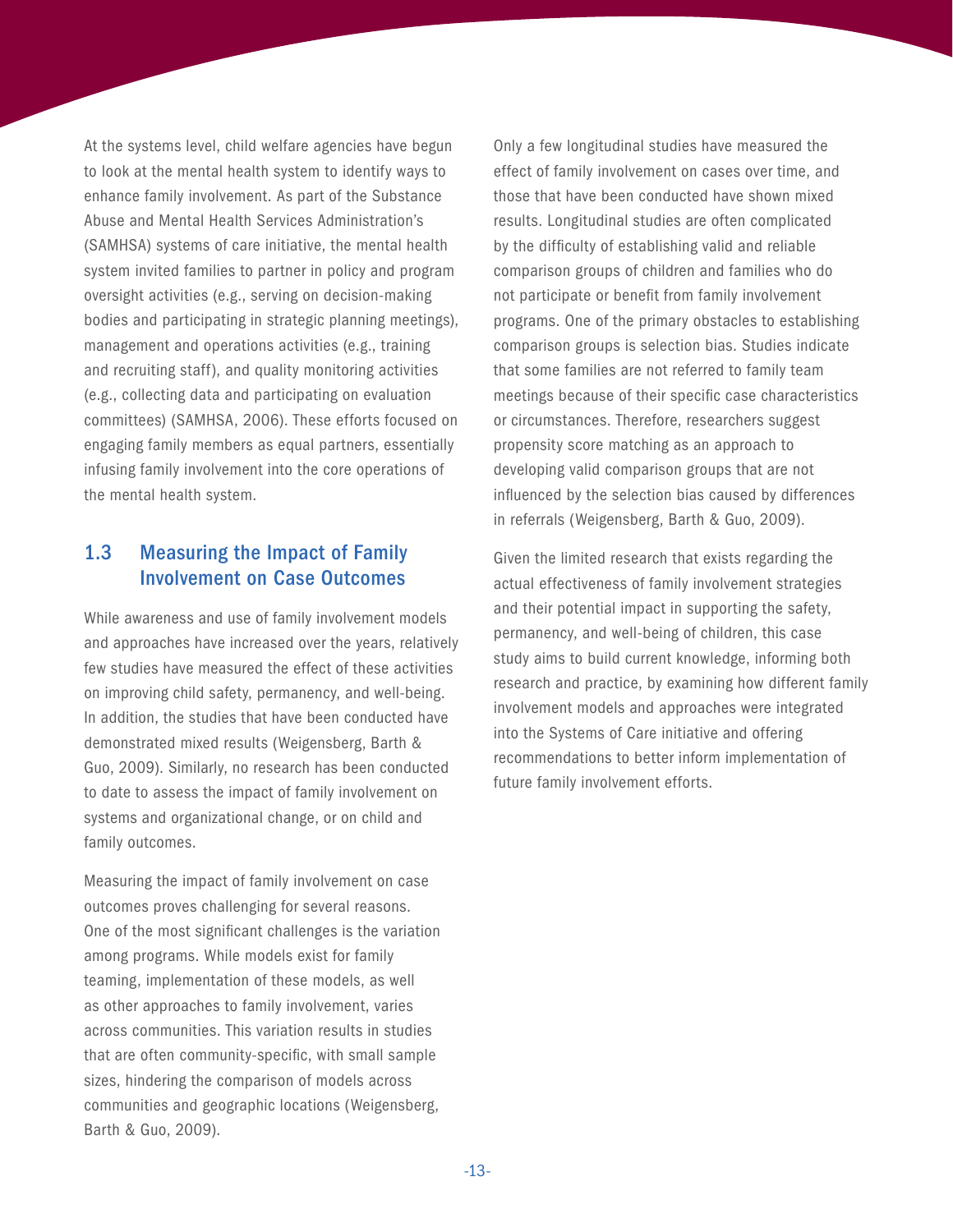### <span id="page-17-0"></span>2. Context of Implementing Family Involvement in Systems of Care Grant Communities

Recognizing the unique context of each of the local grant communities, the Children's Bureau gave each community the flexibility to implement the Systems of Care initiative in the manner that most effectively met its particular needs. To implement the child, youth, and family involvement principle, most grant communities examined their existing family engagement efforts and, together with key interagency and family stakeholders, identified strategies to build on the strengths and address the weaknesses and gaps of their existing approaches to family involvement. Through this assessment process, the communities also identified the target populations that would be the focuses of their family involvement activities (see Table 2).

| <b>Grant Communities</b> | <b>Target Populations</b>                           |
|--------------------------|-----------------------------------------------------|
| Bedford-Stuyvesant, NY   | Birth parents, foster parents,<br>community members |
| Clark County, NV         | Kin-caregivers                                      |
| Contra Costa, CA         | Youth, birth parents                                |
| Dauphin County, PA       | Youth, birth parents, foster                        |
|                          | parents, kin-caregivers,                            |
|                          | community members                                   |
| Jefferson County, CO     | Birth parents                                       |
| Kansas                   | <b>Birth parents</b>                                |
| North Carolina           | Birth parents                                       |
| Umatilla/Morrow, OR      | Birth parents                                       |

#### Table 2: Grant Communities' Target Populations

Prior to receiving the Children's Bureau Systems of Care grant, the most common method of integrating family involvement by the grant communities was through the Family-to-Family model, a nationwide child welfare and foster care reform initiative that provides principles, goals, strategies, and tools to help States and local child welfare agencies achieve better outcomes for children and families (The Annie E. Casey Foundation, 2009). Among other core strategies, Family-to-Family uses Team Decision-Making meetings. Recognizing the importance of building on the progress they had already made, most of the Systems of Care grant communities integrated Systems of Care with their previous family involvement efforts, as illustrated in Table 3, enabling a more robust notion of family involvement.

In addition to integration and adaptations to the grant communities' family teaming models, the Systems of Care initiative provided an opportunity for the communities to develop new approaches to support family involvement at the case, peer, and systems levels.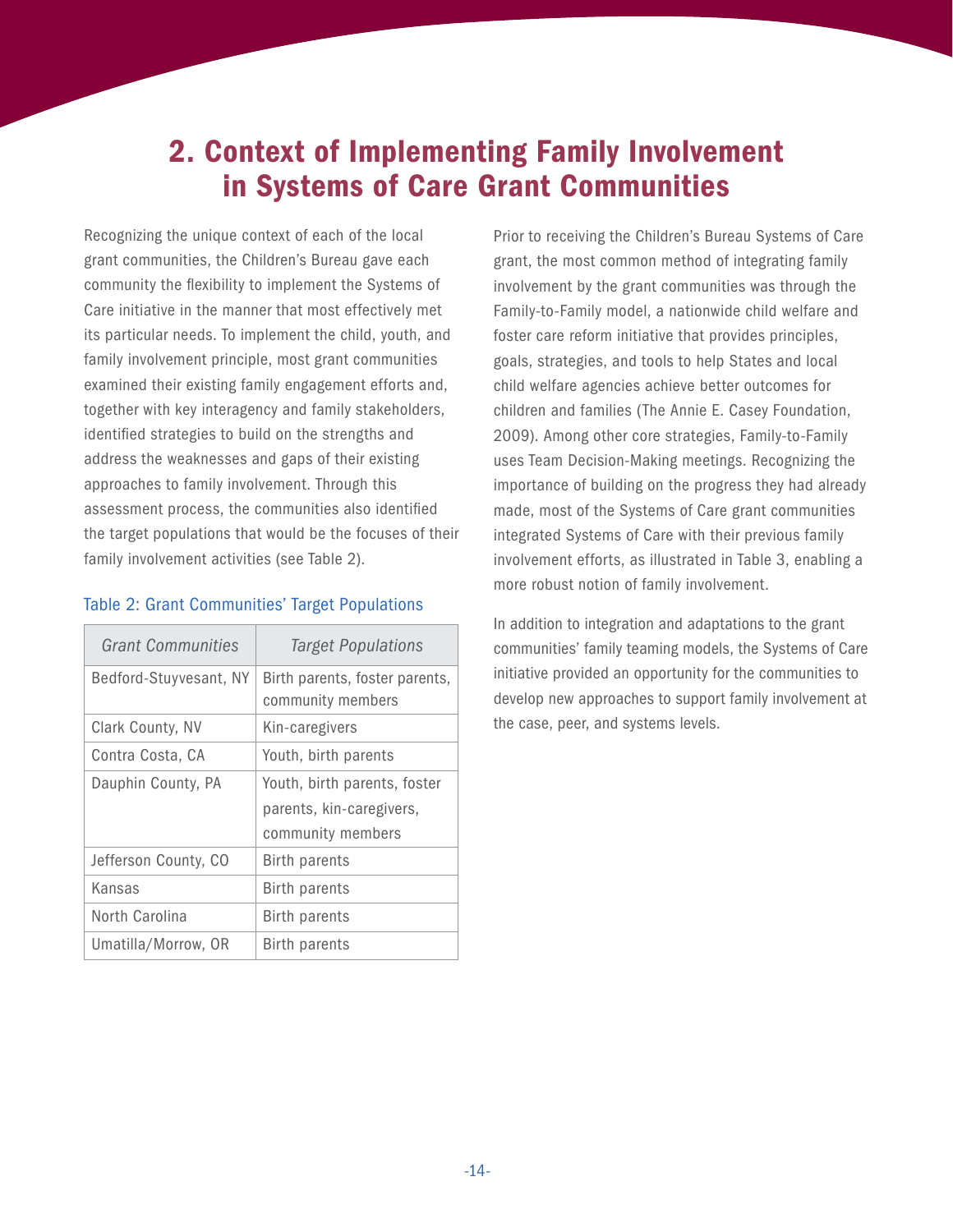#### <span id="page-18-0"></span>Table 3: Grant Communities' Previous Family Involvement Efforts and Systems of Care Integration

ŗ.

| <b>Grant Communities</b>                                          | <b>Previous Family</b><br><b>Involvement Efforts</b> | Adaptations & Systems of Care Integration                                                                                                                                                                |
|-------------------------------------------------------------------|------------------------------------------------------|----------------------------------------------------------------------------------------------------------------------------------------------------------------------------------------------------------|
| <b>Bedford-Stuyvesant, NY</b>                                     | Family-to-Family                                     | The Administration for Children's Services expanded its family<br>involvement efforts to include the community at large.                                                                                 |
| Contra Costa, CA                                                  | Family-to-Family                                     | Child and Family Services expanded its Family-to-Family work<br>to include:<br>Children and youth at risk for placement failure<br>٠<br>Transition-age youth (16-18 years old)<br>Multisystem youth<br>٠ |
| <b>Dauphin County, PA</b>                                         | Family-to-Family                                     | Social Services for Children and Youth integrated the Systems<br>of Care principles into its existing Family-to-Family model.                                                                            |
| <b>Jefferson County, CO</b>                                       | Family-to-Family                                     | The Department of Human Services merged Family-to-Family<br>and Systems of Care in a way that enhanced its family<br>involvement and child welfare practices as a whole.                                 |
| <b>North Carolina</b><br>Alamance<br><b>Bladen</b><br>Mecklenburg | Child and Family Teams                               | The Division of Social Services developed a common<br>definition of what a Child and Family Team meeting is and how<br>it should be put into practice.                                                   |
| <b>Clark County, NV</b>                                           | Child and Family Teams                               | The Department of Family Services developed a common<br>definition of what a Child and Family Team meeting is and how<br>it should be implemented at the practice level.                                 |
| Umatilla/Morrow, OR                                               | Family-to-Family                                     | The Department of Human Services integrated the Systems of<br>Care principles into its existing Family-to-Family model.                                                                                  |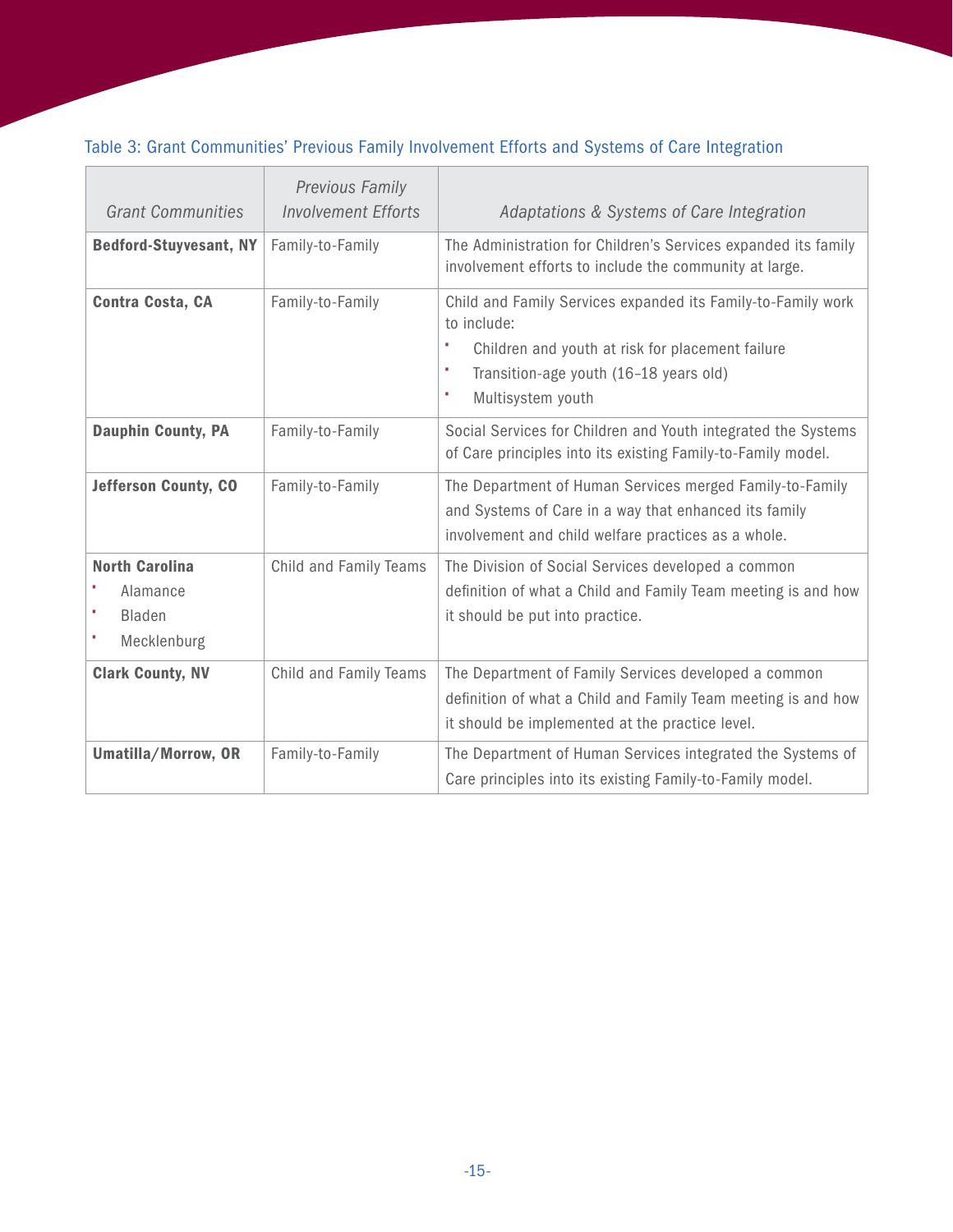### <span id="page-19-0"></span>3. Building Child Welfare Agencies' Capacity to Implement the Principle of Family Involvement

Grant communities engaged in numerous planning activities to build the capacity of child welfare and other child- and family-serving agencies to successfully implement the principle of child, youth, and family involvement. Planning activities primarily focused on the following areas:

- Program staffing to develop the capacity to integrate family involvement.
- Training and technical assistance to learn lessons from other family involvement systems of care initiatives.
- Needs assessments to solicit feedback from community and family members.
- Personnel training to gain support, ensure readiness, and attain buy-in of child welfare staff.
- Program piloting to develop and refine family involvement activities.

#### 3.1 Program Staffing

To build child welfare agencies' capacity and support integration of family involvement at the case, peer, and systems levels, most grant communities hired Parent Partner Coordinators<sup>7</sup> exclusively dedicated to implementing the Systems of Care principle of child, youth, and family involvement. Parent Partner Coordinators were charged with developing, managing, and overseeing all aspects of the Systems of Care initiative related to family involvement. Systems of Care staff identified key qualities that Parent

Partner Coordinators should embody, including passion, self-motivation, desire to work with former clients, respect of the professional community, and commitment to family involvement.

People hired to fill the Parent Partner Coordinator positions had substantial knowledge and previous involvement with the child welfare system, either through their work or personal experience. Stakeholders noted that this experience helped Parent Partner Coordinators garner respect among case managers and supervisors. The experience also helped build trust with parents and Parent Partners, a common term used to describe parents who served in peer- and systems-level roles.<sup>8</sup> In Kansas<sup>9</sup> and Contra Costa, CA, the Parent Partner Coordinators had social work backgrounds as well as personal experiences with the child welfare system. As a result, they could understand the perspectives of case managers and parents alike, enabling them to succeed as mediators and advocates in their local Systems of Care initiatives.

The success of Parent Partner Coordinators in integrating family involvement into their local child welfare agencies was significantly affected by the structure and capacity of their positions. While most Parent Partner Coordinator positions were full-time, in Alamance County, NC.<sup>10</sup> the coordinator position was part-time. This person was responsible for conducting direct advocacy, coleading parent education groups, and participating in committees. Although this person engaged in all these activities and made some progress integrating family involvement into the county's existing systems of care, leaders of the Children's Bureau's initiative acknowledged that their family involvement efforts were hindered by the extensive responsibilities and limited resources dedicated to the position.

<sup>7</sup> Although grant communities used various titles to describe the staffing position dedicated to implementing the principle of family involvement, the term Parent Partner Coordinator was the most common and thus is used in this report. Appendix C includes a glossary of commonly used titles.

<sup>8</sup> Although grant communities used various titles to describe parents who served in peer- and systems-level roles, the term Parent Partner was the most common and thus is used in this report.

<sup>9</sup> A full profile describing all the efforts to implement the principle of family involvement in Kansas is available in Appendix I.

<sup>10</sup> A full profile describing all the efforts to implement the principle of family involvement in North Carolina is available in Appendix J.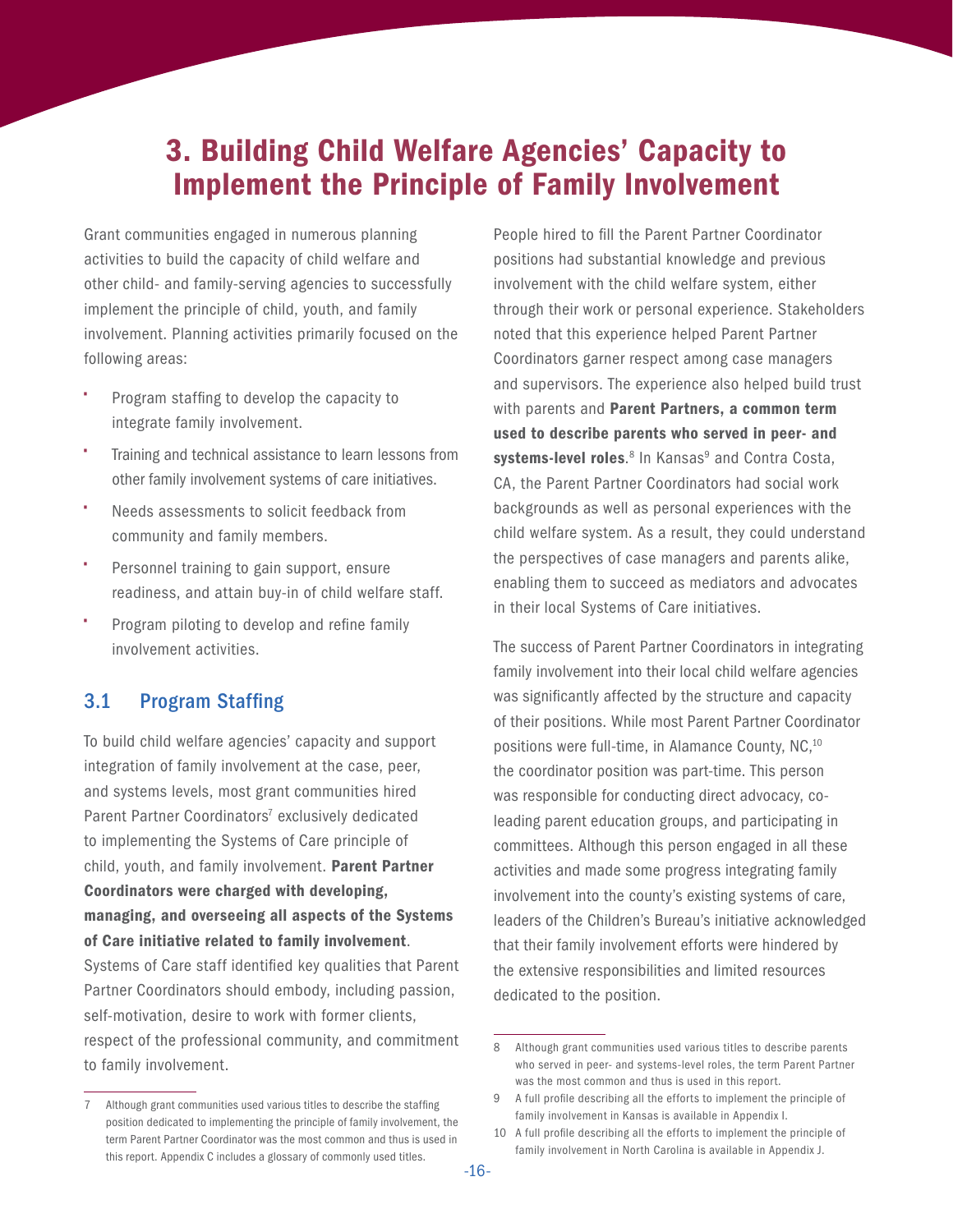<span id="page-20-0"></span>Grant communities that chose not to hire Parent Partner Coordinators were also less effective in implementing the principle of family involvement. In Bladen, NC, for example, the Systems of Care Coordinator was responsible for implementing all activities related to the initiative, including development of a Parent Partner program.11 Due to the extensive and multiple responsibilities of the position, the Systems of Care Coordinator was unable to dedicate the time and resources necessary to attain case managers' support for a Parent Partner program. Thus, in addition to high turnover among Parent Partners in the first few years of the grant, this resulted in limited systemic integration of family involvement into Bladen County's child welfare system.

#### 3.2 Training and Technical Assistance

Program staff responsible for managing the Systems of Care initiative, and Parent Partner Coordinators charged with developing Parent Partner programs, understood the importance of educating themselves and building on the lessons learned from other family involvement initiatives. Because of the limited information on family involvement in child welfare systems, some Parent Partner Coordinators examined and drew from other sources of information, including the literature on effective consumer involvement practices in general, to identify the important components of their Parent Partner programs. In addition, Center staff provided grant communities with literature on the family involvement efforts under the SAMHSA systems of care initiative.<sup>12</sup>

Beyond these individual research efforts, many Systems of Care staff identified the training they received at the Systems of Care grantee kickoff meetings as an

important information resource on integration of family involvement into the child welfare system. While the initial grantee kickoff meeting, in 2003, focused on helping grant communities gain a comprehensive understanding of all six Systems of Care principles, the 2004 meeting included a panel presentation dedicated to the principle of family involvement. The panel, comprised of and facilitated by parents who had been involved in the child welfare system, offered recommendations on how to engage, recruit, and maintain active family participation as part of grant communities' Systems of Care development and implementation.

Systems of Care staff also sought to build their knowledge by reaching out to peers in the mental health system who had been involved in the SAMHSA systems of care efforts. In Contra Costa, the Project Manager of the local SAMHSA initiative served as a mentor to the Systems of Care Coordinator for the Children's Bureau initiative, sharing information and lessons learned regarding the family involvement efforts that took place under the SAMHSA initiative.

Although some SAMHSA systems of care leaders provided important advice and technical assistance to the grant communities prior to development of the Children's Bureau Systems of Care Parent Partner programs, as the Children's Bureau initiative progressed, grant communities increasingly sought the experience and knowledge of their child welfare system systems of care colleagues and counterparts. When Systems of Care staff in Umatilla/Morrow, OR,<sup>13</sup> became interested in developing a Parent Partner peer mentoring program, Systems of Care leaders in Oregon visited and received training and technical assistance from the Systems of Care programs in Contra Costa, and Jefferson County, CO.<sup>14</sup> Similarly, Parent Partners in Reno County, KS, also researched the Contra Costa

<sup>11</sup> Although grant communities used various titles to describe family involvement programs, the term Parent Partner program was the most common and thus is used in this report.

<sup>12</sup> Two of the documents distributed by the Center included SAMHSA's *New Roles for Families in Systems of Care* and *Promising Practices in Family-Provider Collaboration.*

<sup>13</sup> A full profile describing all the efforts to implement the principle of family involvement in Umatilla/Morrow, is available in Appendix K.

<sup>14</sup> A full profile describing all the efforts to implement the principle of family involvement in Jefferson County is available in Appendix H.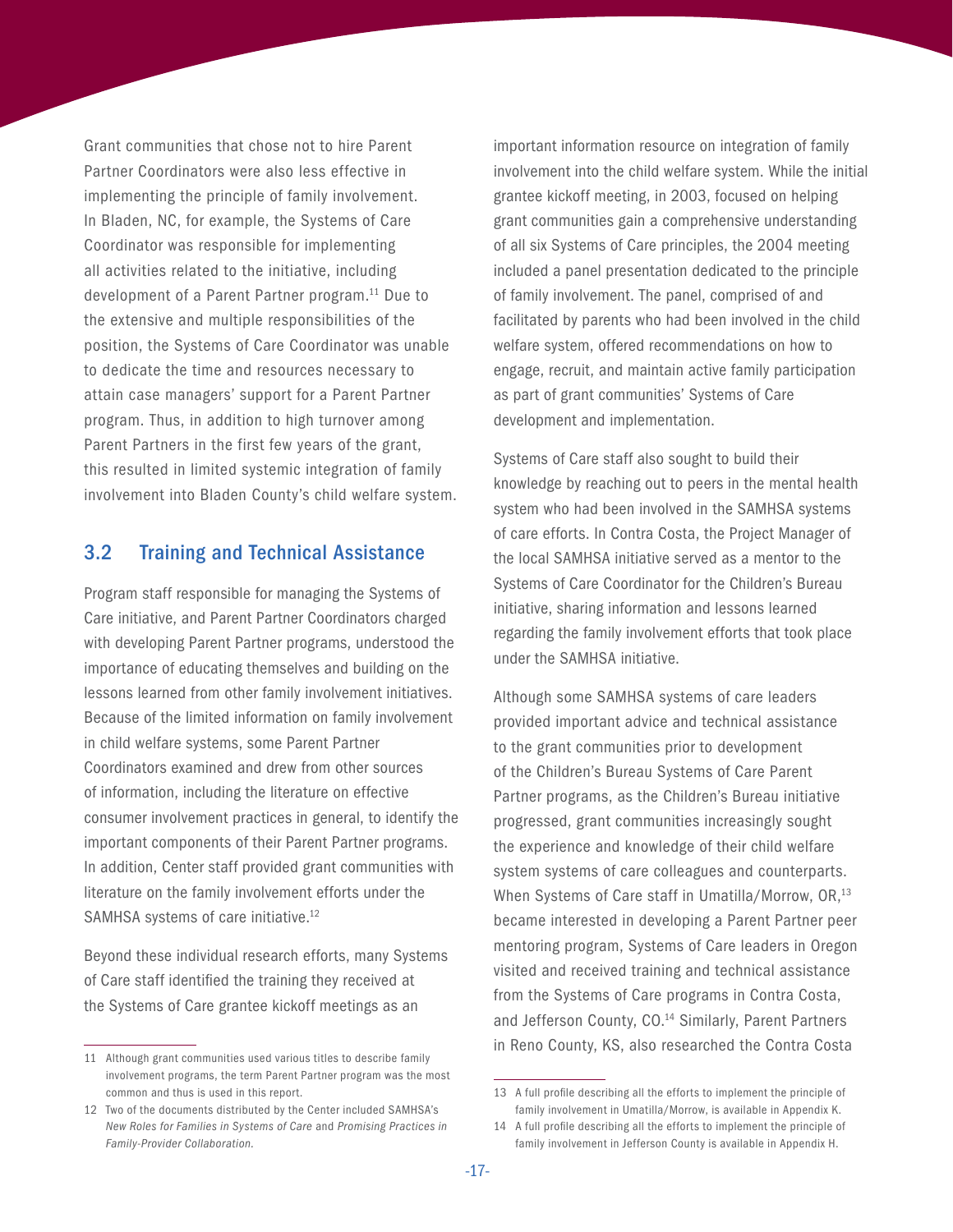<span id="page-21-0"></span>and Jefferson County Parent Partner programs to inform development of their own program.

#### 3.3 Needs Assessments

Beyond learning about other family involvement initiatives, a few of the grant communities sought to increase their understanding of family involvement in their own communities by soliciting feedback from the communities and family members they served. As one Systems of Care Community Coordinator noted, "Anytime you have a consumer of a service, it's important to hear their feedback in order to improve your service."

In Dauphin County, PA,<sup>15</sup> the Systems of Care Community Coordinator, Systems of Care Project Director, Social Services for Children and Youth (SSCY) representatives, county judges, county commissioners, and other service providers began holding community forums with church members, members of grassroots organizations, foster parents, kin-caregivers, birth parents, and other community members. During these forums, the Systems of Care Community Coordinator provided information on Systems of Care and the county's interest in enhancing community and family involvement in child- and familyserving systems. The forums were also an opportunity for the Systems of Care Community Coordinator to solicit feedback from attendees regarding the changes they thought needed to be made at child- and family-serving agencies to achieve greater family and community involvement, and the role(s) they wanted to play in helping to realize these changes.

In Clark County, members of the local evaluation team from the University of Nevada, Las Vegas, implemented a needs assessment to solicit feedback from kincaregivers. Kin-caregivers involved in the Systems of Care initiative, referred to as Kinship Liaisons, helped develop and edit the needs assessment and facilitated "How can we presume to know what a family needs without listening to that family?"  *– Child Welfare Project Manager*

recruitment of about 800 kin-caregiver participants. The needs assessment examined numerous issues affecting kin-caregivers, including:

- Common conditions that result in the need for kin-care.
- Caregiver motivations and sustaining factors.
- Caregiver perceptions and experiences.
- Service needs and community resources.
- Caregiver perceptions of children's needs and well-being.
- Family involvement and social support.
- Family characteristics.
- Permanency intentions.

By obtaining information on other family involvement initiatives and soliciting direct feedback from community and family members, grant communities developed relationships and obtained critical information that served as the foundation and helped to inform development of their family involvement programs.

#### 3.4 Personnel Training

As Systems of Care program staff and Parent Partner Coordinators began developing their family involvement strategies, they made significant efforts to gain the support of child welfare administrators, other child- and family-serving agency leaders, supervisors, and case managers. During meetings and trainings, child welfare staff were provided information about family involvement, the role of Parent Partners, and the resources Parent Partners could provide to system-involved families.

<sup>15</sup> A full profile describing all the efforts to implement the principle of family involvement in Dauphin County is available in Appendix G.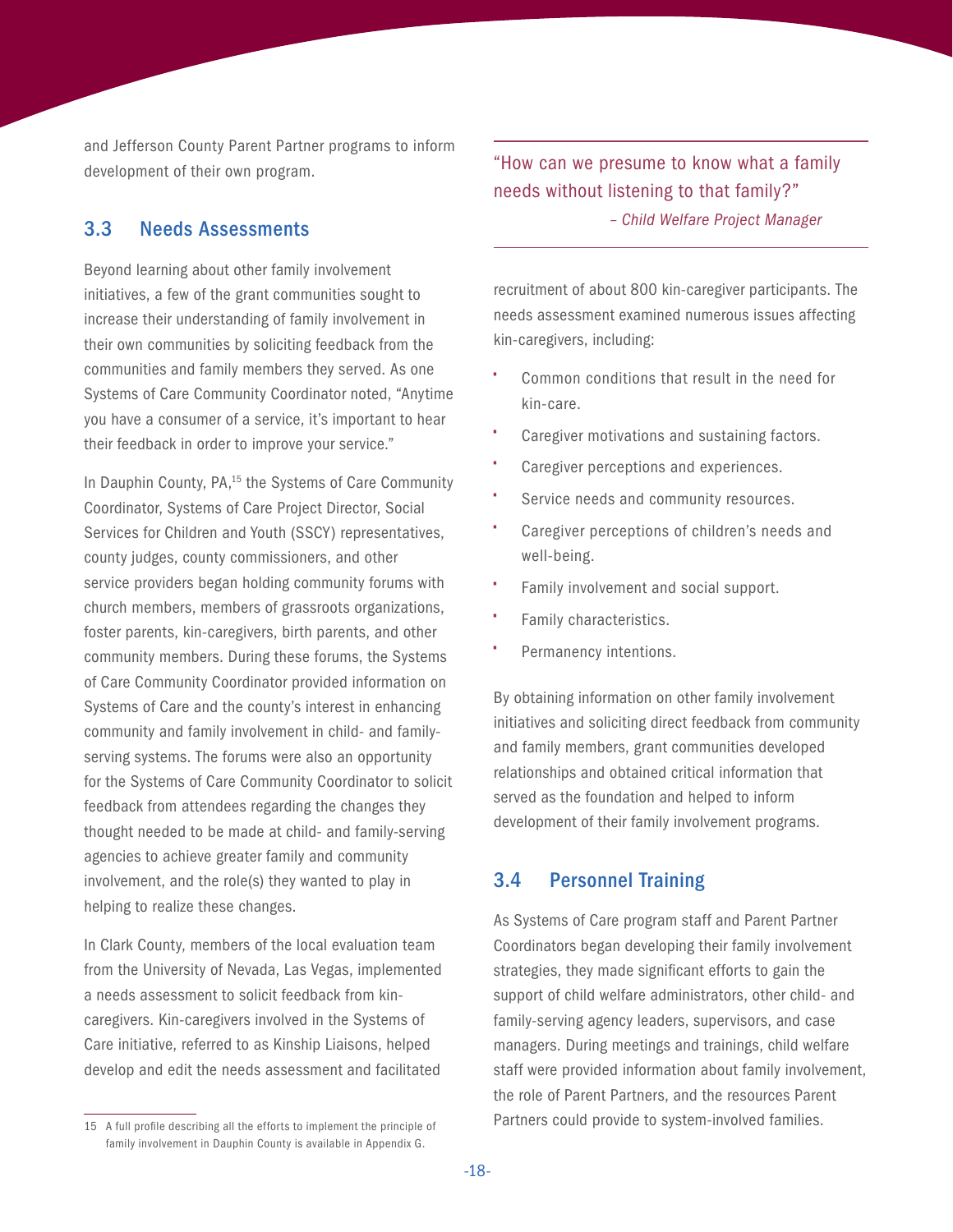Initial education and outreach efforts helped dispel misconceptions about family involvement programs and addressed case managers and supervisors' concerns and questions. Some of the issues that were addressed through these trainings included:

- Concern that family representatives did not possess the skills to work with other parents.
- Concern that Parent Partner programs might result in greater workloads for case managers.
- Fear that family representatives could not be trusted.
- Anxiety about speaking freely in the presence of family representatives.
- Worry that family representatives could not maintain appropriate boundaries.
- Concern that Parent Partner programs might increase the chances of recidivism and substance abuse relapse among Parent Partners.

In addition to dispelling these concerns and misconceptions, one of the main goals of the trainings was to emphasize that true family involvement meant viewing family members as equals. As one Systems of Care representative stated, "If you want people to share their expertise, you have to treat them like their expertise is just as important as yours, because it is. They are the experts on their families and community." Systems of Care program staff recognized that viewing family members as equals was a significant paradigm shift for administrators and case managers. To model effective partnerships between practitioners and family members, most grant communities chose to have Parent Partners cofacilitate all trainings related to family involvement. Partners often shared their personal experiences in order to provide case managers and supervisors with a better understanding of families' perspectives and the ways that peer support could help meet families' needs while also achieving the child welfare agency's goals of safety, permanency, and well-being.

In Umatilla/Morrow, Parent Partners conducted trainings for Department of Human Services (DHS)' staff, Systems of Care advisory board members, and partner agencies to educate service providers on the multiple demands placed on parents involved in child welfare and other systems, and the importance of including family voice in development of policies, procedures, and practices. According to case managers, this training resulted in greater collaborative case planning among social service agencies.

Similarly, in Alamance County, Systems of Care leaders conducted retreats with each of the units within the North Carolina Department of Social Services (NCDSS). The focus of these retreats was informed by findings from an internal assessment examining the department's strengths and weaknesses, especially as they related to family involvement. Engaging staff at all levels of the organization, Systems of Care leaders discussed the principles of systems of care, their importance to familycentered practice, and their implications for service provision. These retreats were effective in developing an environment within the department that facilitated systems change at both the policy and practice levels.

In Kansas, Systems of Care staff realized that child welfare workers believed they were already providing family-centered services. As one Parent Partner noted, "A lot of child welfare agencies believe that they're doing family involvement and they're really not, because inviting someone to the table to sit there means nothing. Family involvement is when you listen to that voice and you take some of their suggestions and use them and try to apply them to the changes you're trying to make." As a result of this perception, the Systems of Care staff asked child welfare program administrators and supervisors to develop a plan to enhance their current family-centered work based on the Systems of Care principles. Specific examples of action items that program administrators and supervisors incorporated in their developed plans included: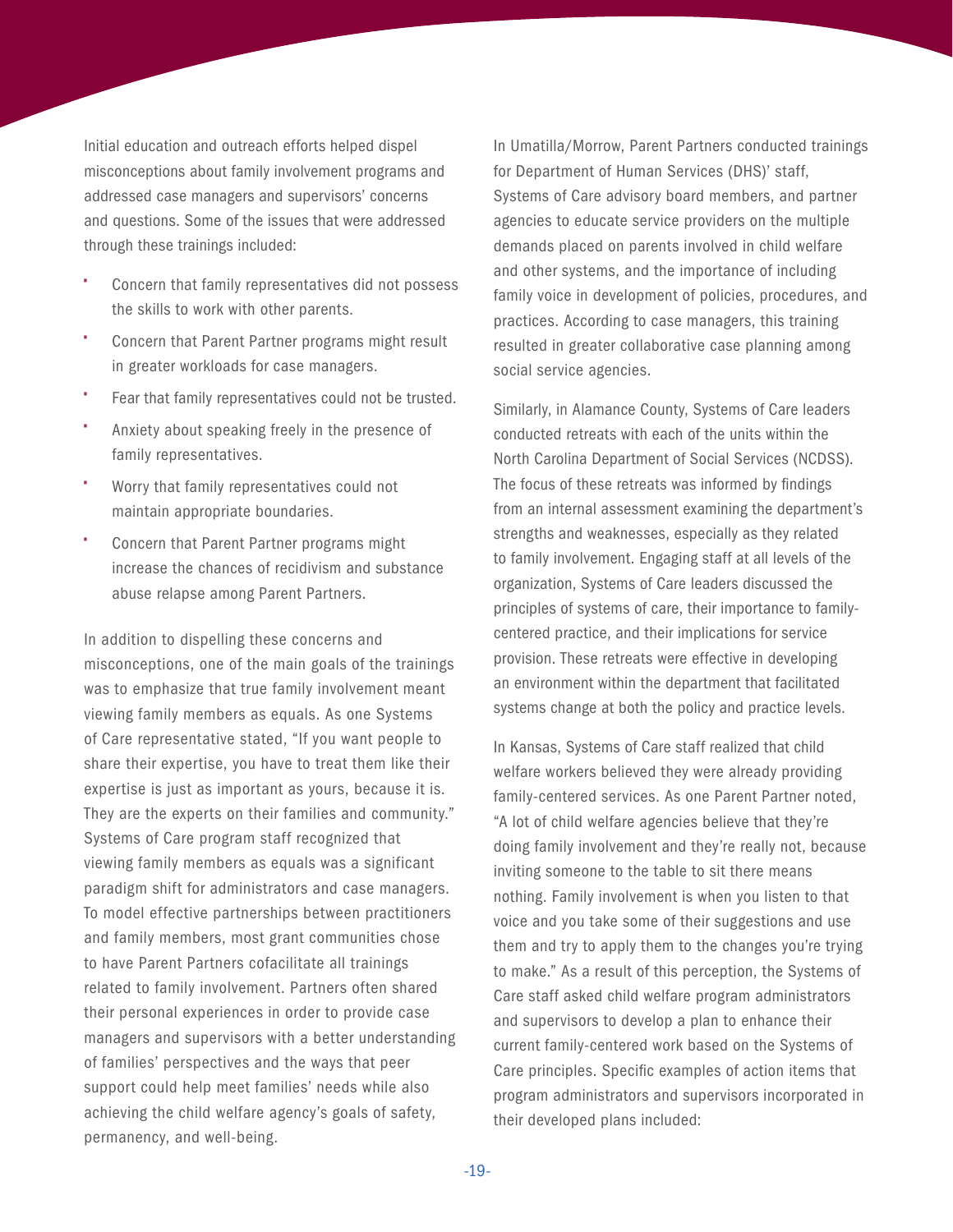- <span id="page-23-0"></span>• Working with the families to identify their strengths and weaknesses, individual strengths in particular.
- Being more proactive in identifying what community resources could be available to families.
- Recognizing the different cultures of families and trying to maintain that for the children.

Due to the high turnover among case managers, Systems of Care leaders recognized that educating and attaining buy-in from supervisors was critical to instituting long-term systems change as it related to family involvement. In North Carolina, the Division of Social Services developed a specialized training for supervisors on how to implement and support case managers in using family-centered practice. In addition, Systems of Care leaders in many of the grant communities sought to institutionalize family involvement programs by introducing them during new employee orientations. This practice greatly facilitated use of the programs among new case managers.

Recognizing the important role of leadership in institutionalizing systems change, many child welfare directors played active roles in supporting family involvement programs. The Director of the child welfare agency in Clark County began speaking about the Kinship Liaison Program at various staff and agency meetings. According to the Director, Project Managers "often aren't in a position to really be a key integrator of the project into the larger vision of the leadership of the organization. So…it comes back to the organization's leader to have a concept of how all the parts fit together and work together. Otherwise…you can end up with a project that remains a project." When asked about the role of agency leadership in the success of family involvement programs, one key stakeholder pointed out, "I think it has to be headed up by folks who really truly do believe in it. I think if you don't have a champion within [the organization], it's never going to happen."

#### Recruiting and Retaining Male Parent Partners

Contra Costa is one of two grant communities to successfully recruit and retain a male Parent Partner. While this Parent Partner is assigned to a specific geographic area, he is often called on by other Parent Partners, particularly when they are having difficulty engaging child welfare–involved fathers. Stakeholders noted that having a male Parent Partner has increased Parent Partners' and case managers' recognition of the need and importance of engaging fathers. Judges are also recognizing the importance of engaging fathers in child welfare cases and have begun to involve fathers in court proceedings.

#### 3.5 Program Piloting

To facilitate the success of Parent Partner programs as an important aspect of the child, youth, and family involvement principle, some grant communities piloted their programs prior to implementing them across their entire service delivery areas. In Contra Costa, initiative leaders began implementing their Parent Partner program in the CFS Central Office. Piloting the program allowed initiative leaders to develop and refine all the program components prior to implementing it throughout the county. In addition, it also helped generate buy-in from case managers. As word spread about the important resources the program provided to families and the workload support it provided to case managers, CFS staff began to introduce the program in other district offices. Similarly, in Umatilla/ Morrow, Systems of Care leaders initially implemented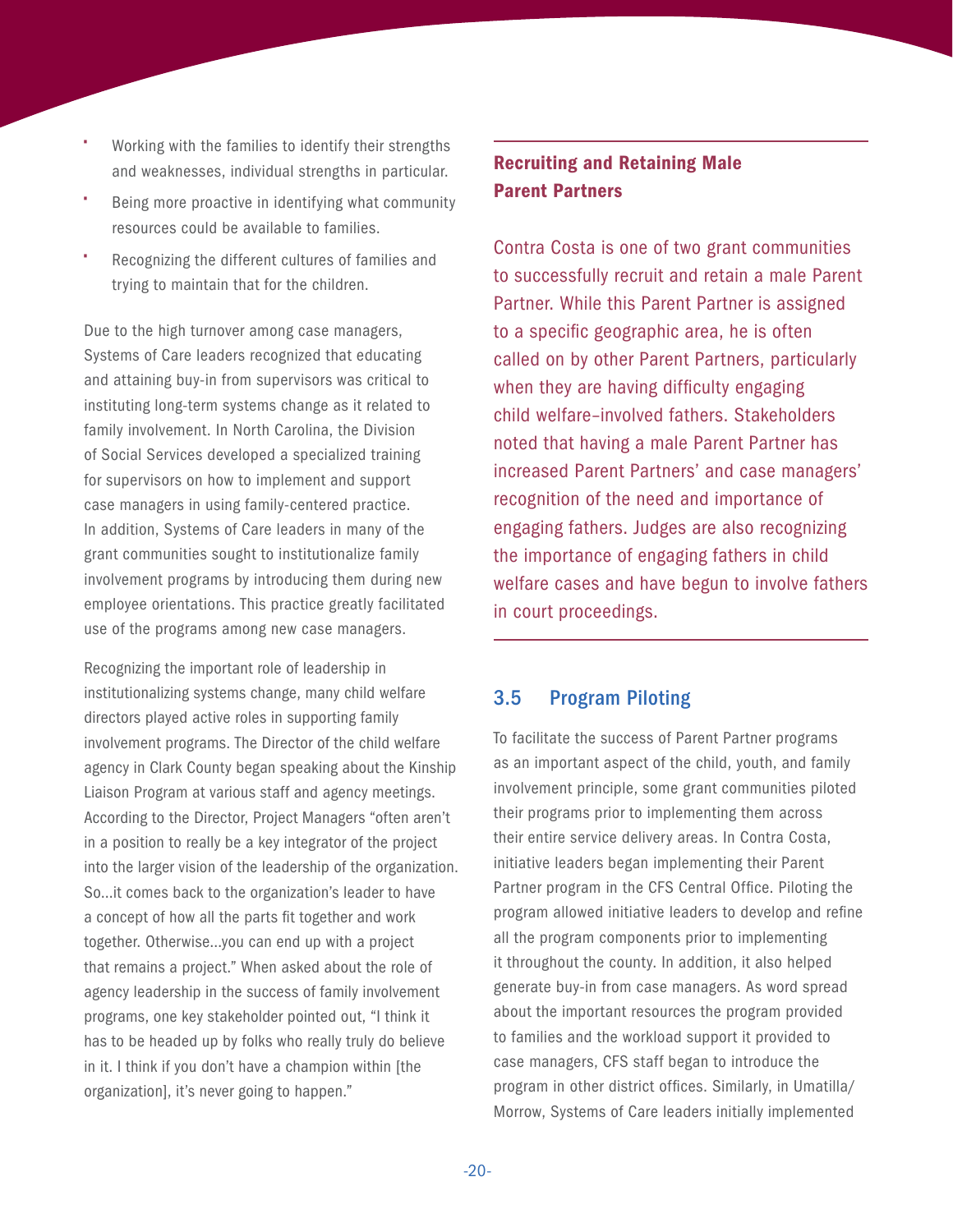the Parent Partner program in one community, later expanding it into another community at the request of case managers and parents alike. By piloting Parent Partner programs in one location and gaining the support and commitment of child welfare staff, initiative leaders in Contra Costa and Umatilla/Morrow were able to build a foundation for change across their counties.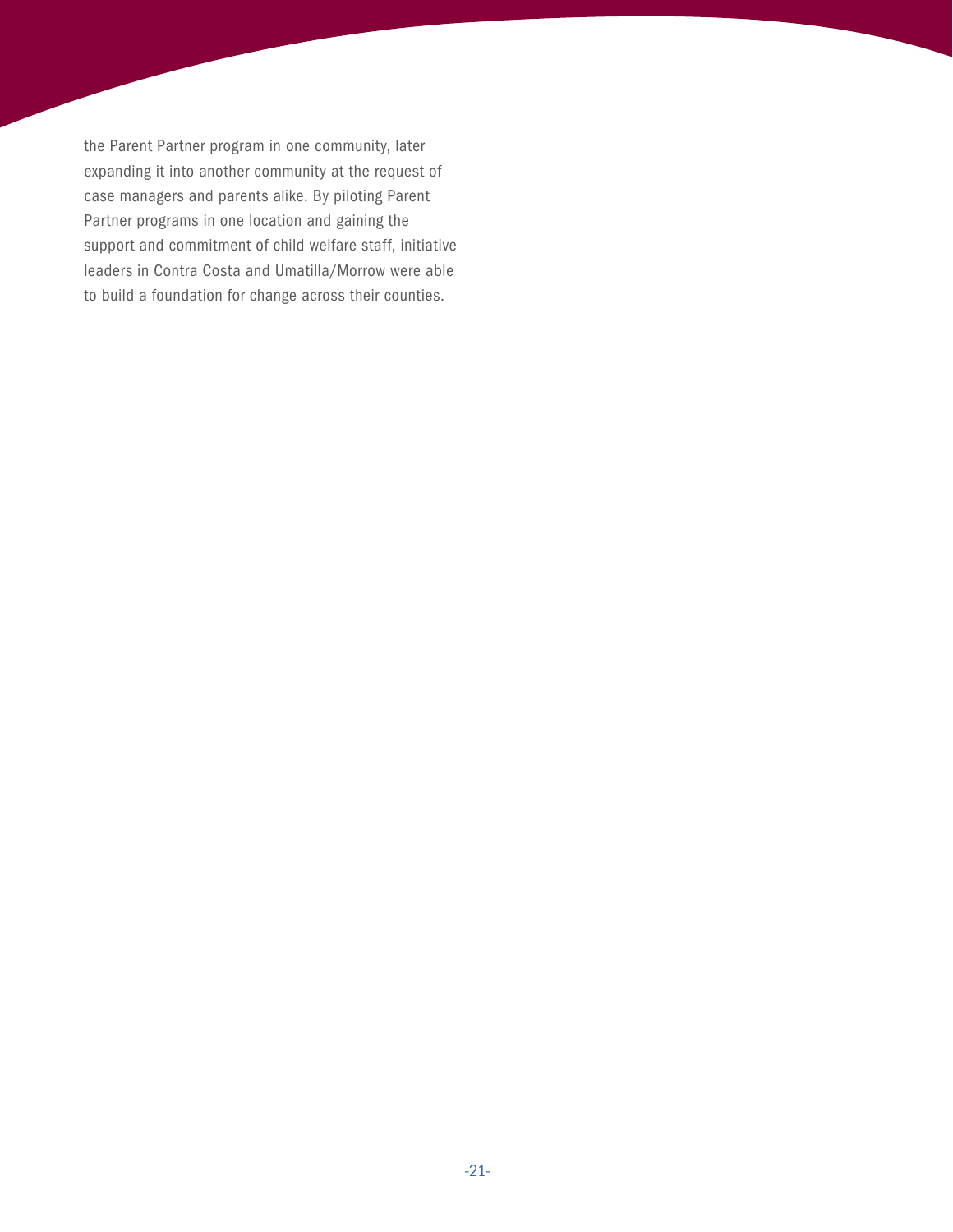### <span id="page-25-0"></span>4. Engaging and Supporting Family Members in Implementing the Principle of Family Involvement

In addition to building the capacity of child welfare agencies to incorporate family involvement into their service delivery models, Systems of Care leaders actively engaged family members with child welfare experience to help inform and develop systems change at the case, peer, and systems levels. At the case level, grant communities worked to enhance family involvement by inviting families with active cases to become more involved in their own case planning. At the peer and systems levels, most grant communities sought to engage family members with prior child welfare experience to serve as peer mentors to families touched by the system, and to help inform child welfare policy and practice by serving on government boards and other policy setting committees. To ensure that family members were able to serve effectively in their roles, grant communities developed requirements for the Parent Partner positions and supported these individuals through training, supervision, and compensation.

#### 4.1 Requirements for Parent Partners

Given the limited information on effective recruitment of family members for peer- and systems- level family involvement efforts in the child welfare system, most grant communities relied on referrals from case managers to identify potential family members to serve as Parent Partners. To be referred for and serve in Parent Partner positions, family members in most grant communities had to meet specific requirements.

In Contra Costa, Parent Partners are required to be former child welfare clients whose cases have been successfully closed for at least 1 year. Successful case closure does not necessarily mean that the case resulted in reunification, but that it closed in the child's best interest. In addition, to become a Parent Partner in Contra Costa, parents with histories of substance abuse

must be clean and sober for at least 2 years. Eligible people are interviewed by the Parent Partner Coordinator as well as current Parent Partners. Having current Parent Partners participate in the interview process enables the program to assess potential Parent Partners on a peer-to-peer basis. It also underscores parents as equal contributors to services of the child welfare system.

In Jefferson County, requirements for the Parent Partner position included:

- Closed child welfare case.
- Positive recommendation from the family member's case manager or the case manager's supervisor.
- Sobriety at the time of becoming a Parent Partner.
- Successful background check that included no outstanding warrants and all open court cases resolved.
- Signed release form allowing child welfare staff to speak with any system the parents were still involved in, such as Alcoholics Anonymous.

Parents interested in becoming a Parent Partner completed a readiness tool, which enabled the Parent Partner Coordinator to ensure that potential candidates met all requirements. Those who met these criteria were then interviewed by the coordinator. At the beginning of the program, the Department of Human Services required that Parent Partners' cases be closed for at least 1 year prior to joining the program. However, due to the lack of referrals and other challenges in identifying family representatives to serve as Parent Partners (e.g., frequent relocation of families), the department opened up this requirement and began accepting parents whose cases had been closed for less than a year. According to key stakeholders, this decision contributed to significant recidivism and substance abuse relapse among Parent Partners.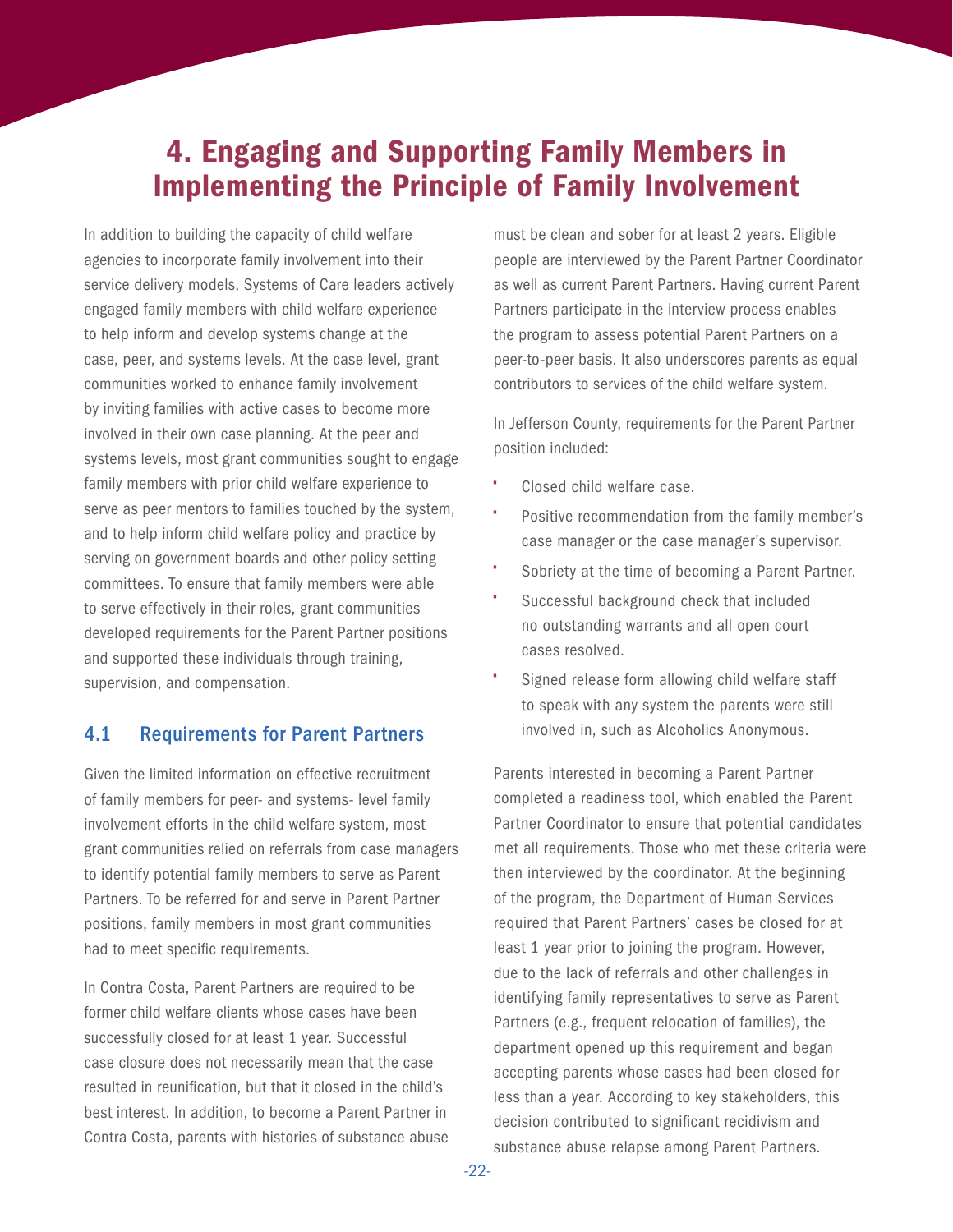#### <span id="page-26-0"></span>Challenges of Recidivism and Substance Abuse Relapse

Recidivism and substance abuse relapse among Parent Partners were common concerns among many of the grant communities:

- **Recidivism** Re-referrals to the child welfare system after case closure.
- **Substance abuse relapse** Return to use of alcohol or drugs after a period of abstinence.

While only a few of the grant communities actually experienced these challenges, when they occurred, recidivism and relapse affected multiple components of the Parent Partner programs and the Systems of Care initiative as a whole. They reignited concerns about parent involvement among child welfare administrators and case managers, temporarily reduced the number of Parent Partners able to provide support to families, and caused

major disruption in the lives of the families being served by the programs.

Some grant communities, such as Contra Costa and Umatilla/Morrow, recognized these potential challenges early in the grant period and pro-actively structured their programs to address them. These communities experienced significantly lower rates of recidivism and relapse than other communities where Parent Partner programs often struggled to implement the principle of family involvement.

Key stakeholders agreed that the following components help support Parent Partners and reduce the rates of recidivism and relapse:

- Clear requirements for Parent Partner positions
- Comprehensive and ongoing training
- Consistent individual and group supervision

"Seventy or 80 percent of us are recovering addicts or alcoholics. I definitely say a year of sobriety [is needed] before starting as a Parent Partner…We're addicts; we shouldn't be trying to help other people get clean and through the court system, and bring up all those emotions when we're just trying to get clean ourselves… Some people might relapse or get overwhelmed from that…Get your life together first and then you can help other people."

*– Parent Partner*

#### 4.2 Training of Parent Partners

Prior to serving in peer- and systems-level family involvement efforts, family members were required by grant communities to attend trainings to become familiar with the mandates and structure of the child welfare system and ensure they gained the skills required of their new roles. Issues addressed in these trainings tend to include mandated reporting, boundaries, strength-based service delivery, family teaming meetings, drug and alcohol use/abuse, court processes, presentation and communication skills, self-care, and crisis management. In Cherokee County, KS, Parent Partners participated in an extensive 60-hour training that included instruction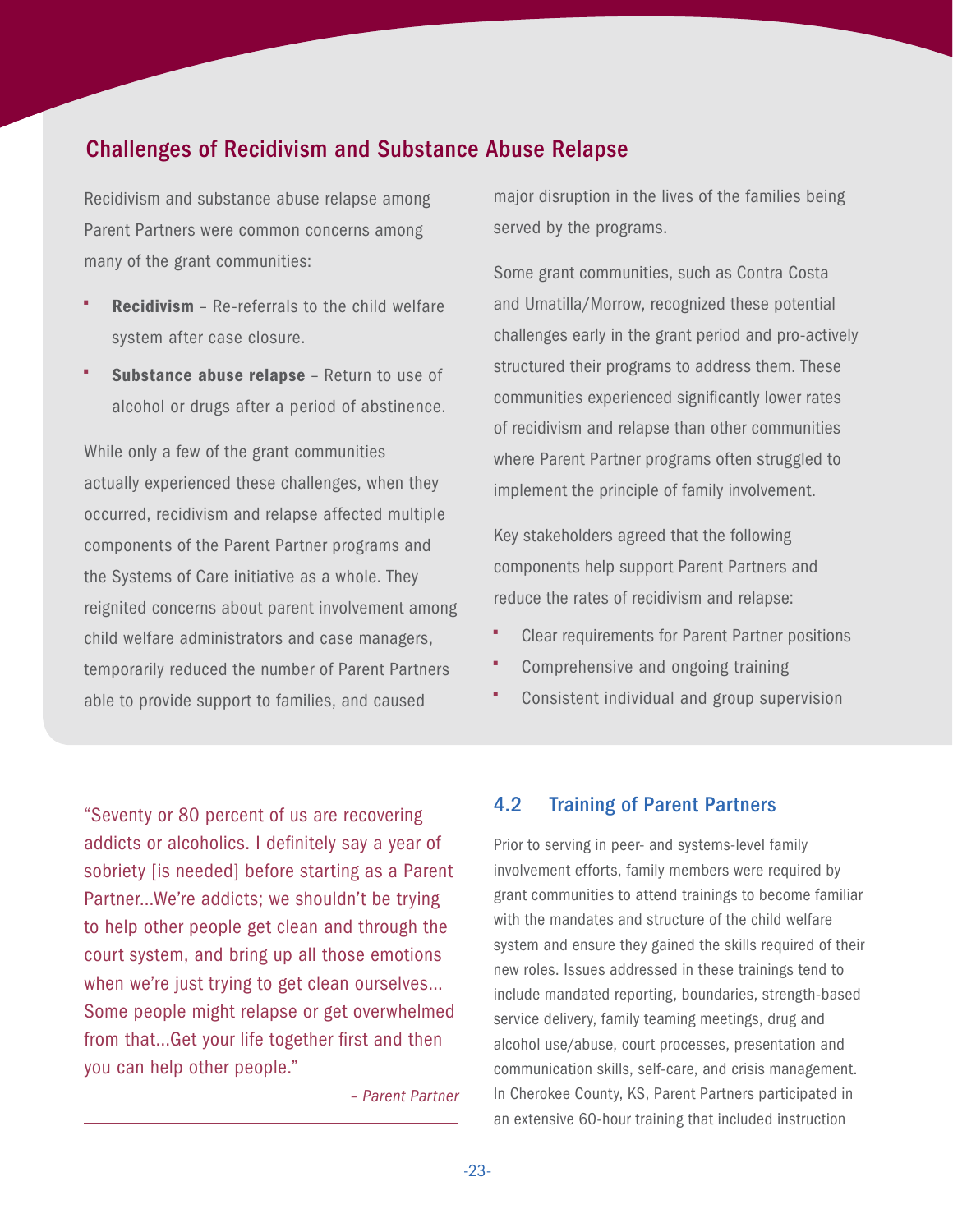<span id="page-27-0"></span>on State forms, court procedures, and health information privacy laws. Similarly, in Dauphin County, Parent Partners attend a 10-module family development credentialing program. In most grant communities, Parent Partners were also invited to attend child welfare agency trainings offered to case managers. In Contra Costa, program managers and supervisors supplemented the training provided to Parent Partners. These people met with Parent Partners prior to the Team Decision-Making meetings to provide information about the meeting participants and their roles and expectations. Following the meetings, program managers and supervisors conducted debriefings with Parent Partners to get feedback about their experiences with the process.

#### 4.3 Supervision for Parent Partners

To support Parent Partners, child welfare agencies ensured they had regular access to group and individual supervision. During supervision, Parent Partners were able to discuss the cases they were working on and the challenges they were facing. Typically, individual supervision occurred weekly or every other week, with group supervision occurring monthly. The Parent Partners in Contra Costa also developed an informal support system among themselves, calling on each other when they needed assistance, advice, or support on their cases or in their personal lives. According to one Parent Partner, a key factor in helping Parent Partners effectively engage system-involved families is helping them recognize that their participation in the program is not about their case but about making the system better for future cases.

"We have to keep each other engaged; let each other know we're supportive of one another." *– Parent Partner*

In Dauphin County and Umatilla/Morrow, Parent Partners received clinical supervision from trained therapists.

Key representatives of these communities noted that clinical supervision allowed Parent Partners to address issues of transference and issues related to their own recovery in safe environments with trained professionals. Recognizing that Parent Partners often continue to face crises in their lives, stakeholders attributed the low rate of recidivism in those communities in part to the clinical supervision that was provided to them.

Overall, supervision was a critical factor that, when provided on a consistent basis, greatly enhanced the sustainability of the Parent Partner programs by reducing recidivism and substance abuse relapse, and ensuring that issues were addressed in a timely and appropriate manner. Unfortunately, grant communities that were not able to provide comprehensive, consistent supervision saw an increase in recidivism and substance abuse relapse, greatly hindering implementation of their family involvement programs and activities.

#### 4.4 Compensation for Parent Partners

In addition to training and supervision, grant communities understood that family members needed to be compensated for their service. In Contra Costa, Parent Partners who work full-time receive salaries, while those who work part-time are compensated at hourly rates. In addition, full-time Parent Partners are eligible for benefits, such as vacation, medical leave, and paid holidays. Full-time partners have also been offered medical and dental benefits; however, because the out-of-pocket cost is significant, none of the current partners has opted into the program. In Jefferson County, parents received \$10 per hour for the time they spent serving on committees, and \$50 per month to those who served as peer mentors. In other grant communities, Parent Partners were compensated at rates of \$10–\$25 per hour. Some communities compensated Parent Partners with gift cards, thereby ensuring that compensation did not hinder eligibility for government benefits. Parent Partners in most of the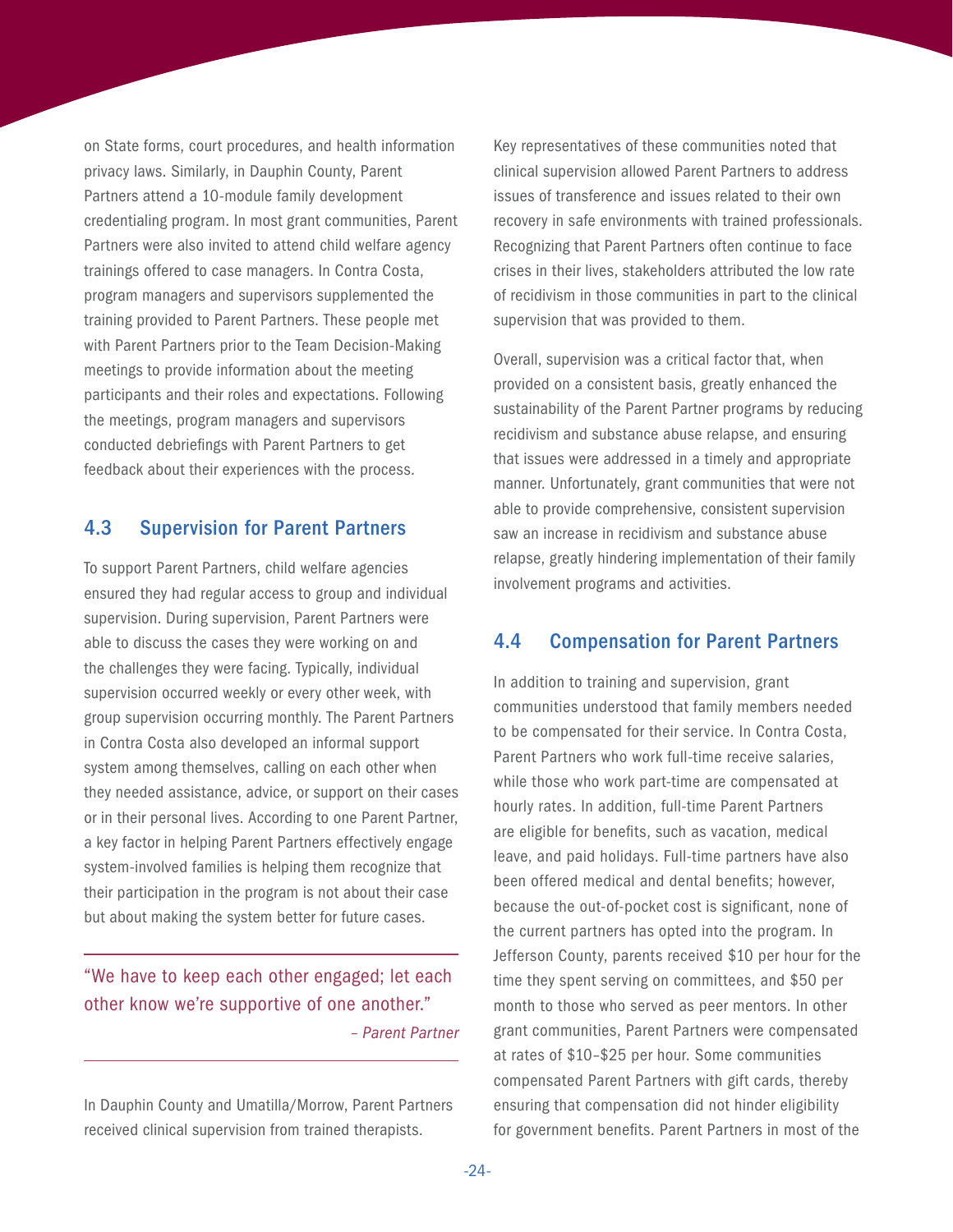<span id="page-28-0"></span>communities also received mileage reimbursement in addition to the hourly compensation.

Across grant communities, Parent Partners and Systems of Care initiative and child welfare staff identified compensation as a critical element for successfully implementing family involvement programs and initiatives. As one Parent Partner noted, "Do everything you can to try to make that compensation piece available. Without it, people will continue to struggle [to be involved], because a lot of times it's not that they don't want to participate, it's that they do not have the financial ability to participate." At the same time, grant communities acknowledged that despite their best intentions, the compensation provided to Parent Partners, especially part-time partners, was not sufficient to support an individual or a family.

#### 4.5 Family Involvement Program Location

While Systems of Care grant communities played leadership roles in designing their local family involvement programs and providing the resources necessary to recruit, train, and support Parent Partners, some communities implemented these programs through partnerships with local nonprofit organizations. According to initiative leaders, nonprofits are often better equipped to implement family involvement programs because of their previous work with families. These organizations also typically have long-standing community relationships that enable family involvement programs to be more connected to the communities they serve. In addition to the benefits that nonprofit partners can bring, community leaders indicated that family members serving as Parent Partners often had criminal records that precluded their hiring by the child welfare agency.

In Contra Costa, CFS partnered with the nonprofit Child Abuse Prevention Council (CAPC). Under this structure, the Parent Partner Coordinator and Parent Partners are fiscally housed under CAPC. The Parent

Partner Coordinator serves as the conduit between the council and CFS, and supervises some council staff, thereby ensuring the sustainability of the position within the council.

Similarly, in Umatilla/Morrow, the Department of Human Services implemented its Parent Partner program through a partnership with the Eastern Oregon Alcoholism Foundation (EOAF), a nonprofit organization with a 20-year history of partnering with the department. Despite being employed by EOAF, Parent Partners in this community are stationed within or adjacent to the local child welfare offices where they are able to sit alongside and work in conjunction with case managers. Close physical proximity to case managers has helped facilitate positive relationships

"There's never going to be a template for how this works…I think our growing pains and our bumps along the way are what made us stronger, and I think each community has to face those in their own way. You just really have to have a certain tenacity to do this… to have our entire effort turned upside down and started over half-way through the grant, and I know other Systems of Care communities did the same thing at different points in their projects—some of them scrapped and started over in the very beginning of the project, some of them had major changes near the end … Maybe it's just kind of an expected part of the process; you're going to have to fall off the horse and get back up a couple of times. It's very difficult to implement this kind of programming. It's a paradigm shift for agencies, for families, and for workers."

*– Systems of Care Project Director*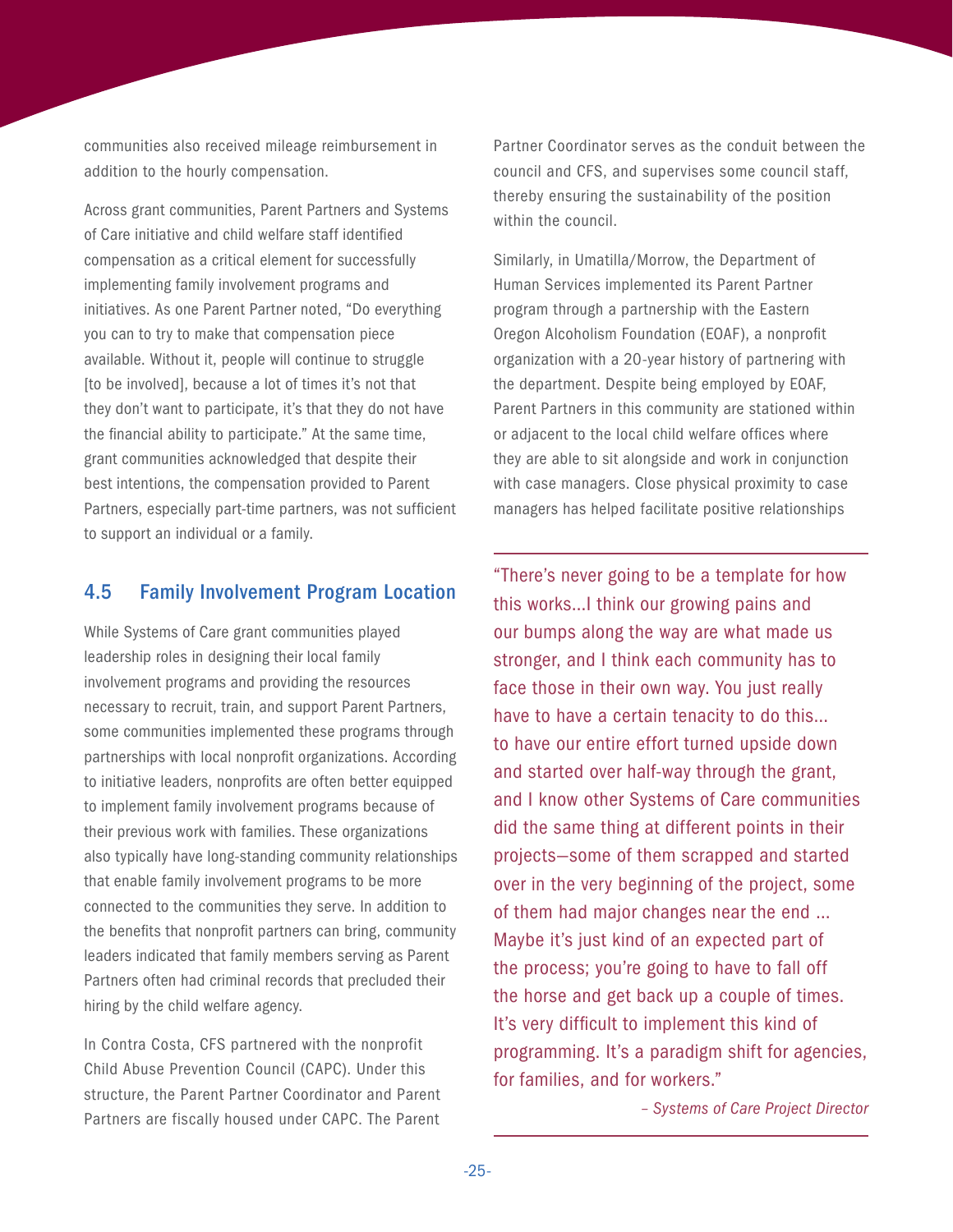between Parent Partners and case managers in these communities. The relationship also has helped incorporate the Parent Partner program into agency practice and demonstrate to staff that Parent Partners are valued in helping children and families succeed.

Grant communities that succeeded in partnering with local nonprofit organizations to house their family involvement programs tended to have longstanding relationships and share common values, beliefs, and approaches with the nonprofits. When these commonalities were not present, communities encountered challenges identifying effective partnerships for their family involvement programs.

In Clark County, DFS partnered with Nevada Parents Encouraging Parents (PEP) for its Kinship Liaison Program. PEP, a local nonprofit agency that offers support programs to families with children who have serious emotional disturbances, was selected as a partner due to its experience implementing systems-based family involvement programs through Clark County's SAMHSA systems of care initiative. However, as an outside agency with limited capacity and no prior relationship with the child welfare system, PEP had difficulty recruiting kin-

caregivers to participate in its peer mentoring program. According to key stakeholders, the organization's strong focus on serving families with children who have serious emotional disturbances hindered its ability to focus more generally on all system-involved families. In addition, PEP was founded as an advocacy agency that had historically advocated for parents from outside the system; under the Systems of Care grant, the organization struggled to modify its practices to partner effectively with DFS and work from within the system.

Unlike the partnerships in Contra Costa and Umatilla/ Morrow, the Kinship Liaisons in Clark County were stationed at PEP instead of the DFS office. Working in an outside agency that was not in close physical proximity to case managers greatly hindered program buy-in from child welfare workers and referrals from the case managers. As a result of these challenges and significant turnover of Kinship Liaisons, in 2007 the department relocated the kinship program to the child welfare agency. That change was possible because kin-caregivers were able to pass the background checks required for employment in the child welfare agency.<sup>16</sup>

<sup>16</sup> Important to note: As classified positions within the Department of Family Services, Kinship Liaisons can no longer be mandated by the agency to be kin-caregivers.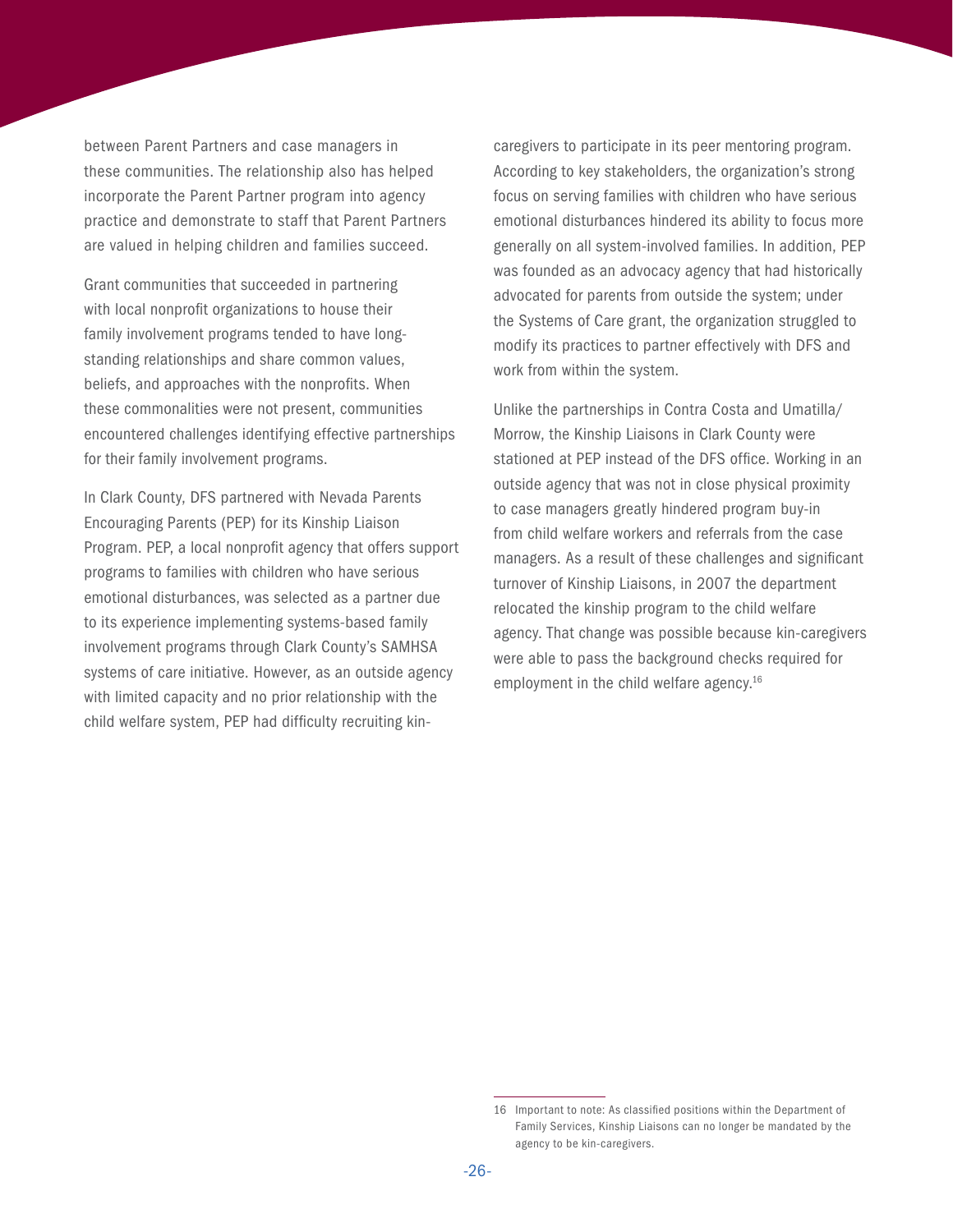### 5. Implementing Family Involvement

<span id="page-30-0"></span>Using the three broad categories of case-, peer-, and systems-level family involvement identified by the Center, the following section describes the specific activities that grant communities engaged in to promote family involvement at each level.

#### 5.1 Case-Level Family Involvement

Case-level family involvement integrates familycentered practices to promote full engagement of parents and families throughout development, implementation, and assessment of their case plans. As one of the grant community's child welfare directors observed, "How you engage families to be a part of their own case planning process and gather feedback is critical to getting good outcomes."

#### Family Teaming in Case Planning

Most grant communities enhanced family involvement at the case level by implementing or expanding their existing family teaming approaches. In Contra Costa, CFS expanded its use of Team Decision-Making meetings to include youth at risk of placement change and all youth 17 and older. To ensure that more families and youth have the opportunity to participate in Team Decision-Making meetings to inform development of their case plans, CFS hired two additional meeting facilitators and implemented a quality assurance system to alert social workers, supervisors, and managers by email to schedule at least one Team Decision-Making meeting for all emancipating youth. While the quality assurance system automatically generates a second notification if a meeting is not scheduled in a timely manner, agency leaders indicated that these are typically unnecessary, as the Team Decision-Making meeting process has become integrated into agency practice. In fact, from 2003 to

2008 the number of Team Decision-Making meetings conducted by CFS increased 24 percent, from 105 to 433 (Anthony, Berrick, Cohen & Wilder, 2009).

Child welfare agencies in Clark County and North Carolina enhanced their implementation of Child and Family Team meetings by developing streamlined definitions of what constitutes a meeting and establishing policies and procedures describing how it should be conducted. In Clark County, DFS developed an intensive curriculum to provide Child and Family Team training to all case managers. This five-step training combines instruction with hands-on experience. One stakeholder noted that the curriculum proved so successful that it has been adopted into the State training policy.

In a similar effort to streamline use of Child and Family Team meetings, North Carolina's Division of Social Services developed a curriculum and an entire chapter in its policy manual dedicated to implementation of the meetings. Findings from the local evaluation in North Carolina indicated that when compared with non– Systems of Care counties, parents in the three Systems of Care counties:

- Reported greater preparation by social workers during the Child and Family Team meetings.
- Felt that social workers encouraged them to bring supports to the meetings.
- Felt they had more input in selecting who attended the meetings.

"There's just that kind of intrinsic value of when you are helping people through something that you've lived through."

*– Systems of Care Project Director*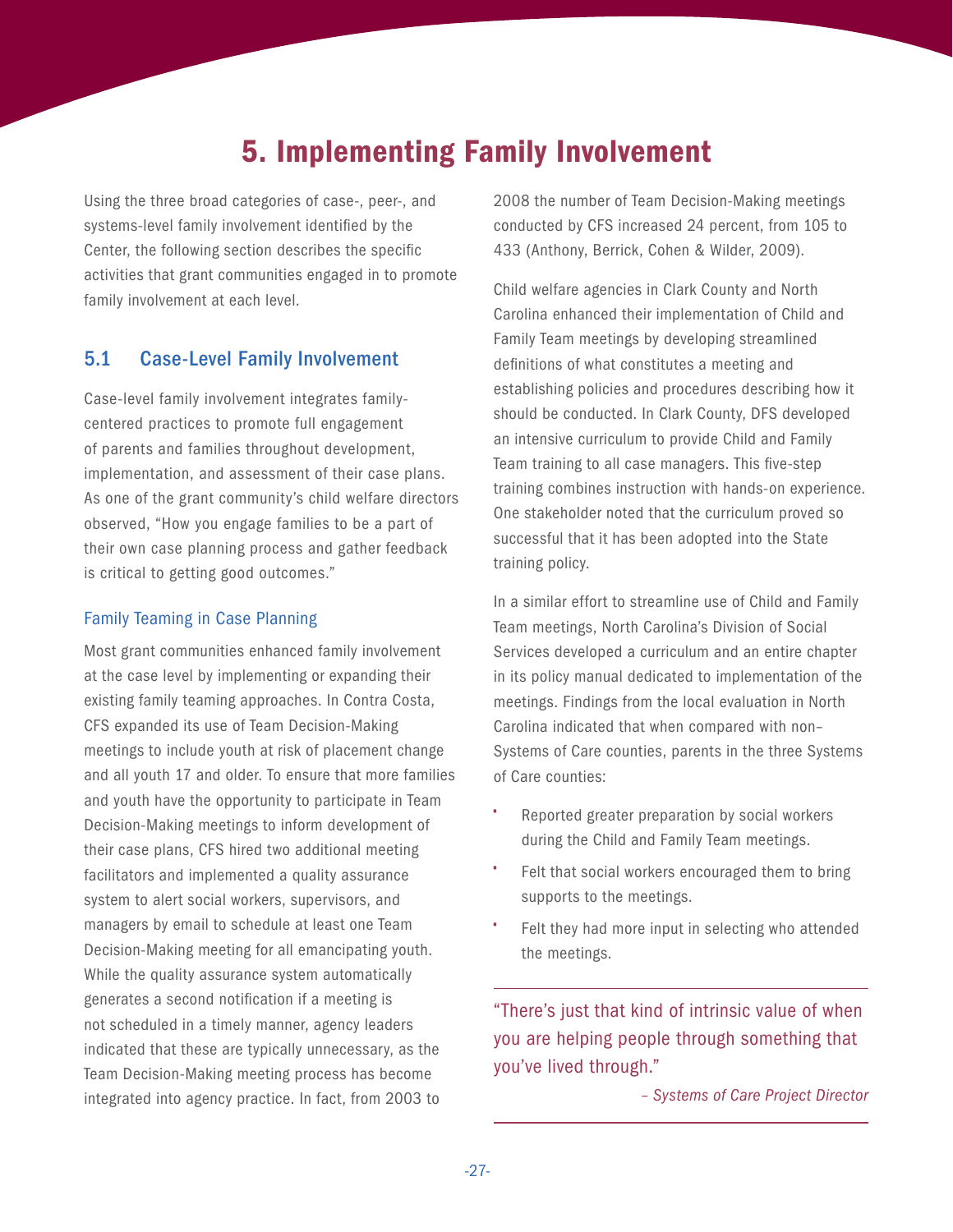<span id="page-31-0"></span>In addition, Systems of Care grant communities had higher numbers of parents, relatives, and service providers attending Child and Family Team meetings, and most participants reported understanding their roles, feeling engaged, and being satisfied with the way the meetings were run (Lawrence & Snyder, 2009).

#### 5.2 Peer-Level Family Involvement

Peer-level family involvement refers to implementation of a peer support model in which family members who have been involved with the child welfare system serve as mentors, partners, or resource guides to help other parents navigate the system and meet their case plan goals.<sup>17</sup> Peer-level programs, especially peer mentoring programs, were the most common form of family involvement that took place throughout implementation of the Systems of Care initiative. As one key informant noted, "[Parent mentor programs] are promising programs that can have very direct benefits fairly quickly with clients and help overburdened case managers."

#### Peer Mentoring Programs

The peer mentoring programs developed under the Systems of Care initiative bring Parent Partners together with families involved in the child welfare system to mentor and help them better navigate the system. Grant communities recognize that Parent Partners are often able to provide the time, direct feedback, and one-onone support that most system-involved families require.

In most grant communities, family members are referred to Parent Partner programs by their case managers. In Contra Costa, case managers initiate the referral process by faxing copies of court petitions for child removal to the Parent Partner Coordinator. The coordinator then assigns Parent Partners to the families,

who have an opportunity to accept or reject the services offered by the partners. Similarly, Clark County's Kinship Liaisons, who provide peer mentoring<sup>18</sup> to kincaregivers, are provided with daily relative placement lists to alert the program of any new kin-caregivers entering the system. Stakeholders in both communities noted that fully engaging case managers in the referral process initially proved challenging; however, referrals typically increased after case managers began hearing about the benefits of the programs from their colleagues, and after Parent Partners shared their own child welfare experiences and explained the purpose and importance of Parent Partner programs.

In addition to direct referrals, families are informed of the services Parent Partners provide through flyers, brochures, word-of-mouth, and other means. Many communities reported that as the benefits of having a Parent Partner spread through word-of-mouth, systeminvolved parents began actively requesting the services of Parent Partners.

Once referred to the program, families are often matched with Parent Partners based on their life experiences (e.g., a family with instances of drug abuse is matched with a Parent Partner who has also experienced drug issues). In some grant communities, cases are assigned based on geographic location, with Parent Partners responsible for cases in their designated areas.

Parent Partner programs vary greatly in terms of the caseloads that partners carry. In Umatilla/ Morrow and Dauphin County, part-time Parent Partners provide intensive one-on-one services to an average of three families. Full-time Parent Partners in Contra Costa maintain caseloads of 25–30 families, some requiring

<sup>17</sup> In some grant communities, people assigned to peer mentoring roles were community members who had no prior experience with the child welfare system.

<sup>18</sup> Although Clark County's Kinship Liaison program did not focus exclusively on one-on-one mentoring throughout the grant period, the Department of Family Services' peer support programs mirrored those of mentoring programs in other grant communities. Therefore, the Clark County peer support program is referred to as a peer mentoring program throughout this case study.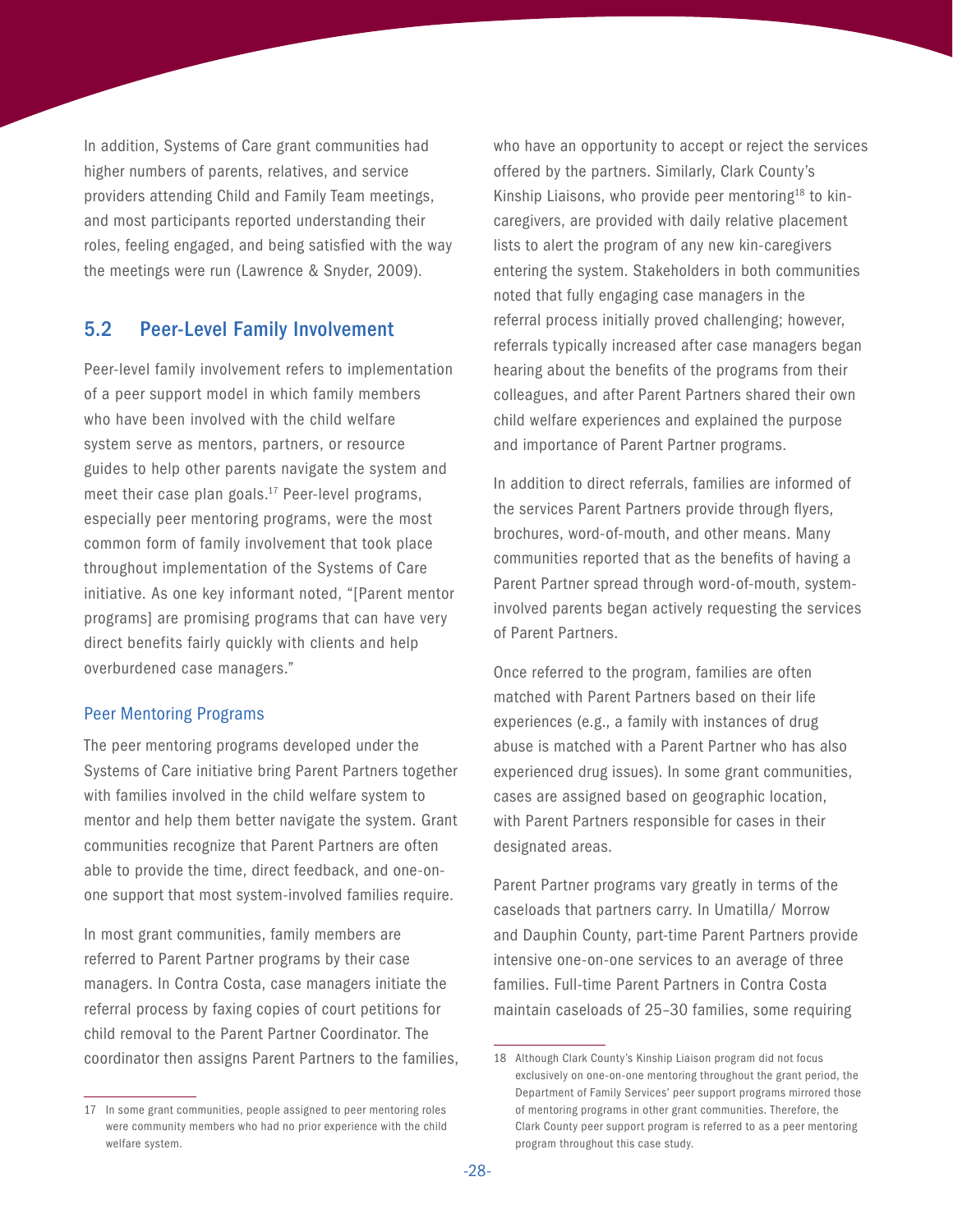more services than others. Parent Partners in Contra Costa have found that most of the parents they serve require substantial assistance and support at the beginning of a case, and less support once they begin to receive other services, such as substance abuse treatment. Because Kinship Liaisons in Clark County provide less intensive, information-based support, they are able to carry larger caseloads than Parent Partners in other communities. Full-time Kinship Liaisons can serve up to 60 kin-caregivers at a time.

#### *Peer Mentoring Supports*

Once families are assigned to Parent Partners, their first encounter typically occurs prior to family team meetings or court appointments. In Contra Costa, Parent Partners often have their first contact with families when they arrive at court for their initial detention hearing. Parent Partners introduce themselves and the Parent Partner program. If parents express interest in receiving services through the program, which most do, Parent Partners offer same-day support by helping families prepare for and understand the hearing process. In cases where Parent Partners are unable to attend initial court hearings, they make every effort to attend families' second court hearings or initial Team Decision-Making meetings. In Clark County, Kinship Liaisons reach out to new kin-caregivers with phone calls and by providing orientation packets, which include kin-caregiver resource guides entitled *Raising Your Relative's Kids: How to Find Help*19 and an introductory letter written by the Kinship Liaison Team.

Family members who elect to receive support through peer mentoring programs receive a wide variety of support services. Typically, Parent Partners connect families to resources, educate family members

"I kind of feel like I'm helping [case managers] out because I can talk to the parent if it's something not life threatening…[Parents] can call me instead [of their case managers]."

*– Parent Partner*

about their rights and responsibilities, and, in some communities, accompany families on medical, dental, social service, and court appointments. Case managers note that sometimes Parent Partners are aware of services and resources that case managers themselves are not aware of because the partners have sought these services out for themselves. In Cherokee County, Parent Partners meet with and provide services to families in their homes once or twice a week. During this time, the partners provide transportation to help families obtain resources and attend appointments and meetings. Because Umatilla/Morrow is a rural community with no public transportation, Parent Partners are required to have active driver's licenses, access to cars, and liability insurance so they can transport parents to meetings and service agencies.

Beyond connecting families to resources and educating them about their rights and responsibilities, Parent Partners often attend family team meetings, where they provide support and advocate for available services on their behalf. In Bedford-Stuyvesant, NY,<sup>20</sup> community representatives serving in peer support roles provide support to families prior to as well as during Child Safety Conferences and Family Team Conferences.<sup>21</sup>

<sup>19</sup> The kin-caregiver resource guide was developed by the Department of Family Services' Community Outreach Program and is based on input from department personnel, community representatives, and kin-caregivers. It is intended to serve as a resource for all community kin-caregivers, not only those involved in the child welfare system. The guide is available at [http://www.unce.unr.edu/publications/files/](http://cbexpress.acf.hhs.gov/index.cfm?event=website.viewArticles&issueid=102§ionid=2&articleid=2516) [cy/2009/sp0905.pdf.](http://cbexpress.acf.hhs.gov/index.cfm?event=website.viewArticles&issueid=102§ionid=2&articleid=2516)

<sup>20</sup> A full profile describing all the efforts to implement the principle of family involvement in Bedford-Stuyvesant is available in Appendix D.

<sup>21</sup> Child Safety Conferences are similar to Family Team Conferences in that they are attended by Administration for Children's Services workers, provider agencies, family members, and family support networks. What distinguishes Child Safety Conferences from Family Team Conferences is that they occur prior to removal and/or prior to initiating any type of court intervention, to determine whether to accept a voluntary placement request for a child, to develop an in-home safety plan when it is safe to do so, or to review decisions immediately after an emergency removal and ensure that appropriate placement is made.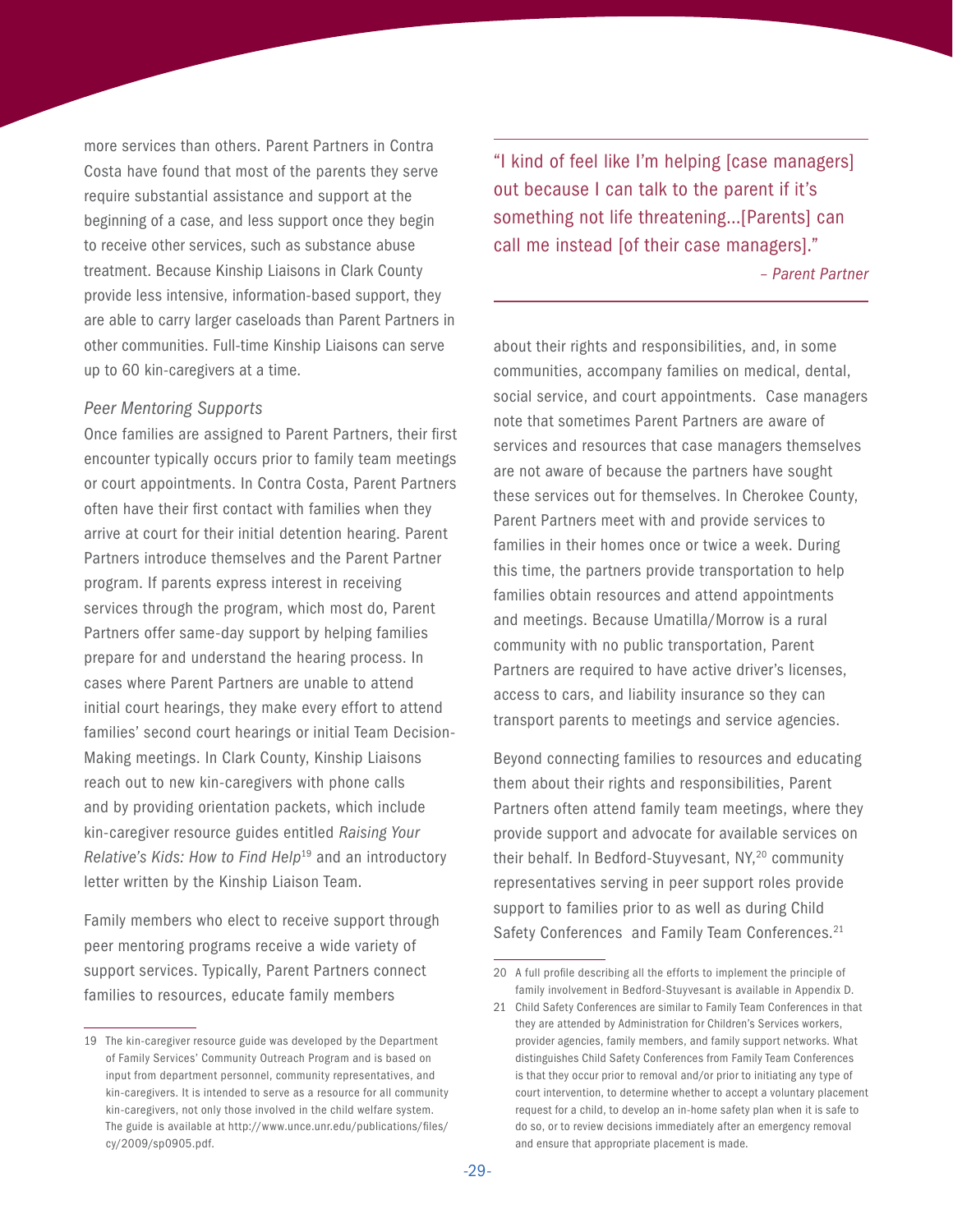Prior to such a conference, community representatives explain the purpose of the conference, identify the key players attending the conference, and discuss any of the family's concerns. During the conference, community representatives act as neutral parties and serve as community resource advocates for the family. While agency policy does not mandate that community representatives be present during Child Safety Conferences and Family Team Conferences, the practice has become so common that community members are now always present at these meetings.

In addition to peer support for parents, Dauphin County developed a similar peer mentoring program for youth. As of 2009, the program was comprised of 10 youth mentors, all of whom have been through the child welfare system. Youth mentors provide one-on-one mentoring to youths their age or younger who have had similar life experiences. While there are no specific requirements for youth to become mentors, every effort is made to only accept youth who are not using drugs and are living in stable environments. To prepare for their role, youth mentors receive training under the parent peer mentoring program, training on family team meetings, and 2 days of intensive skill-building training.

Evaluations of some of the Systems of Care–based peer mentoring programs demonstrate the important impact they are having in helping children and families attain safety, permanency, and well-being. In Contra Costa, 62 percent of children whose parents were served by Parent Partners reunited with their parents within 18 months of removal, compared to 37 percent of children whose parents were not served. Parents participating in this program reported that they felt supported, informed, and empowered to make necessary changes in their lives. They also reported that working with Parent Partners gave them a voice in decision-making and helped support their relationships with their children (Anthony, Berrick, Cohen & Wilder, 2009).

In Clark County, 70 percent of kin-caregivers receiving peer mentoring services reported that they were aware of the various permanency options available to them (Denby, 2009). In addition, kin-caregivers reported that as former kin-caregivers, Kinship Liaisons understood the challenges of kin-caregiving and were able to hold them accountable, ensuring the safety and wellbeing of the children for whom they cared. In fact, the percentage of alleged re-abuse cases of children placed with kin-caregivers decreased from 13 percent in 2005 to 4 percent in 2008 (Denby, 2009).

In most grant communities, stakeholders reported that Parent Partners typically close cases once permanency has been attained. However, many programs will provide support services to former clients in serious need. In Contra Costa and Clark County, the peer mentoring programs never officially close cases. In Contra Costa, cases simply go on inactive status when parents no longer need services. Similarly, in Clark County, kin-caregivers whose cases result in adoption or reunification can continue to receive support services; for example, kin-caregivers caring for children in cases of reunification are offered services to help them cope with any grief or loss they may experience.

#### Other Peer Support Services

Some grant communities implemented other peerlevel family involvement programs in addition to peer mentoring programs. While these programs varied, peer training was a central focus. In Umatilla/Morrow, initiative leaders worked with local parents to develop Project Helping Other Parents Excel (HOPE). Through this weekly support group, parents with personal child welfare experience came together to discuss the issues and challenges they faced. Overseen by the Systems of Care Coordinator, the objective of this support group was to facilitate grassroots family involvement in safe and supportive environments. Recognizing the importance of helping parents better understand and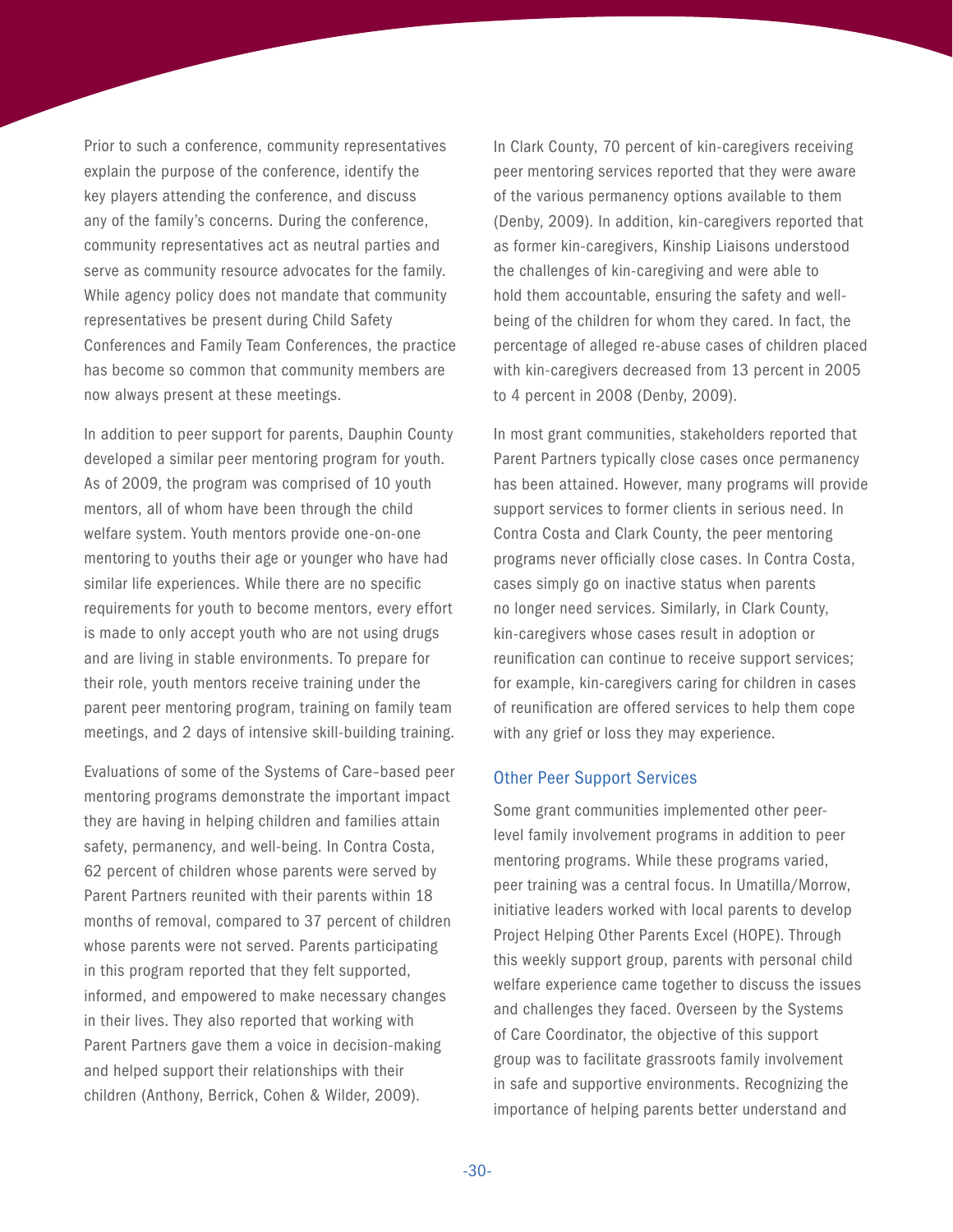navigate the child welfare system, members of Project HOPE began conducting trainings for parents whose children were at risk for entering or who were already involved in the child welfare system.

Parent support also emerged in the St. Mary's housing community served by the Turtle Mountain Child and Family Services agency in North Dakota. In particular, the local Systems of Care Coordinator and a parent established a parent support group that evolved into an advocacy group working to obtain and improve services in the community. Throughout the grant period, community members, recipients of Temporary Assistance for Needy Families (TANF), and parents created a mission and vision statement, conducted a community needs assessment, hosted Kid's Day, and collected donations for families in need residing in a housing complex. The group also established a Memorandum of Agreement with the North Dakota State Job Service to serve as an official work site for parents receiving TANF.

Contra Costa offers training through its Navigation Orientation Program. This training is cofacilitated by a Parent Partner and a case manager, and provides information to parents and community members on navigating the child welfare system. The Parent Partner Coordinator is currently seeking legal clearance that will enable Parent Partners to offer this orientation inside the county's jails in hopes of reaching and educating incarcerated parents about the child welfare system and their rights and responsibilities within the system. One of many challenges in obtaining this clearance has been the fact that many Parent Partners themselves have criminal records, which restricts their access to the jails.

Understanding that most placement disruptions in Clark County involving kin-caregivers occur in placements where kin-caregivers are not licensed, the DFS, in conjunction with the Kinship Liaisons, developed a kinship training curriculum. This training,

cofacilitated by a department trainer and a Kinship Liaison, provides an overview of the child welfare system and discusses issues such as relative care giving, family dynamics, grief and loss, teamwork, discipline, and other issues often experienced during kinship placements. To ensure that kin-caregivers received this training, it was incorporated into the agency's kin-caregiver licensing process, which is required for kin-caregivers to be eligible for financial assistance.<sup>22</sup> Once kin-caregivers have completed these classes, they may attend advanced classes focused on different aspects of the care-giving experience. In addition to providing important resources, the classes often serve as support groups for kin-caregivers. Evaluation of the kinship training program showed that kin-caregivers overwhelmingly reported a high degree of satisfaction with the program, and the program resulted in significant knowledge gains among kin-caregivers (Denby, 2009).

Similar to its youth peer mentoring program, Dauphin County's SSCY established a peer training program for youth. With assistance from community members, the agency created the New Beginnings Summer Enrichment Program for youth ages 9 to 19. The program provides structured activities for youth focused on academic enrichment, life skills, drug and sex education, selfesteem building, job readiness training, and conflict resolution. As part of the program, youth perform skits for their peers on how to build better relationships with law enforcement and speak to key decision-makers about the importance of youth voice in decision-making. According to a 2008 evaluation of the program, 90 percent of participating youth reported learning things that helped them stay out of trouble, and 88 percent reported learning skills that will help them in the future (Zajac, 2008). One key stakeholder noted that in 2009

<sup>22</sup> Due to the high demand for licensing, the Department of Family Services has established an expedited licensing program unique to Clark County that allows it to prepare and license kin-caregivers prior to children's arrival, creating a smoother transition process for kincaregiver and children.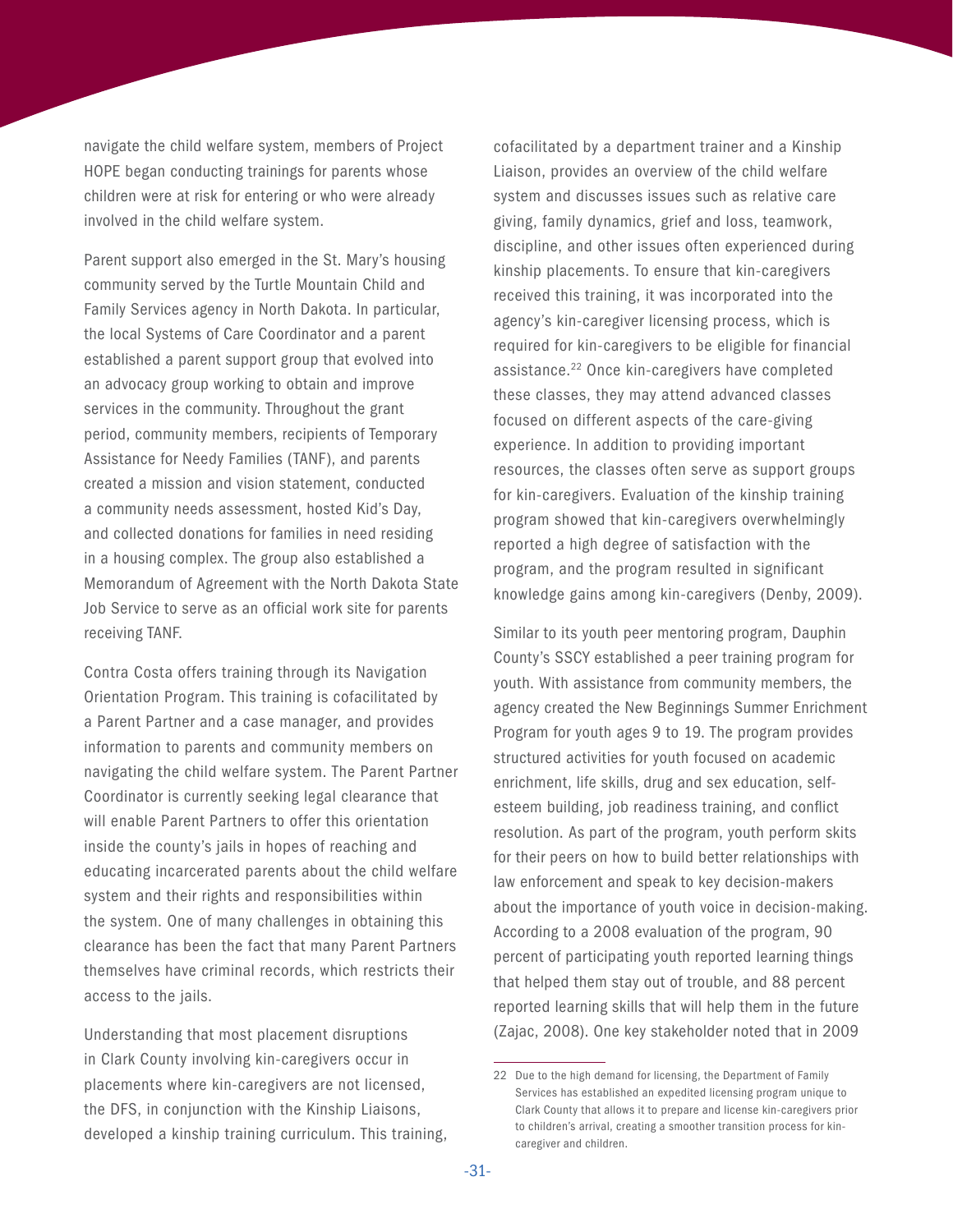<span id="page-35-0"></span>the program served more than 300 youth, about 65 percent of whom had been involved in at least one child- and family-serving system (Spence, 2009).

#### 5.3 Systems-Level Family Involvement

While the family involvement programs and activities developed at the case and peer levels were critical in supporting individual families with open child welfare cases, the Systems of Care initiative broke new ground by also engaging families at the systems level, where they were able to serve on decision-making bodies to inform development of agency policy and cofacilitate trainings aimed at enhancing family involvement throughout the entire child- and family-serving system. Engaging families at the systems level helps ensure that policies, practices, and procedures developed by the child welfare system are informed and guided by the families it serves. Family involvement at this level has the potential to transform child welfare agencies by ensuring the direction the agency takes is guided by the experiences and perspectives of the families it serves. As one Systems of Care Project Manager noted, "We are working with families. They have strengths and we need to build on those. [Case managers] need to hear that from managers and supervisors…but it also has to come structurally through policy and procedure…With both of those things we can involve parents."

#### Family Members Serving on Decision-Making Bodies

Appointing family members to serve on decisionmaking bodies was the most common systems-level activity implemented across the grant communities, as it facilitated integration of family voice into policies, procedures, and practices at all levels of child- and family-serving agencies. In 2004, Colorado passed legislation to encourage collaboration and service coordination among child- and family-serving agencies. The law mandated participation of family advocacy organizations in the Interagency Oversight Group, a

collaborative body tasked with establishing a shared system to manage multi-agency services provided to children and families. As a result of its systems of care experience and its experience with family-centered practice, Jefferson County decided to include family members in the Interagency Oversight Group, as mandated by the legislation, and in the Systems of Care Collaborative.23 By participating, family representatives are able to inform and help guide decision-making among these collaborative groups, and ensure that service coordination is guided by families' perspectives and experiences with child- and family-serving systems.

Although other grant communities did not mandate family participation, they invited Parent Partners to serve on Systems of Care advisory committees and their subcommittees. Community and family members in Dauphin County came together to form five Systems of Care subcommittees focused on faithbased involvement, community involvement, cultural competency, parents and guardians, and youth. The parents and guardians subcommittee, tasked with leading the county's family involvement efforts, was comprised of birth parents, foster parents, and individuals who had relatives involved in the child welfare system.

While most communities focused on integrating parents or adult relatives in decision-making committees, Contra Costa was one of a few communities that also recruited youth to serve on these panels. However, key stakeholders in Contra Costa acknowledged that while youth representatives were invited to sit on the county's Systems of Care advisory committee, it was difficult to keep these youth engaged.

<sup>23</sup> House Bill 1451 was enacted in 2004 but each county was given the option of participating in the collaborative process. Stakeholders noted that Jefferson County's systems of care experience was an impetus to participate. The project director for the child welfare systems of care initiative also served as co-chairman of the Interagency Oversight Group, which ensured integration of the systems of care principles into the collaborative process.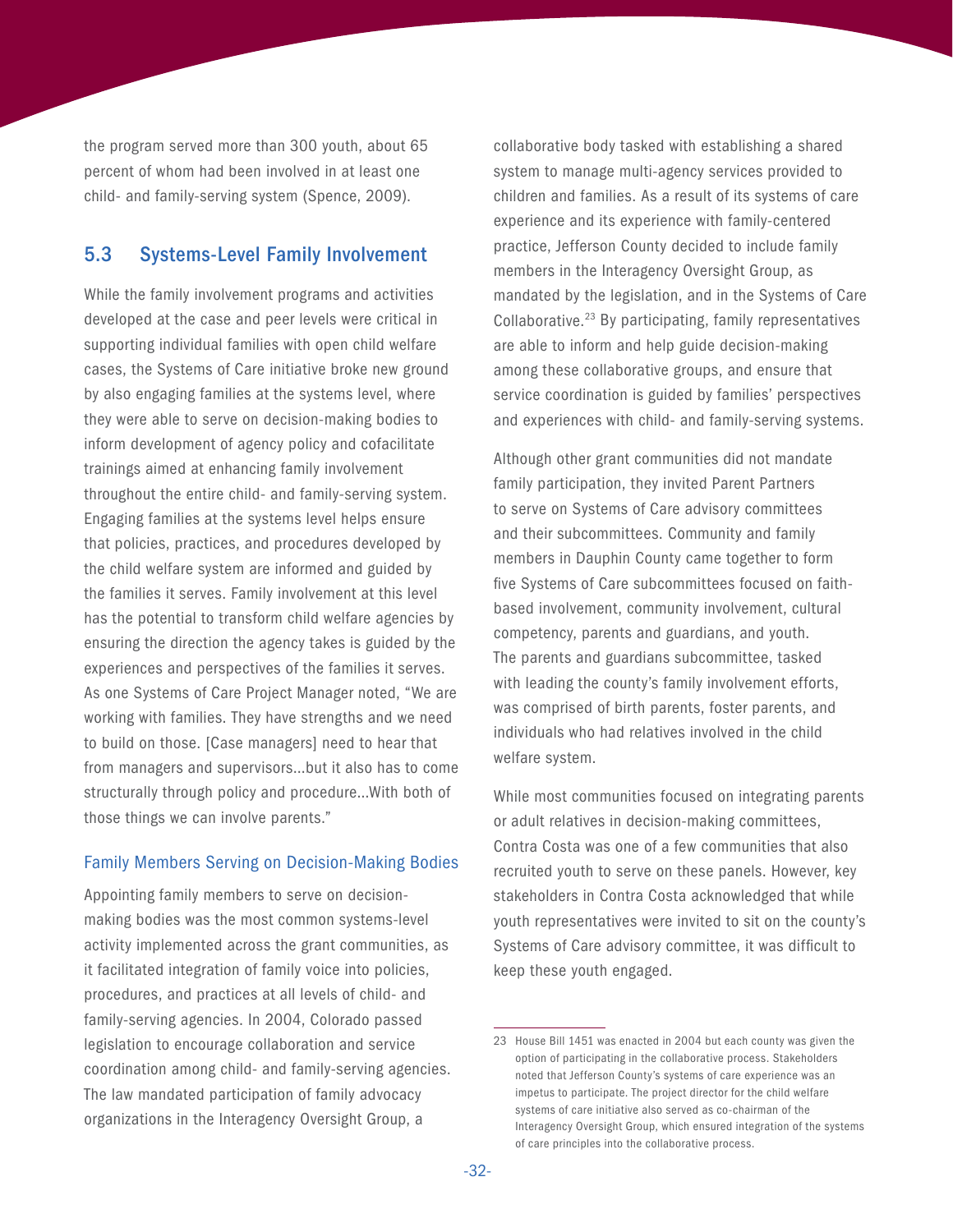Family members served on other decision-making bodies in addition to participating on the Systems of Care advisory committees and subcommittees. In Contra Costa, CFS appointed family members to serve on its Parent Partner Leadership Council, which was comprised of staff at all levels of the child welfare agency. The council focused on building the Parent Partner program and integrating family involvement into service delivery. According to initiative leaders, having family members on the council played a critical role in generating early buy-in for the Parent Partner program from staff at all levels of CFS. In Jefferson County, Parent Partners were invited to serve in the interview process for new child welfare case managers, allowing family members to provide feedback on candidates prior to their being hired by the Department of Human Services.

All grant communities sought to appoint family members to key decision-making bodies, but fully engaging people to serve in these roles proved challenging at times. Some key stakeholders reported that they did not always have a good sense of how best to maximize the involvement of family members. Unlike other committee members, many family members' expertise was their personal experience. Key stakeholders reported that it was challenging to identify effective ways to incorporate this personal experience into development of policies and procedures; however, they recognized that being able to do so was critical to ensuring effective family involvement in decision-making bodies.

Another barrier identified by key stakeholders, including many Parent Partners, was the fact that several childand family-serving agency staff serving on decisionmaking bodies were resistant to fully integrating family members as equal collaborative partners.<sup>24</sup> The stakeholders noted that family members were often not viewed as professional or as having expertise, and

"Consumers [should] be included in the development of policy, practice, and procedures from the beginning. That's not something that's done in the ivory tower and by practitioners… True sustainability is only going to be successful if everyone engages in the values and principles of Systems of Care. It can't be done by a grant team that comes and goes. It has to be embodied by everybody."

*– Systems of Care Project Director*

some collaborative members could not appreciate how family members' personal experiences were relevant to the committee's work. In addition, child welfare agency staff convening the committee meetings often neglected to provide family members with the information (e.g., descriptions of their roles and responsibilities) and resources (e.g., meeting agendas prior to the actual meeting) necessary to fully participate in the meetings. Some grant communities worked to overcome this challenge by providing training opportunities to better prepare Parent Partners for their roles and enable them to serve as active participants in decision-making bodies.

Stakeholders also identified structural challenges to full engagement of family members in decisionmaking bodies. These barriers included the time and location of committee meetings as well as the lack of compensation for time spent attending meetings. To increase involvement of key leaders and agency staff from a variety of systems, decision-making bodies typically convened during business hours, when most family members were working. To attend these meetings, family members often had to take time off from their jobs, which many could not afford to do. In Dauphin County and Contra Costa, the local child welfare agencies adjusted their policies to allow agency workers to participate in meetings outside of

<sup>24</sup> Although resistance was reported by numerous key stakeholders, including many Parent Partners no specific examples were provided.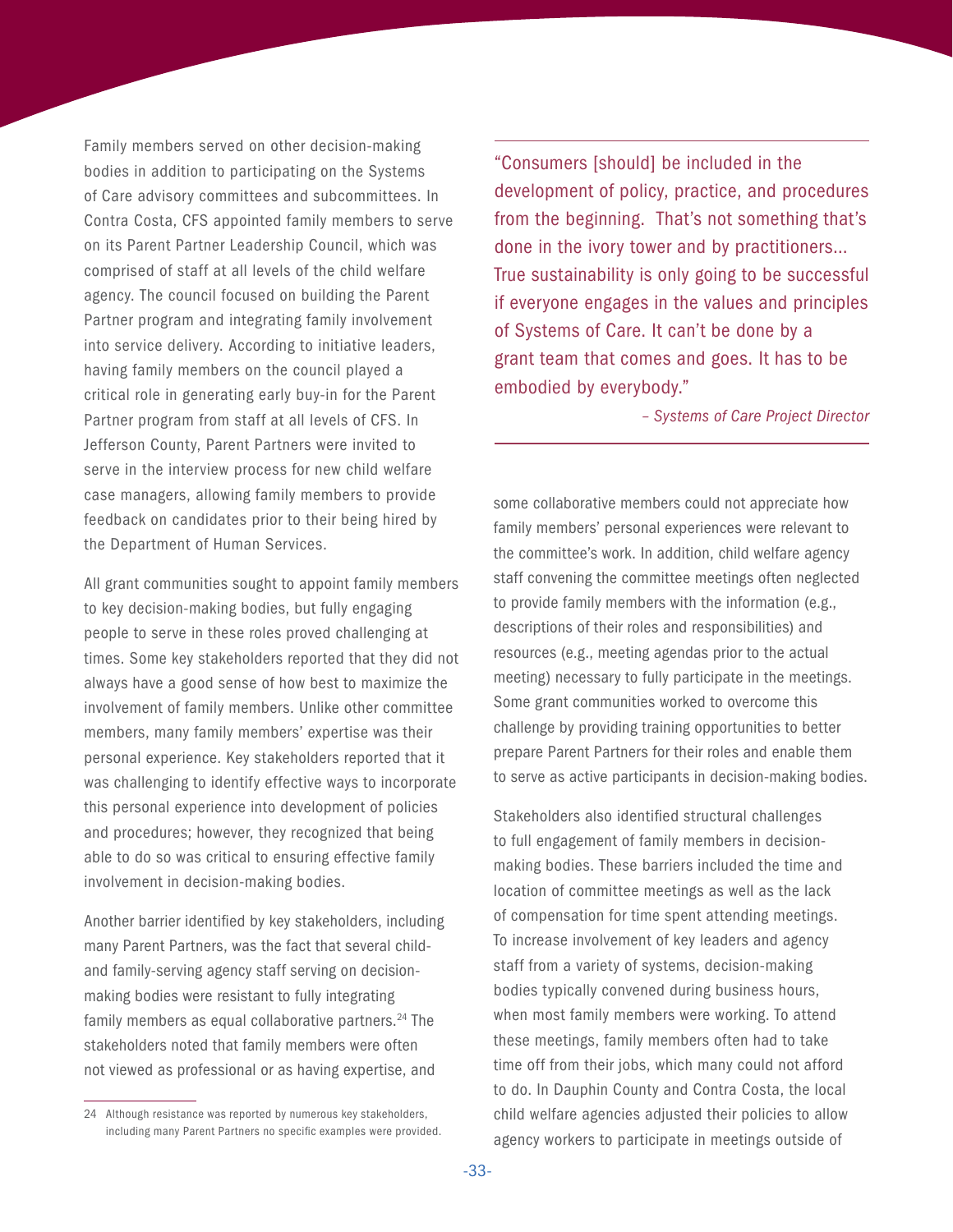traditional hours. Although the policy change enabled family members to attend the meetings, it posed a challenge for agency staff who were not compensated for this after-hours work. In terms of the location of the meetings, some family members, especially those in rural communities, lived far away. Many grant communities provided mileage reimbursement, but family members were not compensated for time they spent traveling to and from the meetings. Other barriers to family participation included lack of transportation and child care options, the significant time commitment required for the meetings, and the crises that tend to emerge in the lives of system-involved families.

Several stakeholders noted that the barriers to family involvement in decision-making bodies often resulted in the same Parent Partners representing the family voice in all local decision-making bodies, meaning only a few family experiences informed child welfare policy decisions.

#### Family Members Conducting Trainings

Parent Partners were actively involved in conducting trainings on the importance of family involvement. These trainings were made available to child welfare staff, attorneys, court professionals, other service providers, foster parents, social work students, and community members. In some cases, Parent Partners shared their personal experiences with the child welfare system as part of these trainings.

In Kansas, the statewide Family Advisory Council developed the Partnership and Leadership Strategies curriculum, a 2-day training that brings parents, practitioners, and community members together to discuss the importance of family involvement. This training, cofacilitated by a parent and a child welfare practitioner, is designed to help case managers, parents, foster parents, and community leaders learn how to work with each other more effectively. It addresses issues such as fears, trust, and followthrough. The goal is to show participants that the

concerns of parents and practitioners often mirror each other. In addition, the training helps practitioners understand that family involvement means advocating for reunification with birth parents only when it is in the best interest of the children. As a key informant noted, "Sometimes permanency for birth parents…is not just about that child coming home. I believe that parents do have the capacity to get to the point where they can decide what's best for their children no matter what that outcome is. Permanency could mean adoption; it could mean kinship care; it doesn't necessarily have to mean my kid is coming home. And some parents just can't do it but will never say that because they're not given permission to say that without being judged."

In North Carolina, the Systems of Care training and technical assistance workgroup (with funding from the Department of Public Instruction (DPI)<sup>25</sup> and NCDSS, developed a cross-agency/cross-systems training curriculum, written from the family's perspective, to ensure consistent implementation of Child and Family Team meetings across child- and family-serving systems. The training, delivered by a professional trainer in conjunction with parent and youth partners, is offered across the State to all Department of Social Services employees who participate in or facilitate Child and Family Team meetings, as well as mental health and other service providers, as requested by local communities. Through this training, participants learn the philosophies and benefits of convening meetings that include family, extended family, friends, service providers, and community members in order to make plans and decisions that promote child and family safety and well-being. An important focus of the training is moving participants from an authoritative, prescriptive approach to planning and intervention, to a more collaborative and empowering approach to working with families. As of July 2008, more than 500

<sup>25</sup> DPI used funds from the McKinney-Vento Act to support development of the cross-agency training curriculum and make training available for school personnel who participate in the school-based Child and Family Support Teams.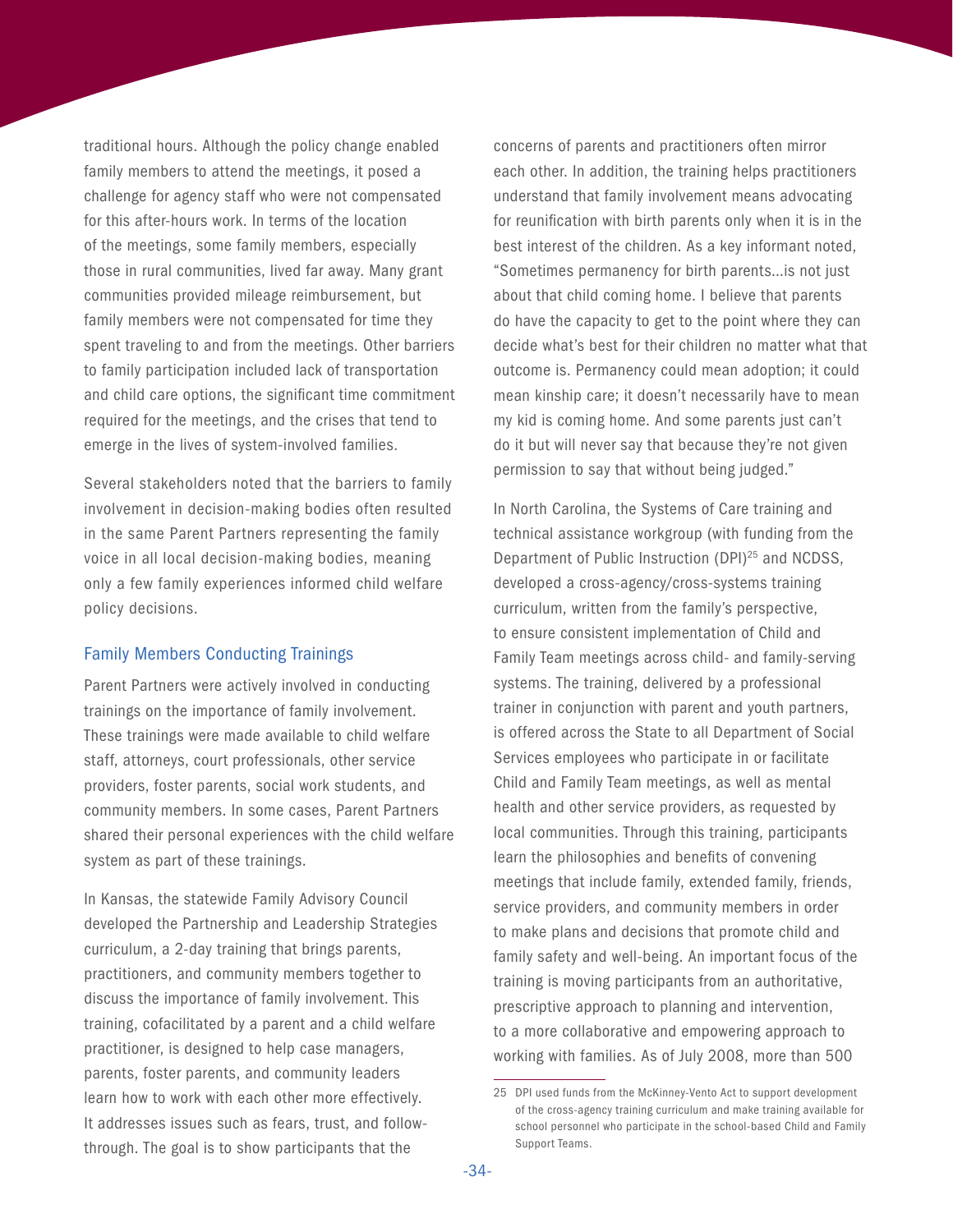staff from multiple child- and family-serving agencies participated in the cross-agency/cross-systems training.

Locally, in Mecklenburg County, initiative leaders worked with MeckCARES<sup>26</sup> to create the Mecklenburg County Systems of Care Training Institute to develop and deliver trainings focused on family engagement and other issues. Trainings are developed and cofacilitated by service providers and parents who have been through the child welfare system, and target different constituencies including frontline workers, supervisors, judges, and lawyers. As the institute evolved, the training was made available to the entire community, not just child- and family-serving agency staff, to further institutionalize family involvement and other Systems of Care principles across the county.

#### Family Members Engaging in Other Systems-Level Activities

In addition to serving on decision-making bodies and conducting trainings, several grant communities encouraged family members to actively participate in their Systems of Care social marketing campaigns. These efforts focused on increasing the understanding and support for systems of care among key constituencies both inside and outside the child welfare system. As part of these campaigns, family members participated in focus groups, radio, and television interviews; conducted workshops and presentations; assisted in creation of social marketing plans; and developed marketing materials. In Clark County, Kinship Liaisons led the county's social marketing campaign, working with the local evaluation team to develop the *Issue Brief on Systems of Care Development* and a training and marketing video entitled *So Now You Are Raising Your Relatives: Community and Family Together*.

The Standing Rock Child Protection Services agency in North Dakota convened a group of community elders to help inform development of its cultural competency Systems of Care activities. The group continued to meet throughout the Systems of Care initiative and played an integral role in developing a social marketing plan to educate Tribal families about the child welfare system, its mission, programs, and the services available to families. Similarly, in the Turtle Mountain community, elders developed a poster to educate community members about the Systems of Care principles and how they align with the Tribe's cultural values.

In addition to assisting with social marketing, Parent Partners were also asked to provide feedback on client forms developed by child welfare agencies, and create/ update resource materials aimed at helping family members better navigate the child welfare system. In Kansas, families with child welfare experience rewrote the child welfare agency's *Family Handbook*, which was written by practitioners and had not been updated in more than 10 years. Allowing Parent Partners to update client forms and develop resource materials ensures these materials are written from a parent's perspective, in plain language, and contain information and suggestions that parents might find useful. Some grant communities found development of resource materials to be an important concrete project that families and case managers could rally behind.

To evaluate the customer service performance of agencies contracted to provide child welfare services across the State, members of Kansas's Family Advisory Council, comprised of birth, adoptive, and foster parents; kin-caregivers; Systems of Care staff; and community members, participated in the Customer Service Enhancement Project. Council members assessed agencies' waiting areas, staff responsiveness, and other customer service elements, and completed a form evaluating each agency's overall performance. Feedback from this project

<sup>26</sup> MeckCARES is the Systems of Care partnership among local child- and family-serving agencies, families, and the community, funded by the SAMHSA grant, to improve outcomes for youth ages 10–21 that have severe emotional problems and for their families. It adopts a unified approach across provider organizations and enables families to participate as partners in planning, delivery, and evaluation of services.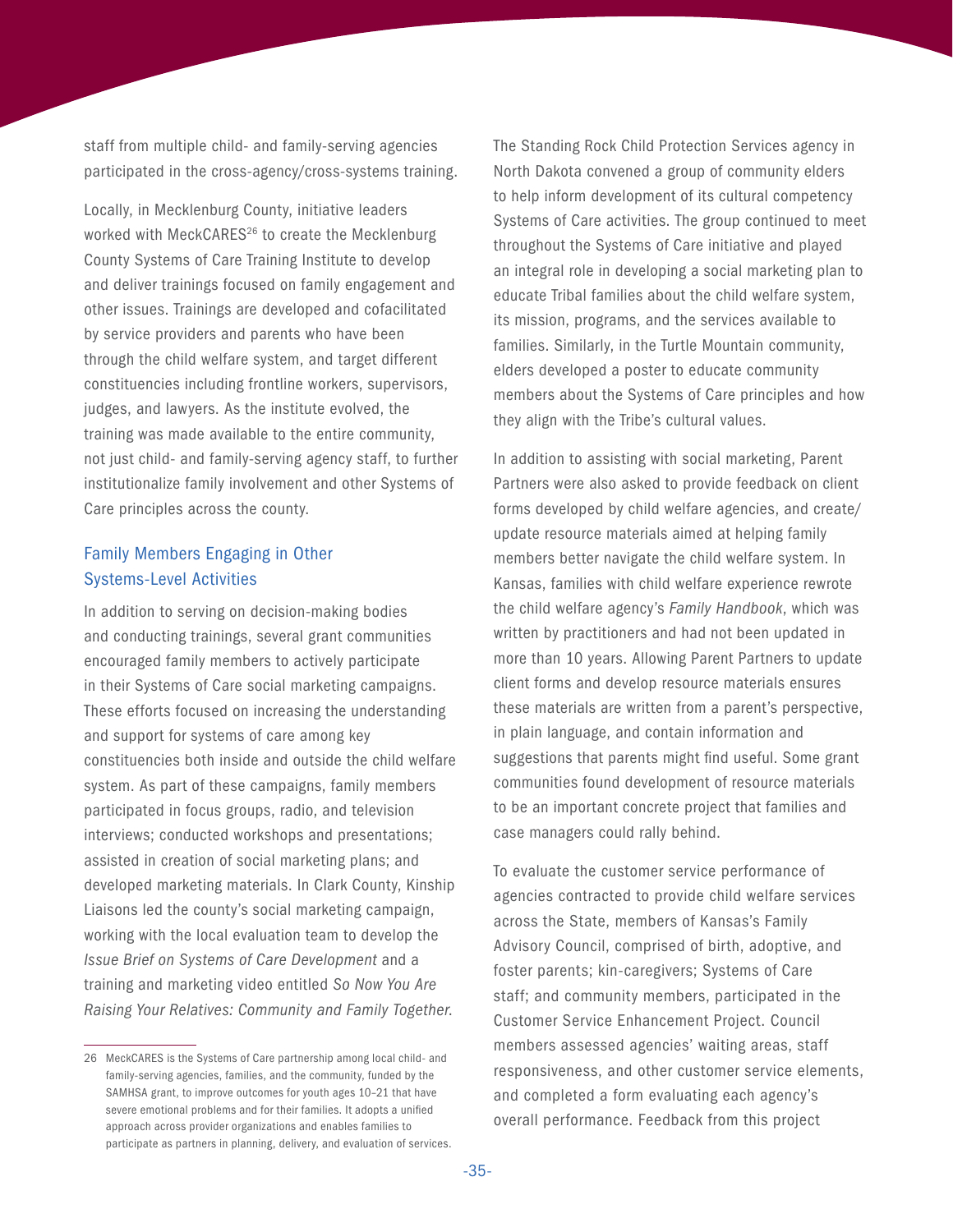was then used to develop improvement plans across child welfare service agencies. Initiative leaders also surveyed customer performance through the Department of Social and Rehabilitation Services' (SRS) customer service program.27 Through this program, Systems of Care staff managed complaints issued by parents and relatives and worked with families to identify a proactive approach to resolving their problems. By staffing the customer service program, Systems of Care staff, including the Parent Partner Coordinator, were able to convey a broader understanding of the issues concerning kin-caregivers and birth, foster, and adoptive parents to State and regional child welfare staff.

In Dauphin County, family and community members united to support families by creating the Network of Faith, an initiative in which the faith-based community provides services that government agencies do not have the time or resources for (e.g., counseling, babysitting, handiwork, and other supportive services). To facilitate use of these services, family and community members worked with child welfare staff to develop a database of services that case managers can use to refer families in need.

To integrate family involvement with child welfare delivery systems, several grant communities asked Parent Partners to participate in the Child and Family Services Reviews<sup>28</sup> process to provide their perspectives and feedback regarding their communities' family involvement efforts. As part of the process, several

grant communities incorporated family involvement language and their Parent Partner programs into their Program Improvement Plans.<sup>29</sup> By incorporating family involvement into the review process and improvement plans, communities were able to ensure that the perspectives of family members were being incorporated into development of agency policies to effectively address families' needs and increase the likelihood of improved outcomes. It also facilitated buy-in among key decision-makers and helped ensure institutionalization of family involvement beyond the initial Systems of Care grant period.

"I feel like [the local child welfare agency] has been extremely open to the family voice and has made changes in its policies and procedures because of that family voice. We've had a lot of struggles but overall I think we've made a huge difference."

*– Family member who participated in the Customer Service Enhancement Project*

<sup>27</sup> The Department of Social and Rehabilitative Services' customer service program responds to all customer service issues that come to the attention of the department's Central Office. These issues are either addressed onsite or referred to the appropriate regional office for review.

<sup>28</sup> The Child and Family Services Review is a Federal review assessing State agencies' capacity to create positive outcomes for children and families. States are assessed for substantial conformity with Federal requirements for child protective, foster care, adoption, family preservation and family support, and independent living services. The review process includes a statewide assessment and an onsite review of child and family service outcomes and program systems.

<sup>29</sup> States determined not to have achieved substantial conformity in all the areas assessed as part of the Child and Family Services Reviews process are required to develop and implement Program Improvement Plans addressing the areas of nonconformity. The Children's Bureau supports the States with technical assistance and monitors implementation of their plans.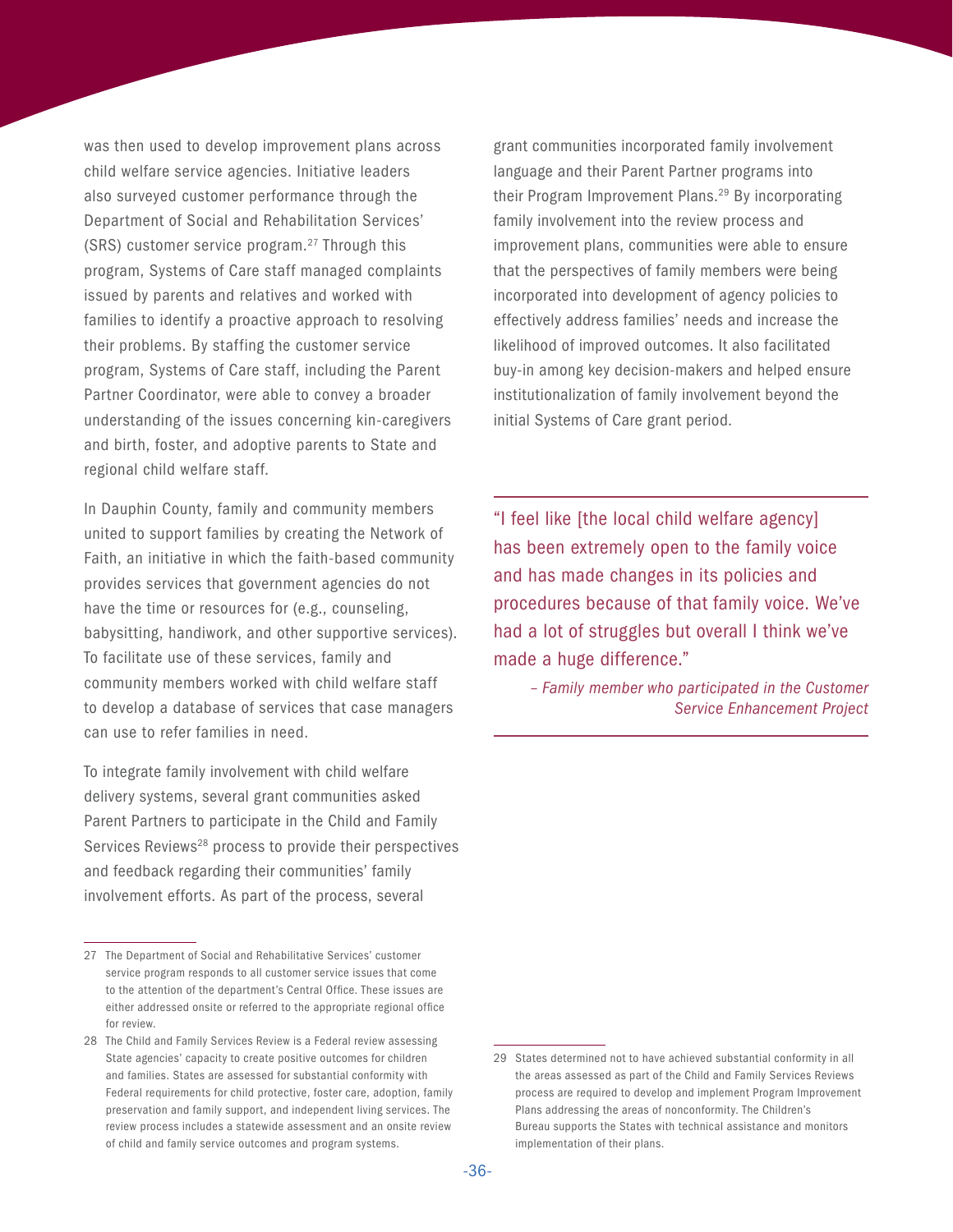### 6. Sustaining Family Involvement Within a Child Welfare System

<span id="page-40-0"></span>The Systems of Care initiative targeted effective implementation of meaningful and sustainable family involvement. The experiences of the grant communities suggest that family involvement that enables family members to inform how services are designed and delivered, and what supports and resources are available to address families' needs, has the potential to change the way child welfare systems operate and relate to families. The findings also suggest that effective implementation of family involvement is challenging, and sustaining it requires ongoing commitment and support at all levels of the organization to ensure it becomes an ongoing component of the work of child welfare and not a timelimited project or activity. As one key informant noted, "There is a tendency for projects to remain projects, and I think from the very beginning you really have to begin to think about how you are going to make this effort organic within the system so that it doesn't remain an attachment like a lot of projects tend to do. We all talk about sustainability but a lot of times sustainability, is about funding a project more so than moving what is a project into an organic part of an operating system."

Recognizing the importance of continuing their family involvement efforts and programs beyond the initial Federal grant, some grant communities began working to ensure the sustainability of their efforts early in the initiative. In Contra Costa, CFS leaders invested significant time planning for their Parent Partner program's sustainability. Specific tasks undertaken by these directors included:

- Prioritizing which activities could be sustained.
- Examining alternative funding sources, such as State funding.
- Identifying ways to maintain staff positions paid through the Systems of Care grant.

Some of the grant communities that partnered with local nonprofit organizations to implement their family involvement programs, such as Contra Costa and Umatilla/Morrow, continue to operate their family involvement efforts through these partnerships. In Contra Costa, the CFS Director utilized funding from the Substance Abuse and HIV Exposed Children and Promoting Safe and Stable Families grant programs to help sustain the Parent Partner program. In 2007, Child and Family Services received a Comprehensive Assessment for Positive Family Outcomes grant from the Children's Bureau, which will also enable the agency to enhance and sustain its family involvement efforts. Similarly, in Umatilla/Morrow, the Department of Human Services continues to provide support for the Parent Partner program, and EOAF has applied for grants to assist its sustainable funding.

Several of the grant communities that did not partner with local nonprofit organizations to implement their family involvement programs were able to sustain their efforts through development of other nonprofits. In Kansas, the State Family Advisory Council created the Kansas Family Advisory Network, a 501(c)3 nonprofit. As a membership organization, the network is comprised of family members; family partner groups, which are organizations where at least 51 percent of members are family partners; community partners; and community agencies. The network is operated by a voluntary staff and board of directors whose bylaws require it to be comprised of a minimum of 51 percent family partners, of which two must be birth parents. The organization and its members continue to enhance family involvement through the following activities:

- Developing and distributing literature.
- Supporting family advisory councils across the State.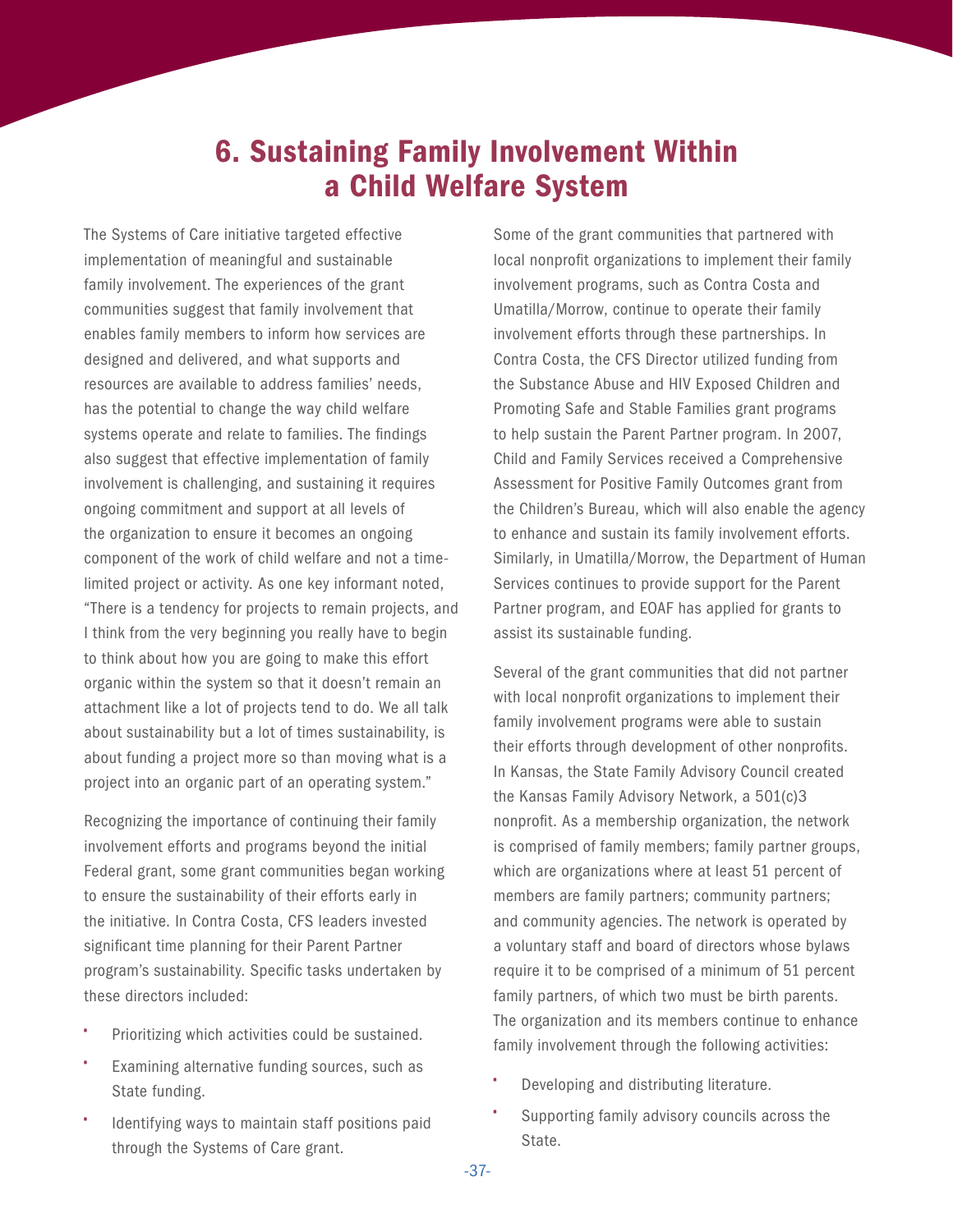- Serving as family representatives on decisionmaking bodies.
- Conducting trainings and workshops to educate providers and community members on the importance of family involvement.

The Kansas Family Advisory Network receives most of its funding from the Department of Social and Rehabilitative Services. The organization also receives support through a variety of other funding sources, including membership dues and grant funding to support the family advisory councils, through its participation in Kansas University's National Child Welfare Workforce Institute, and fees garnered from the Partnership and Leadership Strategies trainings.

In Dauphin County, family and community members incorporated as the nonprofit New Beginnings Youth and Adult Services. New Beginnings was created with the financial support of individual and corporate donors, including Capital Blue Cross, as well as through contracts with various child- and family-serving systems to provide family support services. New Beginnings continues to operate the county's parent and youth peer mentoring programs as well as the youth Summer Enrichment Program. In addition, parents and community members continue to serve on decisionmaking bodies and provide training on the importance of family involvement. Under New Beginnings, three youth working groups have been established to focus on family, crime, and violence in the community, and school issues. Through these working groups, which are governed and facilitated by youth, young people discuss issues that they and their community are facing. Participating youth also conduct workshops and presentations for service providers to educate them about the impact of Family Group Conferences on youth.

Similarly, in Bedford-Stuyvesant, a group of community activists known as the Bed-Stuy Activists incorporated as a 501(c)3, becoming the Bed-Stuy Advocates.

Housed within the Administration for Children's Services (ACS), the Bed-Stuy Advocates' role is to focus on improving collaboration among the agency, community members, and families involved in the child welfare system. Members of the Bed-Stuy Advocates continue to serve as community representatives on decisionmaking bodies and hold monthly forums to assess the needs of the community, educate community members about the services and supports available for families and any changes taking place within ACS, and correct common misconceptions regarding the agency's role in child abuse and neglect cases. Members also provide training and technical assistance to case managers on the importance of community involvement and host interagency meetings of various social service systems to improve interagency collaboration. While the Bed-Stuy Advocates were initially funded through the Systems of Care grant, members have applied for community grant funding. Currently, the organization is primarily supported through in-kind services, volunteers, and fee-for-service contracts to provide support to social service agencies looking to improve their community and family engagement efforts.

Alamance County was able to leverage additional funding from SAMHSA to support continued development of its family involvement efforts. Building on its prior Systems of Care experience, the Alamance Department of Social Services is in the process of identifying a nonprofit organization with which it can partner to operate its family involvement program. In 2007, the Department of Social Services received a 5-year Children's Bureau grant, Comprehensive Assessment for Positive Family Outcomes, to improve the safety, permanency, and well-being outcomes of children in the child welfare system. The grant supports a Child and Family Team facilitator within the Department of Social Services who serves as a coach for family-centered practice and motivational interviewing with families. In Bladen and Mecklenburg counties, child welfare agencies have been able to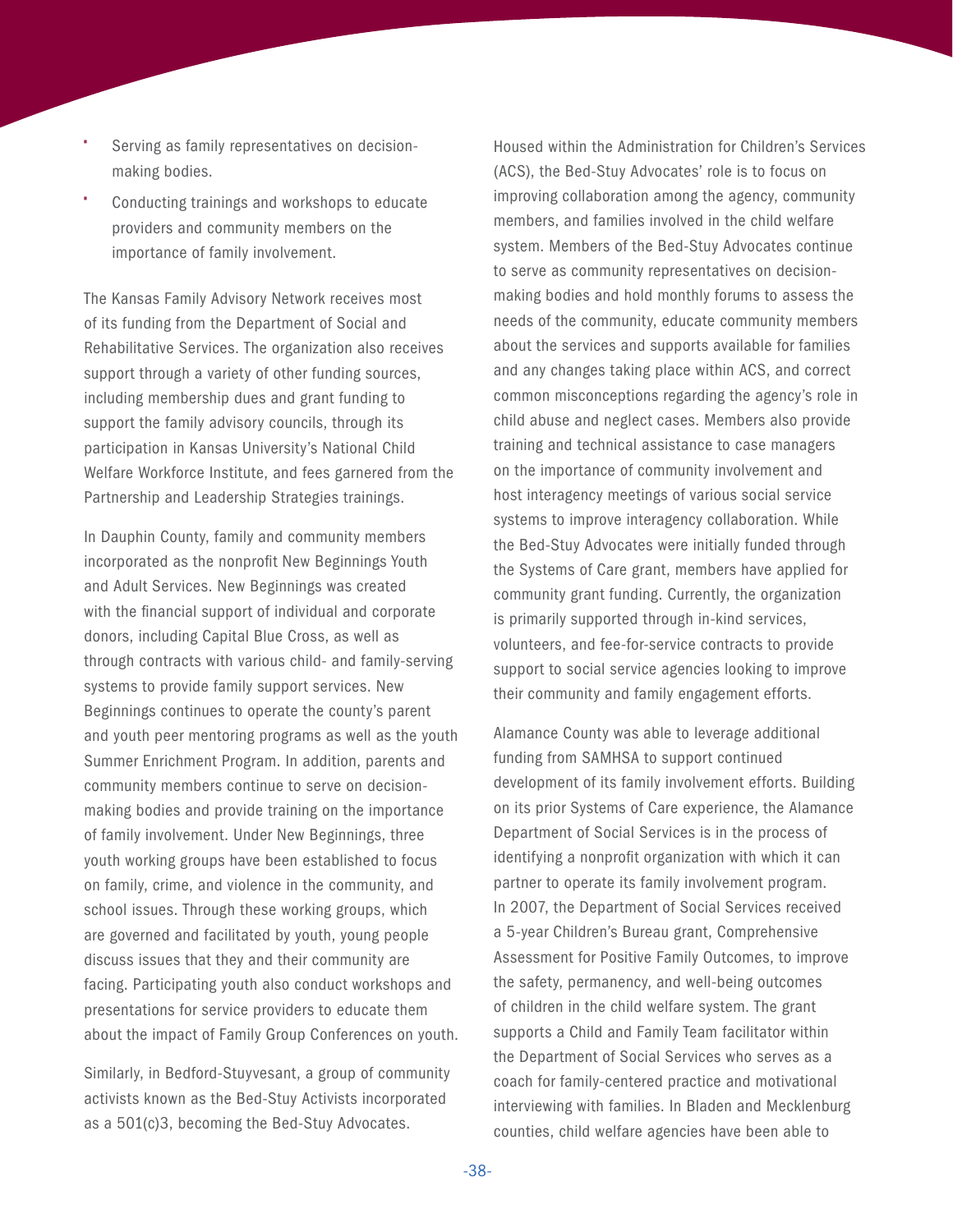attain additional funding to continue their family involvement efforts. In Bladen County, the Department of Social Services and Local Management Entity<sup>30</sup> blended funding to sustain the family involvement program, and in Mecklenburg County, two Parent Partner positions will be funded through a 1-year grant from Casey Family Programs.

In Clark County, the Kinship Liaison Program continues to operate as part of DFS. The kinship program has been so successful within the agency that the proportion of children being placed with kin-caregivers doubled from 16 to 32 percent in 2004–2008 (Denby, 2009). As a result, in 2008 the county expanded its efforts by offering services to kin-caregivers who are caring for children not involved in the child welfare system.

Although grant communities have been effective in identifying ways to sustain their family involvement efforts, the current economic environment has resulted in some concerns regarding the ability of child welfare agencies and nonprofit organizations to attain the necessary funding to sustain these activities over time. As a result of current budget cuts and increased caseloads, some grant communities report being unable to dedicate as much time to family involvement activities as they had done previously. For example, in Contra Costa, CFS has had to reduce the number of Child Safety Conferences and Team Decision-Making meetings offered to system-involved families. While partnering with and/ or developing nonprofit organizations to operate Parent Partner programs has been effective in protecting Parent Partners from many of the recent layoffs experienced by child welfare agencies, it has also made these programs susceptible to the economic conditions of partnering agencies, which might not be able to attain ongoing funding to sustain the programs.

As grant communities continue to implement strategies to support meaningful family involvement at the case, peer, and systems levels, an important and necessary component of long-term sustainability is documenting the process of implementation as well as the shortand long-term impacts of these efforts at the systems, organization, and individual levels.

<sup>30</sup> In 2001, North Carolina's legislature moved mental health, developmental disabilities, and substance abuse services from institutional to community settings. As part of this, Area Authorities—once responsible for directly providing services—became Local Management Entities and contracted with community providers for services.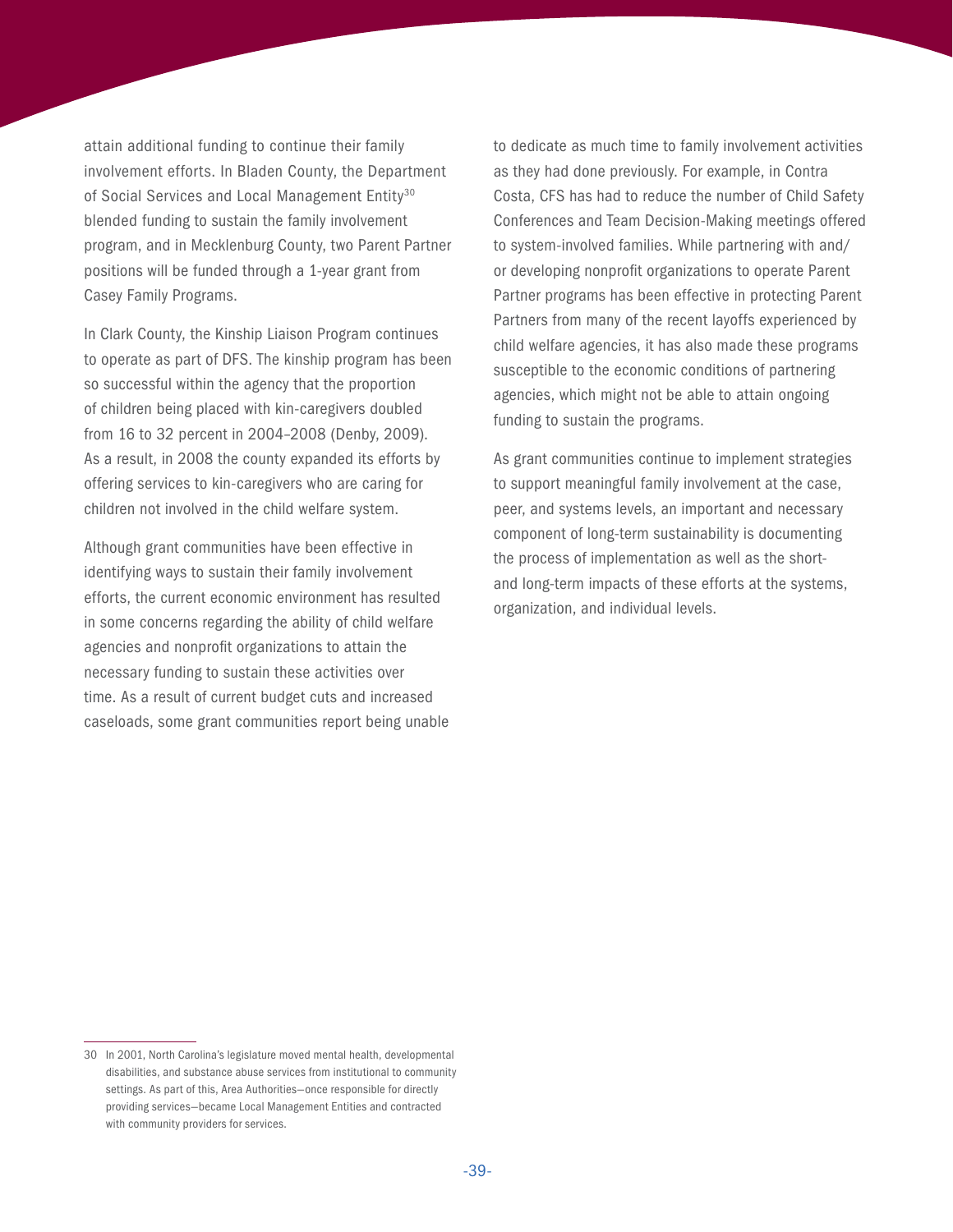### 7. Lessons Learned and Recommendations

<span id="page-43-0"></span>Actively engaging family members in case planning; provision of supports to their peers; and incorporating their perspectives and voices in policy development, service planning, training and evaluation is critical to improving outcomes for children and families. These realms of family involvement have the potential to improve the efficiency and effectiveness of child welfare services by increasing buy-in and motivation among family members to meet their case plan goals and improve the fit between services and families' needs.

Through the Children's Bureau Systems of Care initiative, grant communities have identified and addressed a number of challenges to increasing family involvement across the child welfare system. These challenges have included the lack of structure and capacity of child welfare agencies to support family involvement, resistance of child welfare staff to embrace the concept of establishing true partnerships with families, and capacity of family members to partner successfully. Some of the strategies used by grant communities to engage families strengthened well-established child welfare practices, while others tested new approaches. Grant communities not only strengthened families' roles in informing development of their own case plans but also helped family members to develop the leadership skills and capacities necessary to support and advocate for their peers. In many communities, family members have been able to sit at the table with decision-makers, where they contribute their perspectives to inform design and development of policies and practices that are family-centered and result in improved outcomes for children and families.

The lessons learned by these communities, as highlighted below, can help inform development of future family involvement efforts that could lead to transformation of the child welfare system.

- Developing policies requiring family involvement at all levels of the child welfare agency, including enacting legislation and memorandums of understanding (MOUs) that mandate family involvement and give family members roles in policymaking bodies, ensures integration and sustainability of family involvement efforts throughout the child welfare system. These policies not only help ensure that family representatives are included in agency work groups and committees but also provide a mechanism to facilitate allocation of fiscal resources necessary to support family involvement at the systems and organizational levels.
- Identifying and making available dedicated full-time staff to manage and coordinate the implementation of family involvement activities is critical to providing these programs the support and resources necessary for systemic integration of family involvement in the child welfare system. Given the involuntary nature of families' participation in the system and misconceptions often held by case managers and family members alike, staffing these positions with people who have experience with the child welfare system (personal and/or professional) can help garner respect among case managers and supervisors and build trust with families.
- Staff assigned to coordinate peer mentoring programs should consider developing structures and mechanisms that allow for a direct feedback loop between child welfare staff, people assigned to provide mentoring services, and systeminvolved families. This will help ensure that case managers, supervisors, peer mentors, and families have a vehicle for voicing concerns and providing constructive feedback that facilitates continuous refinement and improvement of peer mentoring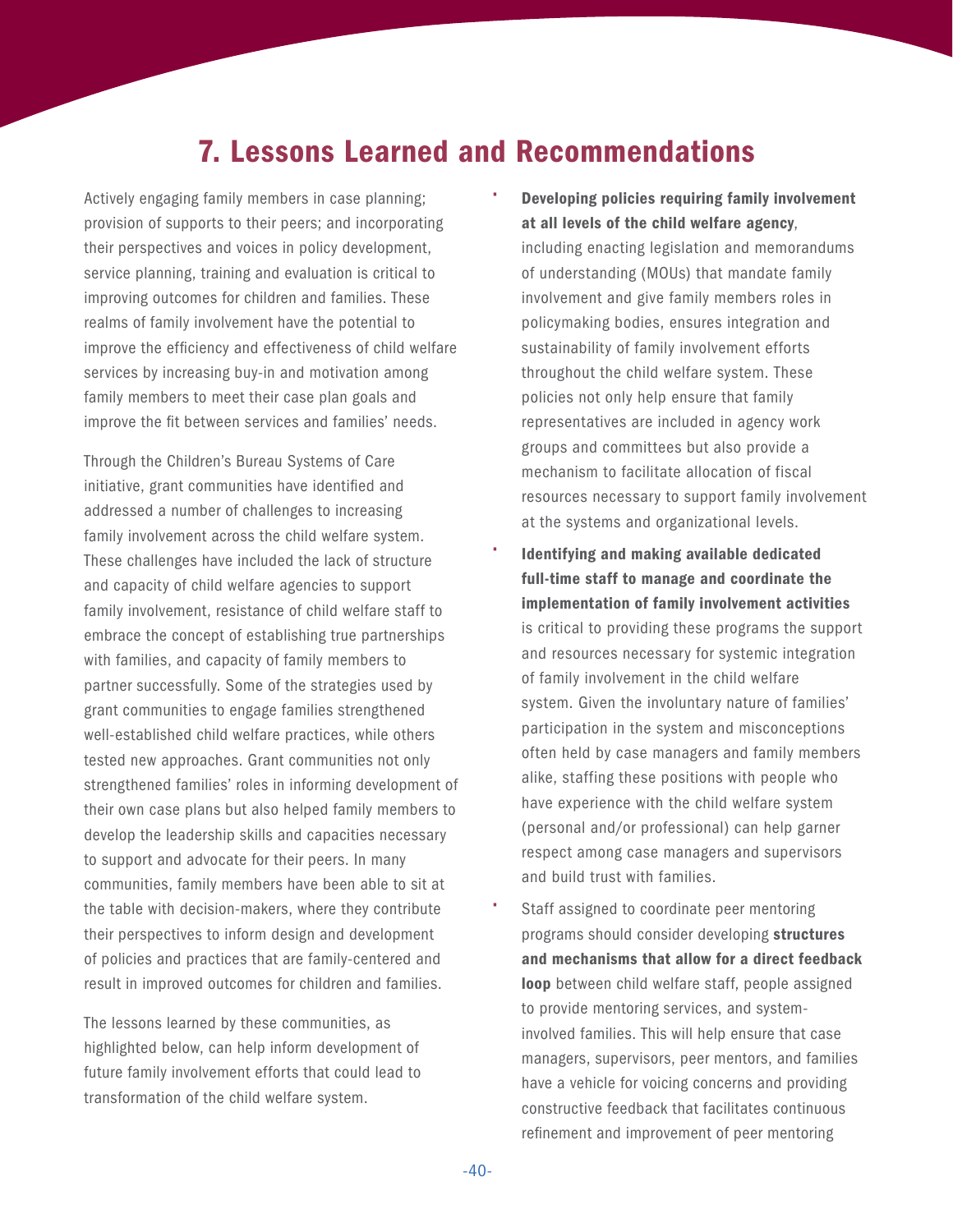programs. This structure also can help identify staff and peer mentor training needs.

- Information gathering activities that include needs assessments and examining family involvement efforts in other settings and communities can help child welfare agencies design programs and activities that take into account the unique contexts and meet the particular needs of their communities. Community, agency, and family assessments can help agency leaders identify structural, cultural, and organizational needs and barriers to family involvement. These efforts can be supplemented by examination of other family involvement initiatives, which can identify promising strategies and practices to overcome such barriers and increase agency leaders' capacity to integrate family involvement. Similarly, piloting family involvement programs will enable agency leaders to develop and refine program components prior to bringing family involvement efforts to scale.
- Provision of training to child welfare and other child- and family-serving agency staff can help garner support for family involvement activities by dispelling misconceptions about system-involved families and developing an environment that facilitates integration of family voices into child welfare policies, practices, and procedures. Of particular importance is providing training to better prepare child- and family-serving staff and other stakeholders to sit at the table with youth- and system-involved families as their partners. Training topics might include viewing families as equal partners and strategies for establishing youth-adult partnerships. Trainings can be especially effective when family members serve as cofacilitators, to share their personal experiences with the system, and help child- and family-serving staff better understand the family perspective.

#### • Family members must have access to comprehensive training opportunities that will help increase their capacity and enable them to succeed in their roles as peer mentors and advocates for system-involved families, and as leaders in decision-making bodies. In particular, family members must develop an understanding of the mandates and operation of the child welfare system, including roles and responsibilities of case managers, the court system, and the rights and responsibilities of families touched by the system. Family members should also have opportunities to develop the leadership skills that will enable them to serve as equal partners with child- and family-serving staff on decision-making bodies. Training is particularly critical when family members create a nonprofit organization to guide their family involvement efforts. In these instances, family members may require training more targeted toward

• To ensure the success of family involvement programs, agency leaders must develop clear standards and guidelines related to the requirements of peer mentor/advocate positions, supervision, and compensation.

organizational development.

− *Clear requirements for peer mentor/advocate positions* are critical to preventing recidivism and substance abuse relapse among family members serving in these roles. In general, key Systems of Care representatives, child welfare staff, and Parent Partners agreed that parents should be sober and have their cases closed for 1–2 years prior to serving as peer mentors. In addition, it is important to staff these positions with people who see their involvement in the child welfare system as an experience that helped to improve their lives and the lives of their children. Because not all former child welfare clients can serve as effective Parent Partners, agency leaders need to invest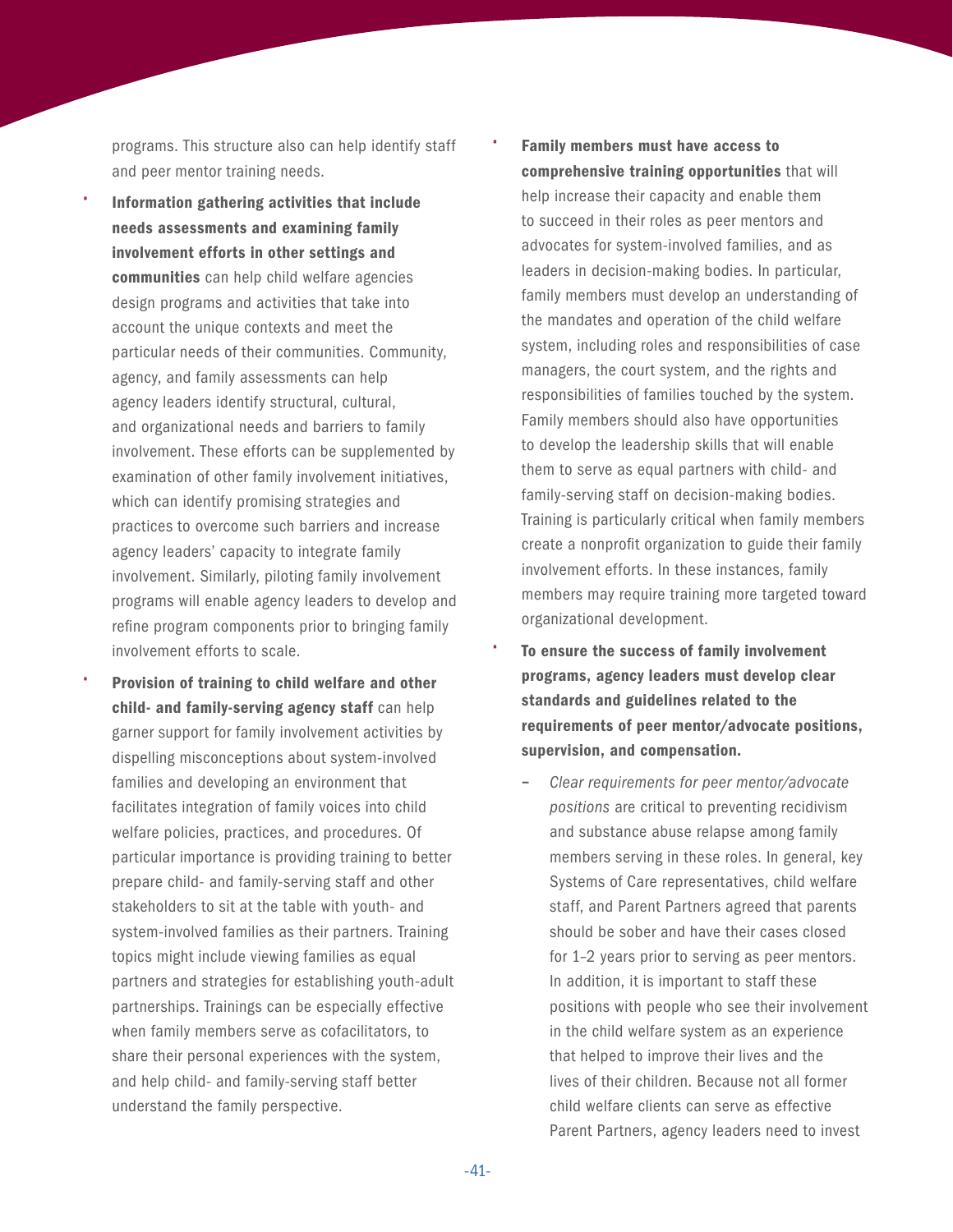significant time and resources identifying appropriate people to fill these positions.

- − *Supervision* provided on a regular basis can help peer mentors address challenges associated with their work as well as challenges they experience in their personal lives. Clinical supervision, in particular, helped Parent Partners address issues of transference and substance abuse recovery.
- − *Compensation and employment benefits* such as a competitive salary, vacation, medical leave, paid holidays, and health insurance provide family members with the financial resources that many need to serve as peer mentors/advocates. However, family members should have a clear understanding of the level of compensation that agencies can provide. In cases where funds are in short supply, agency leaders might consider using gift cards and transportation reimbursement to compensate family members. However, it is important to note that this form of limited compensation often hinders long-term family involvement.
- **Engaging multiple family members to serve as** peer mentors, Parent Partners, governance board members, committee members, and advocates is essential to ensuring that multiple family experiences inform child welfare policy decisions and guarding against burnout among participating families. To achieve this goal, agency leaders must work to build trust among families and provide opportunities where they can serve as equal partners along with child welfare and other childand family-serving staff.

"It was very important that we didn't just do it because it looked and sounded good…It was more important that we were doing a service to our families…You can have the best program on paper or out there in the community, but if it doesn't produce outcomes it's really not the best program."

*– Child Welfare Agency Leader*

• Evaluation of family involvement programs is critically important to their success and sustainability. Program evaluation is an opportunity to assess implementation, modify family involvement activities to ensure they are meeting their goals, and identify the extent to which family involvement results in improved outcomes at the systems, organizational, and individual or case levels. In addition, agency leaders can conduct cost-benefit analyses to compare the resources required to operate family involvement programs to the outcomes achieved. This type of analysis can help demonstrate the fiscal value of family involvement in the child-welfare system, and help generate buy-in from administrative leaders, a critical element to systemic integration and sustainability of family involvement.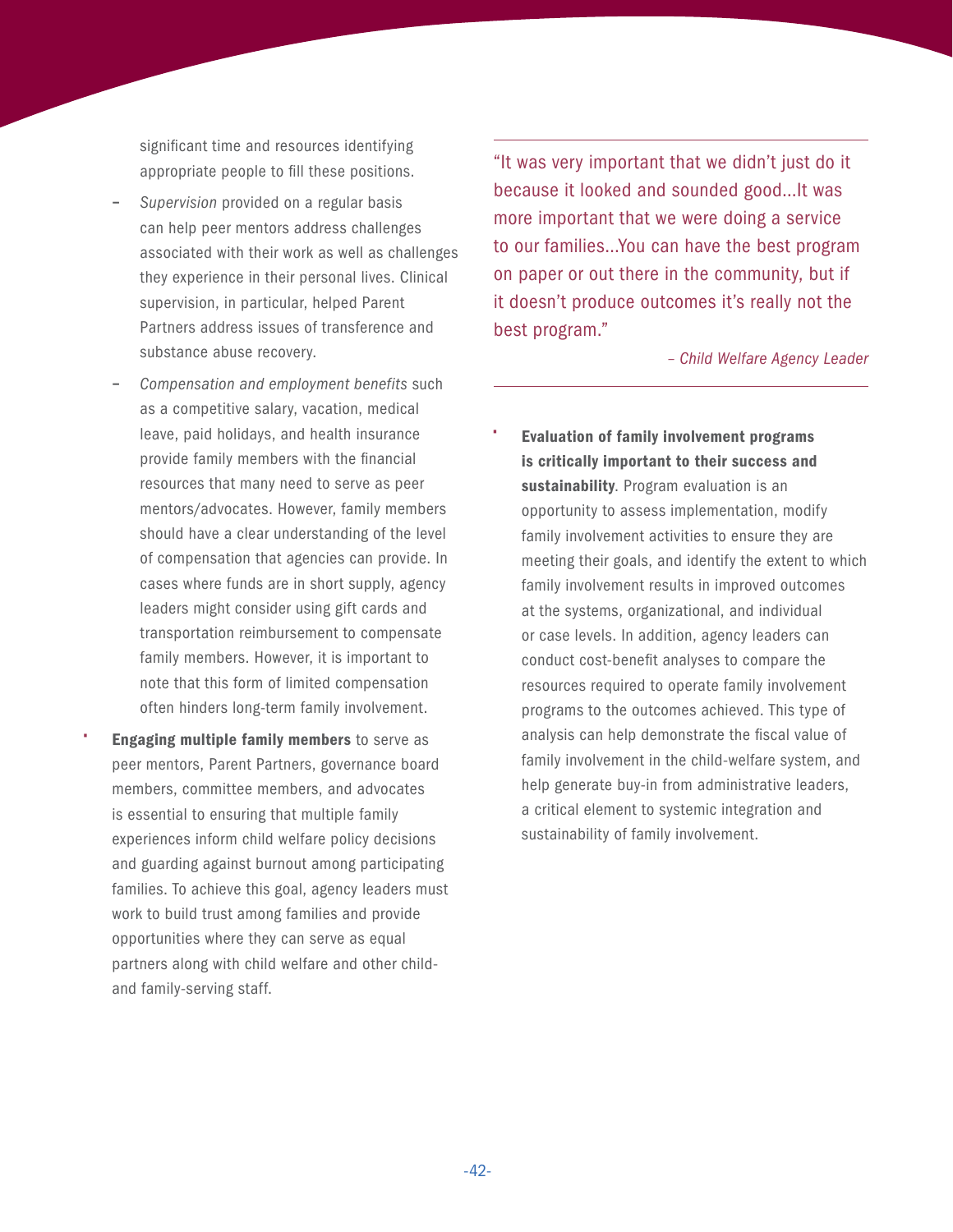### 8. Conclusion

<span id="page-46-0"></span>As more child welfare agencies begin to implement programs and activities aimed at enhancing family involvement, there is greater need to identify and disseminate best practices on how to intentionally and effectively engage and integrate families at the case, peer, and systems levels. While comprehensive and meaningful family involvement is just beginning to take hold among child welfare agencies, findings from the Children's Bureau *Improving Child Welfare Outcomes through Systems of Care* demonstration initiative offer a unique window into the transformative capacity and potential impact that family involvement can have in supporting and ensuring the safety, permanency, and well-being of system-involved families and their children. The family involvement strategies implemented by the Systems of Care grant communities, as well as the challenges experienced and lessons learned, can help other child welfare agencies implement and enhance family involvement efforts in their communities and begin to inform the identification of best practices.

While this case study focuses on family involvement strategies implemented as part of a system of care principle-guided approach, family involvement programs and activities can also be effective in improving child welfare service delivery when they are implemented independent of such an approach. Given the potential impact of this approach, however, additional research, including randomized control trials, is needed to systematically demonstrate the value of family involvement at the case, peer, and systems levels, and its impact on improving child and family outcomes and the systemic performance of child welfare agencies. Research is also needed that documents the process of implementation and identifies best practices for managing the challenges (e.g., resistance from case managers and recidivism among Parent Partners) associated with implementing meaningful family involvement across child- and family-serving agencies.